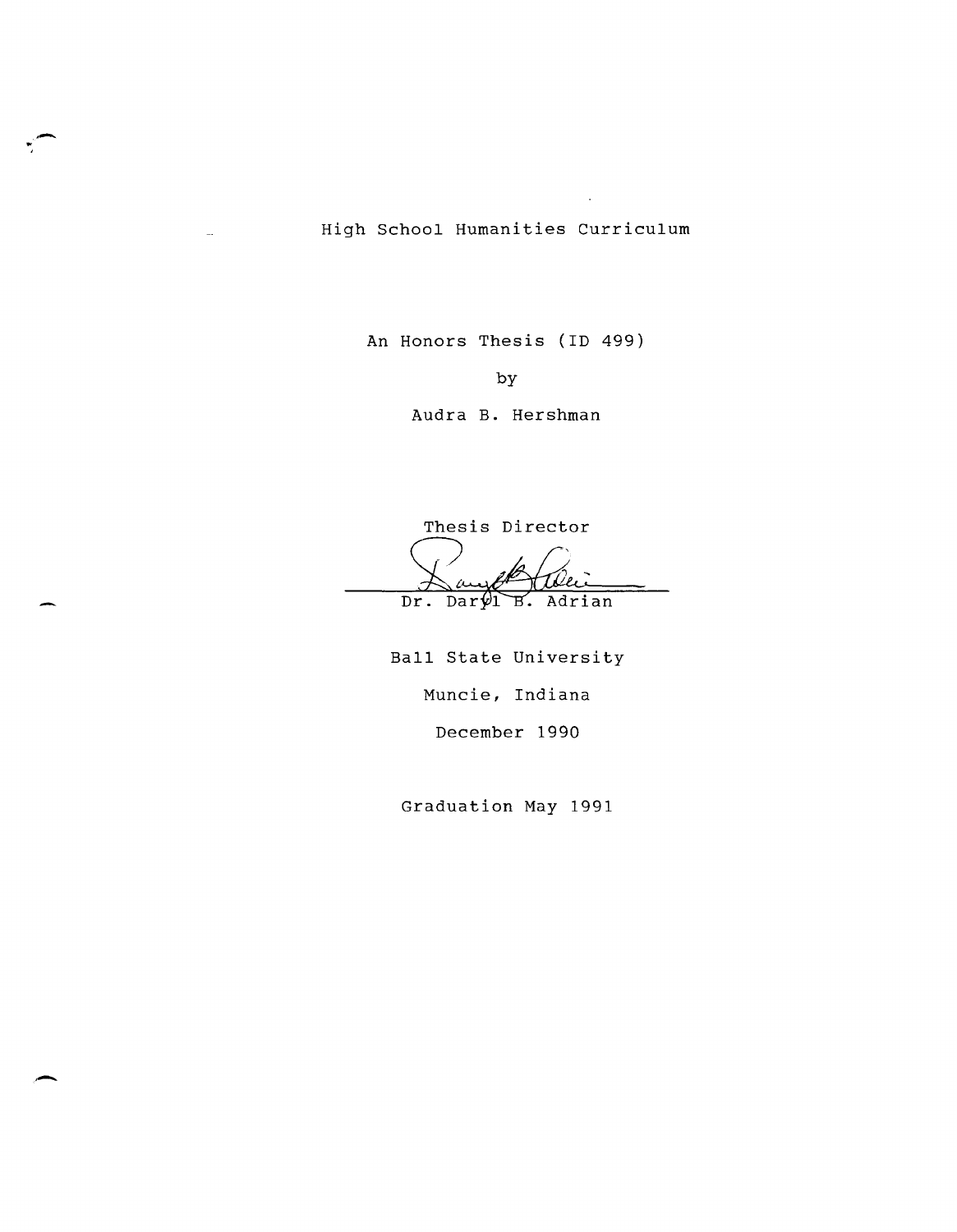I have designed a curriculum for a high school humanities semester course which could be taught at an advanced level, either as an honors class or for advanced placement. The course is built around the following objectives:

ja die  $17601$ 

교회 ا کی جا وہ

 $z^{u}$  $\mathcal{L}^{\text{max}}$ 

 $\pm 40$ 

- 1) to educate students as to the nature of man and his reactions to the world around him;
- 2) to help students to better understand the factors in Western culture which have shaped man and his ideas; and
- 3) to help students to assimilate the common themes in Western literature with the cultural influences which produced them.

with these objectives in mind, I have attempted to incorporate the Arts into a literature-based program which will stimulate the students and encourage them to make connections between the various models. Thus the curriculum is put together hypothetically as a class as I would teach it.

Although the course is not designed as an isolated study of literature, it is based on a literature foundation with emphasis on the ideas and how they are expressed. Therefore, I begin the project with a list of works and authors which could be useful for a class of this nature. Broken down into thematic and chronological units, the list provides a parameter in

,-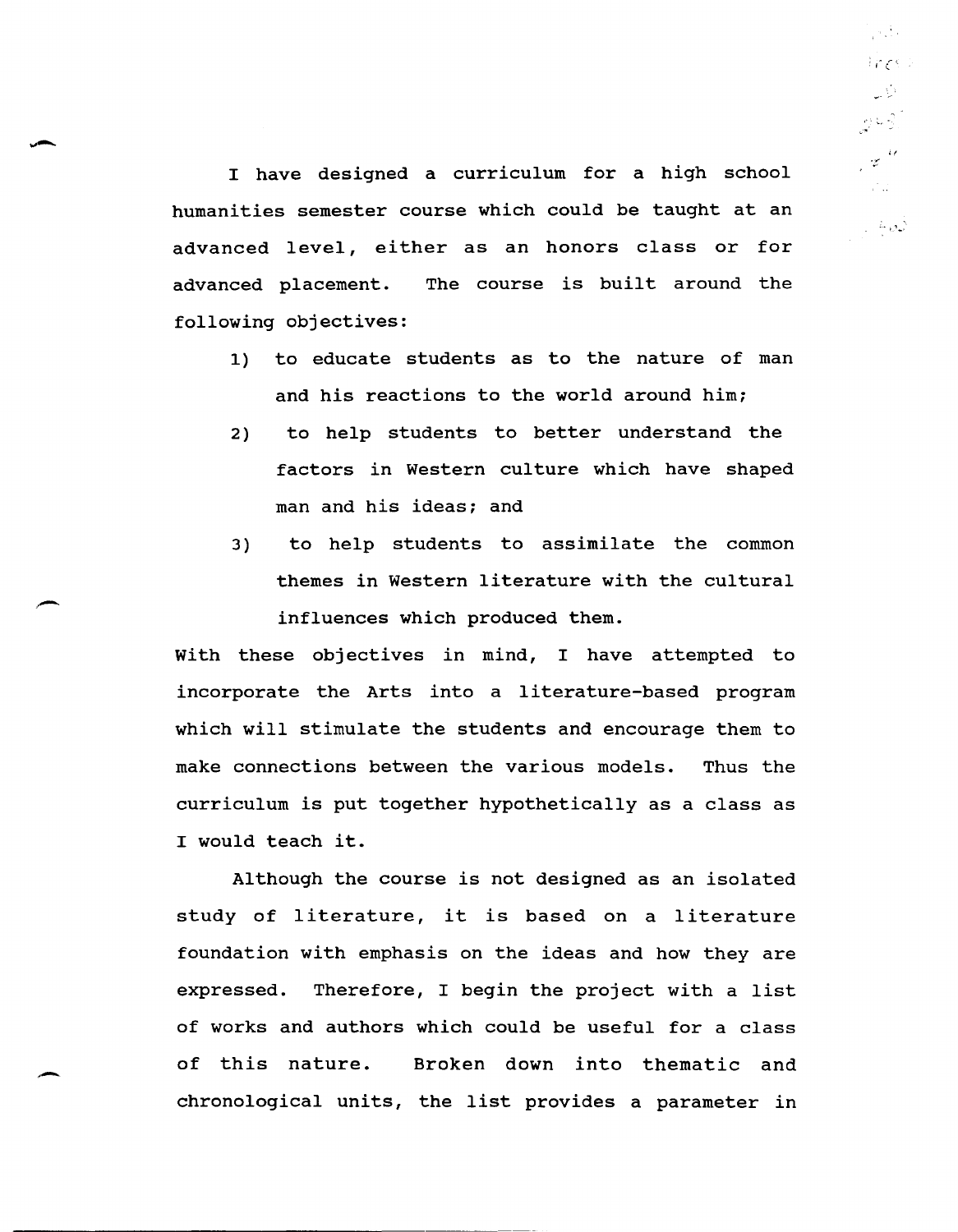which to work. I then chose the works for my class according to the theme, readibility, interest level, and length I thought would be appropriate on the high school level. For example, the theme of unit One is Heroes. I opted to include The Iliad and The Odyssey, but decided to eliminate The Aeneid to help prevent students' confusion over getting the same story from three very different viewpoints. On the other hand, I purposely included three different authors in the study of the King Arthur legend to compare the writing styles and forms.

In the Neoclassicism unit, I specifically included Jonathan Swift's A Modest Proposal because of its appropriateness for the high school class. Bluntly satirical, Swift's Proposal is easy for the high school reader to understand and enjoy. Likewise, the excerpts from the victorian novels are intended to spark students' interest so that they might want to read such works as Jane Eyre and Oliver Twist in their entirety. So all of the literature choices resulted from a conscious effort to both meet the needs of the high school students and to challenge them.

For the art component of the course, <sup>I</sup> incorporated individual assignments, guest speakers, and field trips. with the individual assignments, I tried to get the students involved in art as more than just a spectator. For instance, some of the activities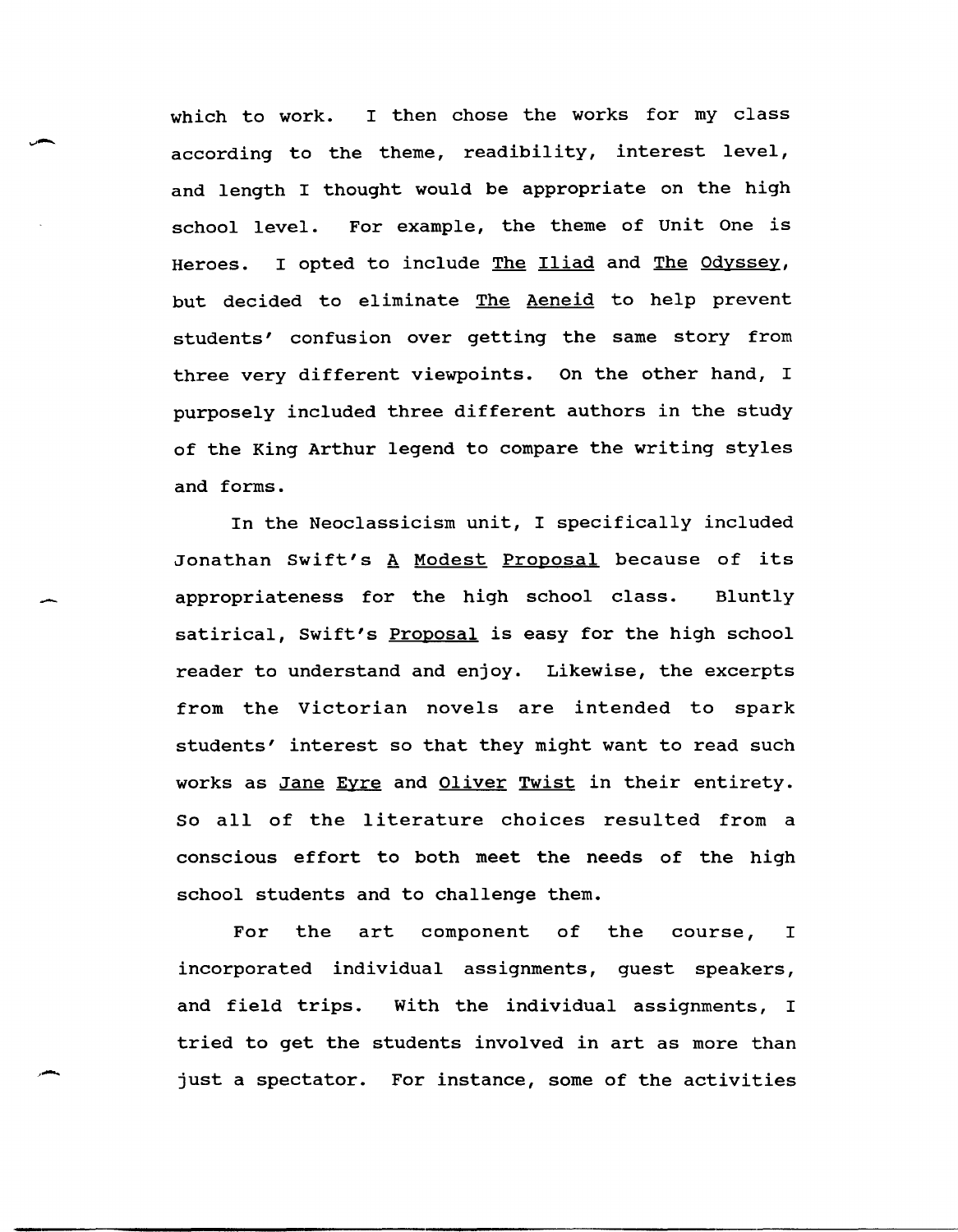include having students search out works with given themes or having them share their own works of art and the feelings and motivation which fostered the work. Also important to the art component are the films, guest speakers, and field trips. By relating art to literature and its themes, students can better appreciate the art itself.

Music also represents an integral part of the Humanities study. I emphasized the importance of music through live and recorded performances as well as through many activities. Performances by the Indianapolis Symphony Orchestra can make a beautiful and lasting impression on many students who have never experienced it before. The field trip would then be complemented by assignments in which the students will relate the music and literature through theme, tone, or style. This gives the correlation a more personal touch. And I chose the opera Oedipus Rex to introduce the students to a form which was new to most, and which could be directly compared with a work previously read. Researchers and experts in the field of music can also provide the students with a much deeper understanding of this concept.

The theater aspect of the course also requires student participation and personal experience. Activities include small group dramatizations and Reader's Theater adaptations. The students are also exposed to the theater through video recordings and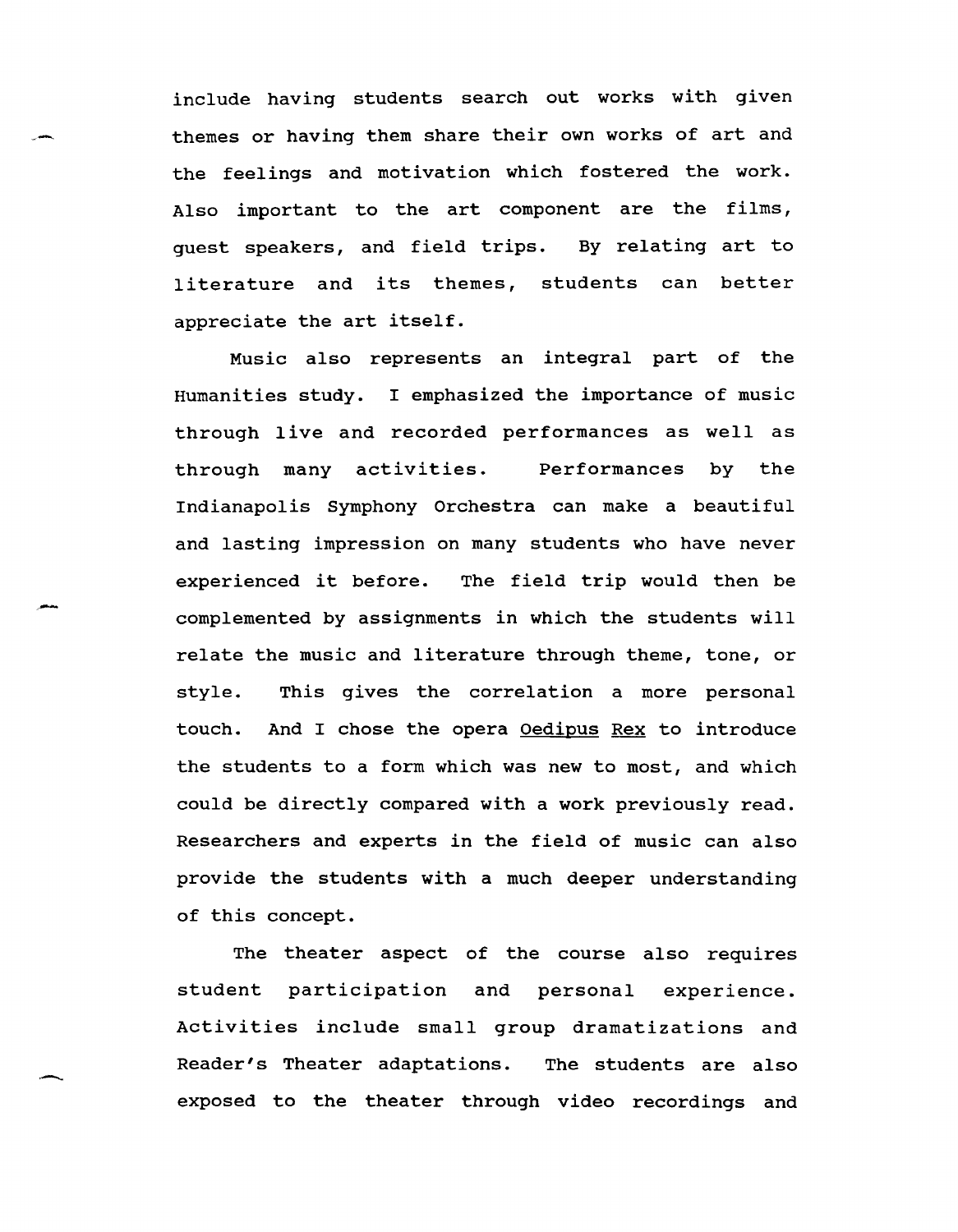field trips. And actors and actresses of the theater would give lectures on their roles, individual portrayals, and the history of the theater.

.-

Writing assignments would also enhance this course, as students are encouraged to express their opinions. They will be expected to write essays, reaction papers, and creative assignments. And as students write about their reactions to the various course components, they will have the chance to explore and test their personal beliefs.

Unique to my course would be the requirement of cultural events and the Friday activities. students would be required to attend activities such as the Orchestra and the art field trip as a class. Then on an individual basis, they would need to attend other performances or displays which they could relate to the course. The Friday activities center around various professionals giving guest lectures. For example, Dr. Dennis Sporre, Associate Dean of Fine Arts at Ball state University, agreed to speak on the synthesis between the Baroque period in art and music. Thus the speakers would add to the cross-disciplinary approach.

I combined these components to provide a synthesis of the models which affect thoughts and ideas. By correlating intellectual movements in literature and the fine arts, I hope to expand the students' knowledge of and interest in the arts and humanities along with the classics of world literature.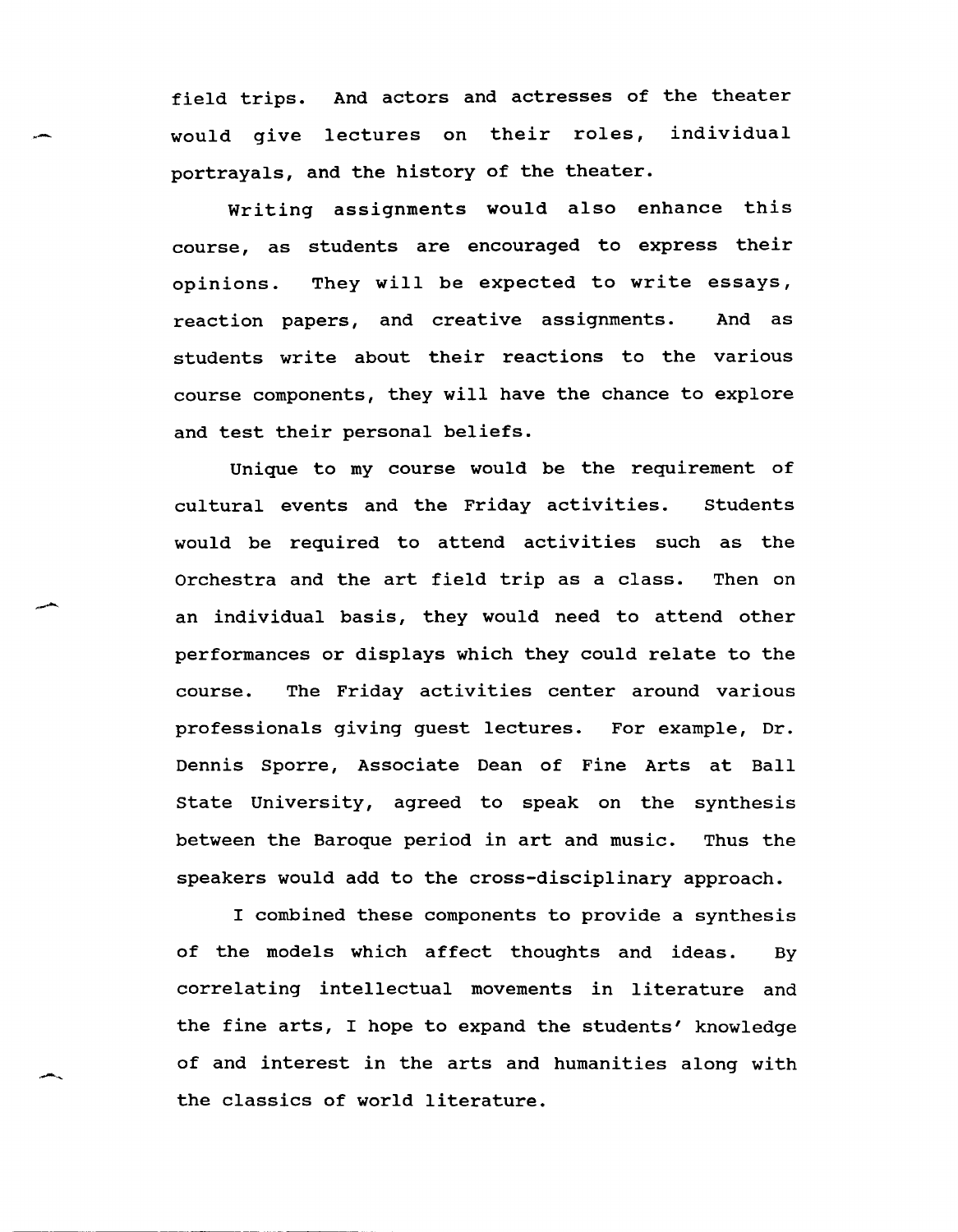# Table of Contents

- I. Suggested Readings by unit
- II. Course Requirements
- III. Daily Logs

.-..

 $\frac{1}{\sqrt{2}}$ 

- IV. Weekly Reading Assignments and Activities (Supplemented with Handouts, Quizzes, and Tests)
- V. Supplemental Materials List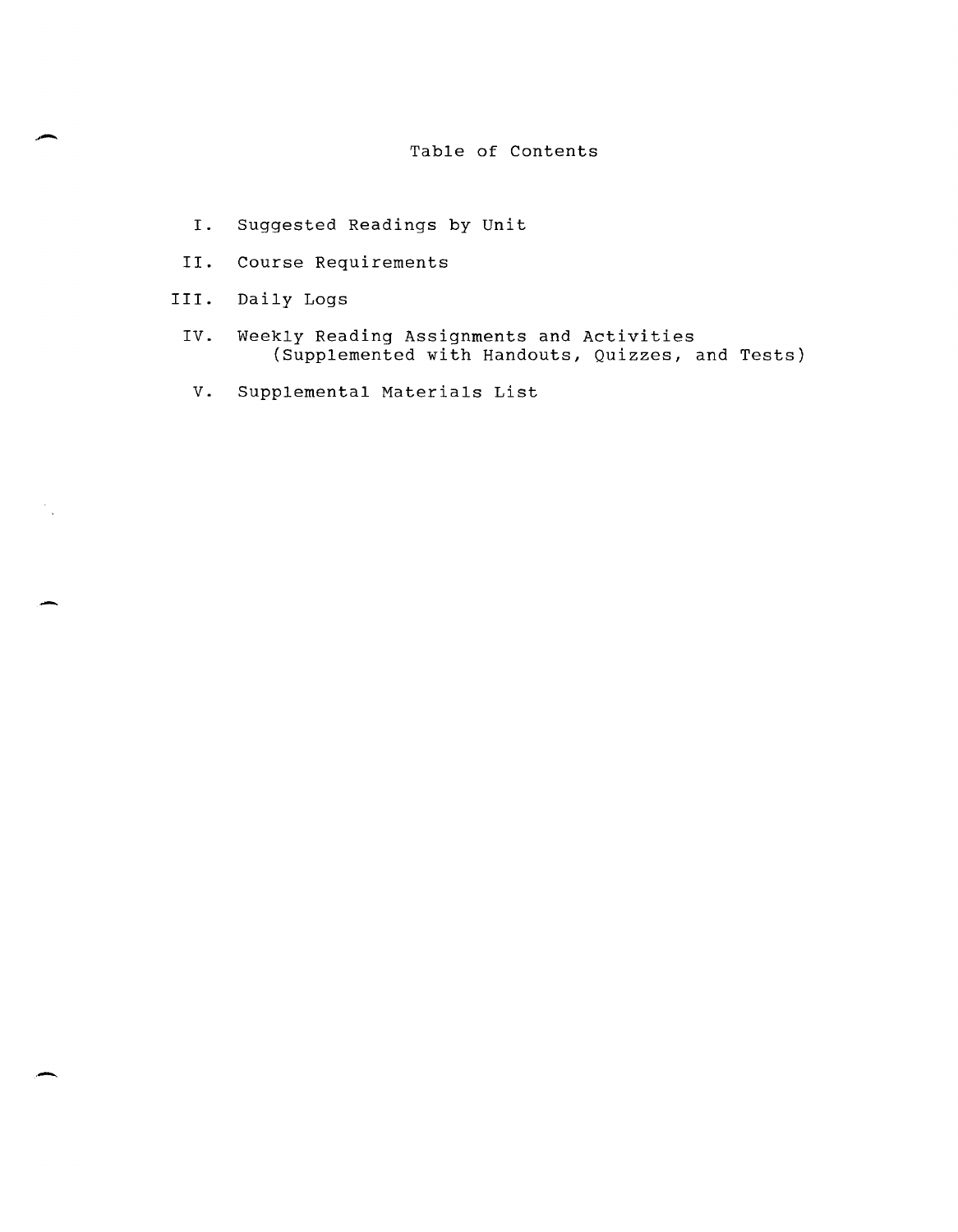$Unit 1: Heroes \nA. Early 0$ </u>

.-

.-

- Early Civilization
	- -Genesis stories
	- -The Iliad
	- -The Odyssey
	- -Oedipus the King
	- -The Parable of the Cave
	- -The Aeneid
- B. Middle Ages -Beowulf -The Inferno -The Canterbury Tales -King Arthur legends (White, Malory, Tennyson)

 $Unit 2: Choice  
\nA. Renaissance$ </u>

- Renaissance
	- -Paradise Lost -Meditation 17 -Donne's Holy Sonnet 10 -Shakespeare's Sonnets -Macbeth
	- B. Neoclassicism -Tartuffe -Gulliver's Travels -A Modest Proposal -The Rape of the Lock -Candide

Unit 3: Individualism & Romanticism

- -Wordsworth poems
- -Coleridge poems
- -Keats poems
- -Shelley poems
- -Browning poems
- -Tennyson poems
- -Whitman poems
- -Dickinson poems
- -"Bartleby the Scrivener"
- -"The Queen of Spades"

unit 4: Social Reform -Oliver Twist -Great Expectations -Jane Eyre (excerpts) -Dickens' "Horatio Sparkins" -Hardy's "The Three Strangers" -Pride and Prejudice (excerpts)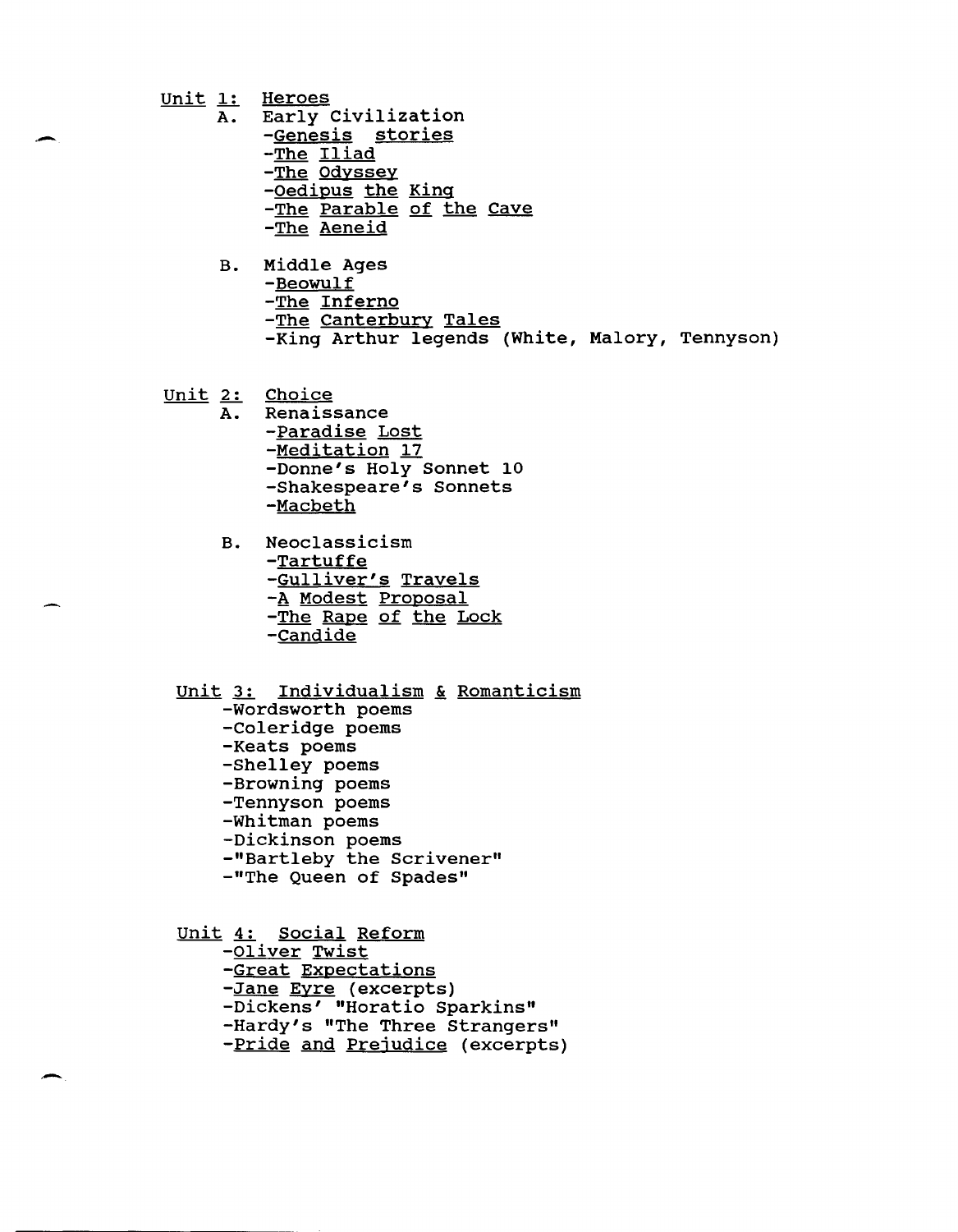Unit 5: Search for Identity -Dylan Thomas poems -Yeats poems -Joyce "Araby" -Lawrence "The Horse Dealer's Daughter" -Eliot "The Love Song of J. Alfred Prufrock" -Conrad "Lagoon" -Ellison "Battle Royal" -Woolf "Shakespeare's sister" -Faulkner "Odor of Verbena" -Mansfield poems

.-

Most works available in one of the following:

- McDougal, Littell English Literature. Evanston, IL: McDougal, Littell & Co. 1989.
- Norton Anthology of English Literature, 5th Ed., Vol. I and II. New York: Norton & Co., 1986.
- Prentice Hall Literature: The English Tradition. Englewood Cliffs, NJ: Prentice-Hall. 1989.
- Scribner's English Literature with World Masterpieces. Mission Hills, CA: Glencoe Publishing Co. 1989.

Wilkie and Hurt Literature of the Western World, 2nd Ed., Vol. I and II. New York: Macmillan, 1988.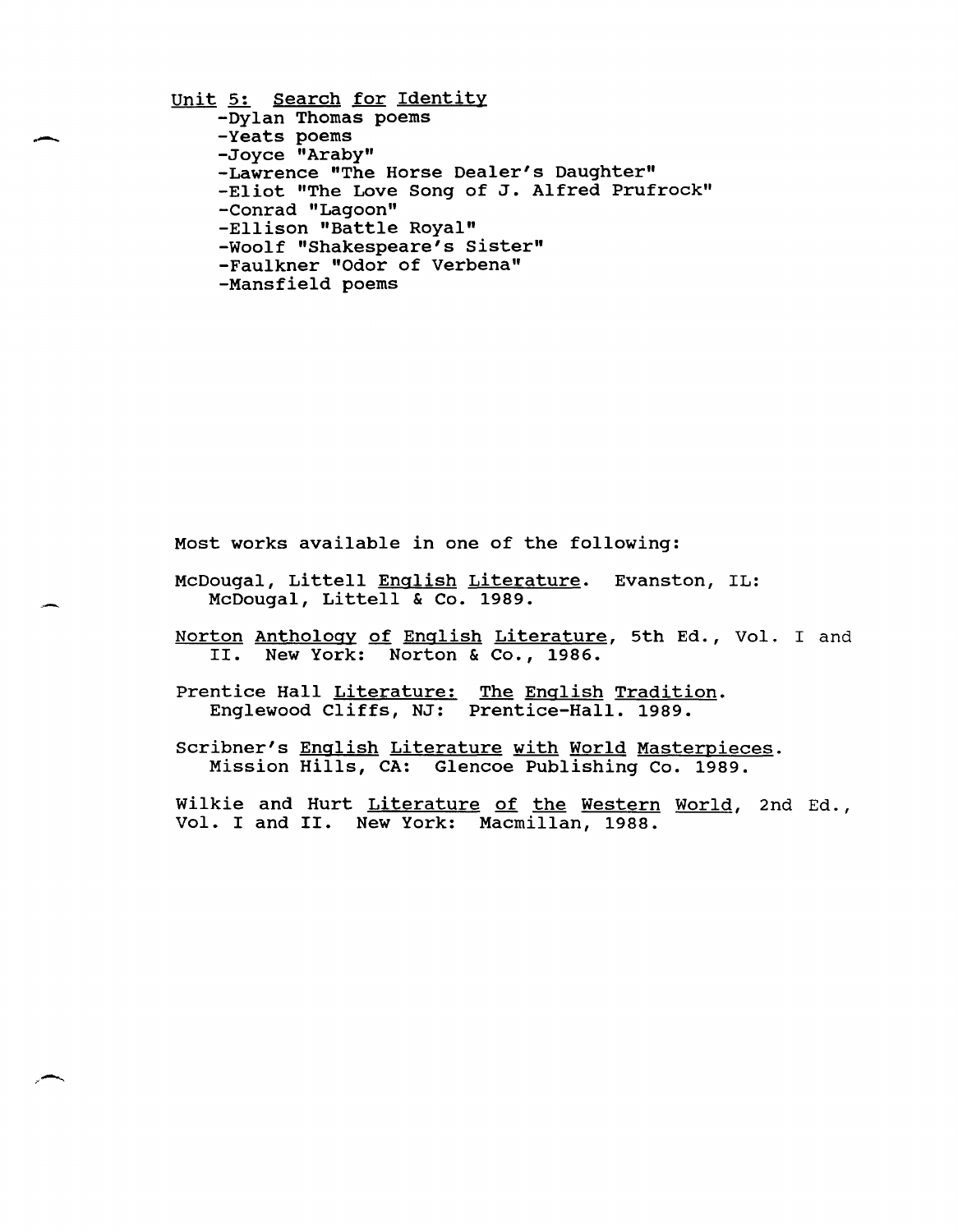#### REQUIREMENTS

Class readings and discussion Field trips Indianapolis Symphony Orchestra (Haydn, Schuman, Beethoven) Art Gallery Indiana Repertory Theater (Cyrano de Bergerac) outside activities Choose one of the following: Royal Winnipeg Ballet (Ball State University, Emens) N.Y. City Opera Nat'l Co. any ISO performance any art museum presentation Written report will be required to ensure attendance Reading of one novel individually (project based on that) Each student will read a novel from a prepared "college reading list" and will write a 4-6 page (typed) paper based on some literary aspect. Suggested topics include: --comparison to a similar work studied in class<br>(theme, subject matter, etc.)  $(thene, subject)$ --trace character development through novel --discuss the role of women/men in novel --discuss the influence of social and/or political factors

 $\overline{a}$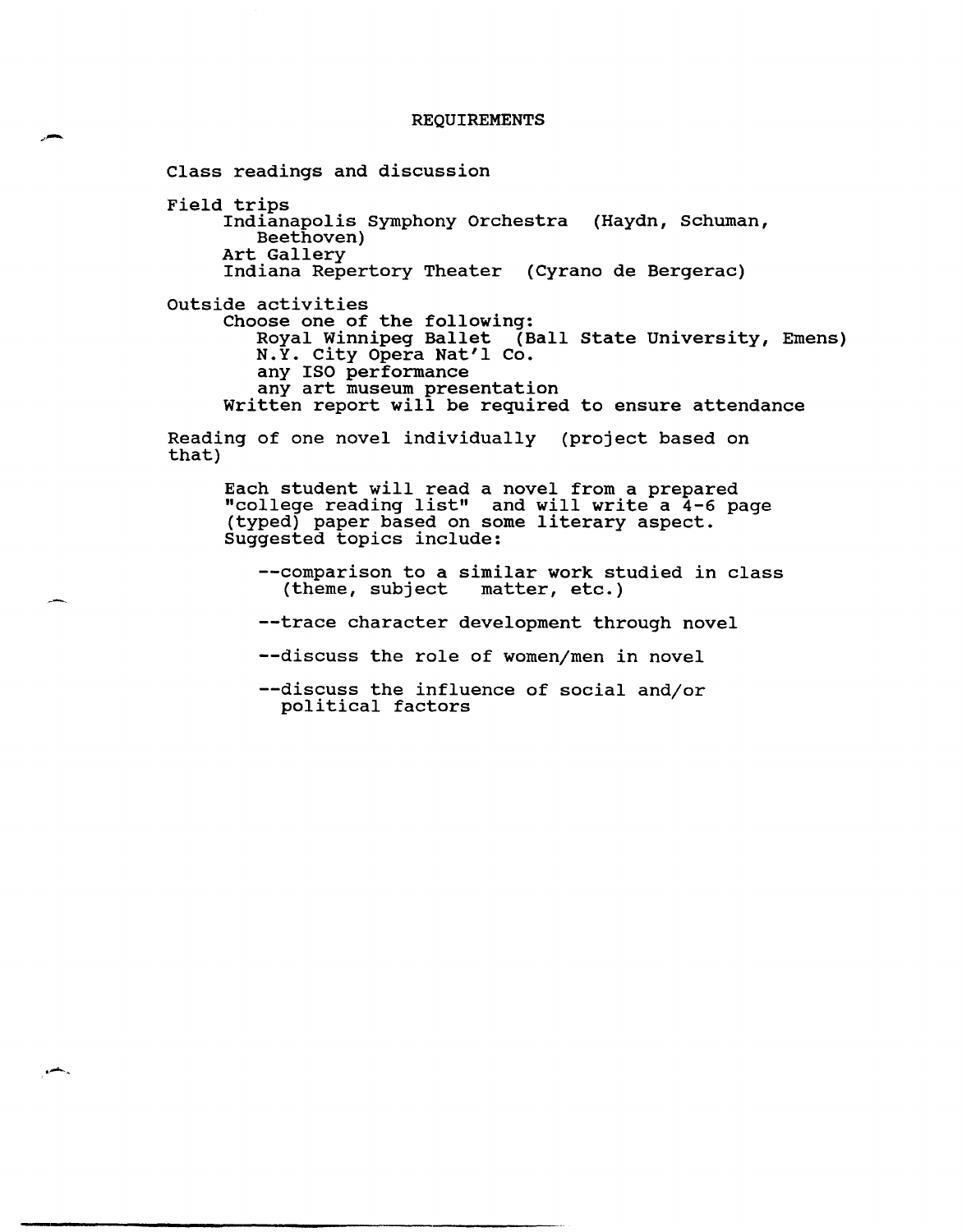|                   | MONDAY                                              | <b>TUESDAY</b>                        | WEDNESDAY                 | THURSDAY                                                  | FRIDAY                                    |
|-------------------|-----------------------------------------------------|---------------------------------------|---------------------------|-----------------------------------------------------------|-------------------------------------------|
| WEEK 1            |                                                     | Genesis<br>stories<br>$\sim$          | Art of Greece<br>(slides) | The <i>iliad</i>                                          | Orientation<br>for individual<br>projects |
| WEEK <sub>2</sub> | The Odyssey                                         | Oedipus Rex<br>(opera)                | Oedipus the<br>King       | Objective<br>Test<br>Architecture<br>of Ancient<br>Greece | Bard/<br>Storyteller                      |
| WEEK <sub>3</sub> | Beowulf<br>$\sim 100$ km s $^{-1}$                  |                                       | The Inferno               | The Inferno                                               | Art Gallery<br>field trip                 |
| WEEK <sub>4</sub> |                                                     | The Canterbury<br>Tales<br>"Proloque" | The Pardoner's<br>Tale    |                                                           | Topics due for<br>individual<br>projects  |
| WEEK 5            | Arthur Becomes<br>King<br>Adventures of<br>Lancelot | Le Morte<br>d'Arthur                  | Camelot                   |                                                           | Jera Lee<br>Presentation                  |
| WEEK 6            | Essay Test                                          | Paradise Lost<br>Book 1               | Paradise Lost<br>Book 9   | Donne                                                     | Work day for<br>individual<br>projects    |

(

(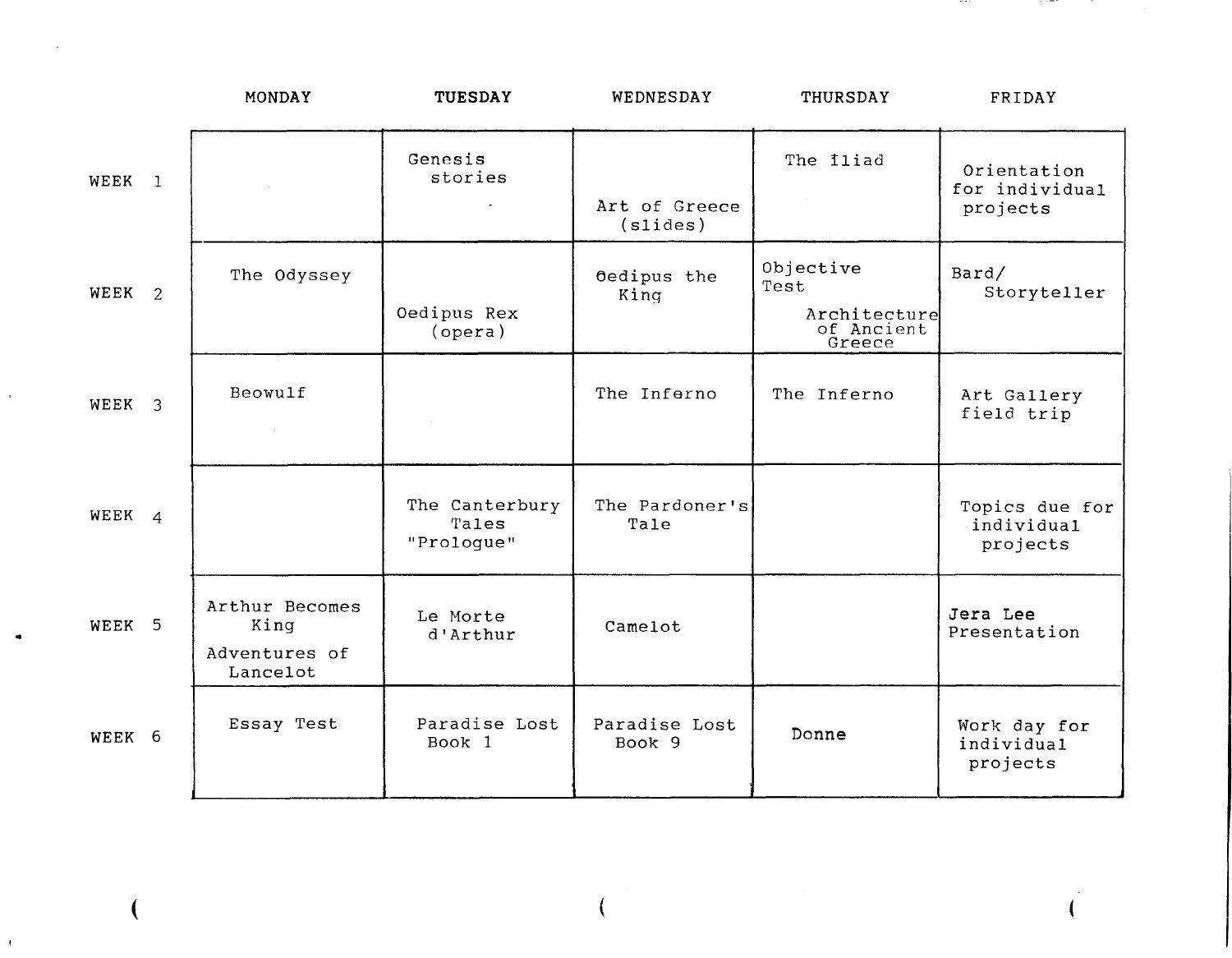|        |           | MONDAY                   | <b>TUESDAY</b>                    | WEDNESDAY                         | THURSDAY                                            | FRIDAY                                 |
|--------|-----------|--------------------------|-----------------------------------|-----------------------------------|-----------------------------------------------------|----------------------------------------|
| WEEK 7 |           | Shakespeare's<br>sonnets | Religion in<br>Renaissance Art    | Macbeth                           | Macbeth                                             | Shakespearian<br>actor/actress         |
| WEEK 8 |           | Macbeth                  | Macbeth                           | Macbeth                           | Writing<br>Assignment                               | Work day for<br>individual<br>projects |
| WEEK 9 |           | "Age of Reason"<br>film  | A Modest<br>Proposal              |                                   | Gulliver's<br>Travels                               | Neoclassicism<br>in music              |
|        | WEEK $10$ | The Rape of<br>the Lock  | Tartuffe<br>film                  | Objective<br>Test                 | Indianapolis<br>Symphony<br>Orchestra<br>field trip | Dr. Sporre<br>Presentation             |
|        | WEEK $11$ |                          | Wordsworth's<br>poems             | Coleridge &<br>Shelley's<br>poems | "Worship of<br>Nature"<br>film                      | Relating<br>music to<br>poetry         |
|        | WEEK 12   | Keats'<br>poems          | Browning &<br>Tennyson's<br>poems |                                   | Whitman &<br>Dickinson's<br>poems                   | Work day for<br>individual<br>projects |

 $\hat{C}$ 

(

(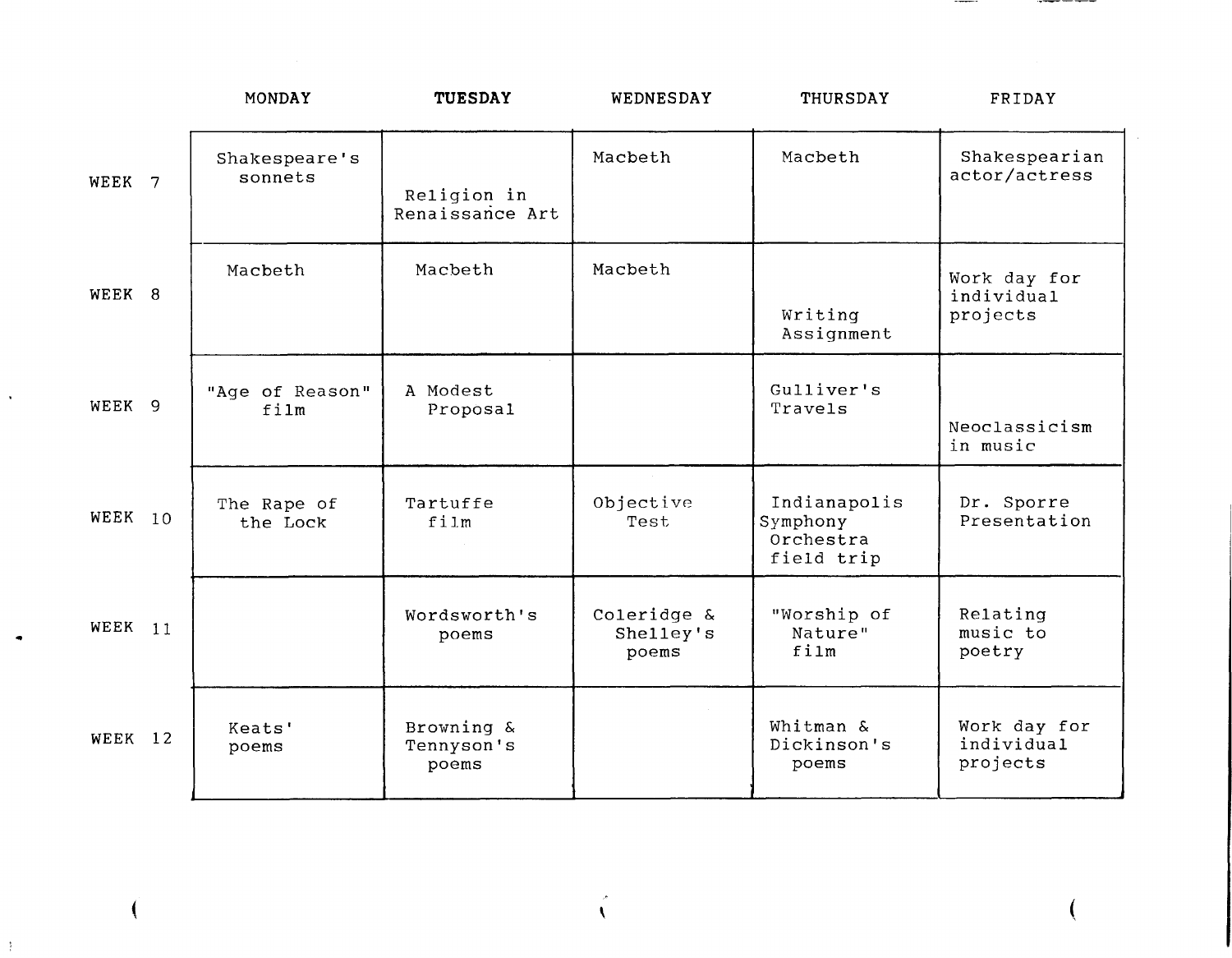|         | MONDAY                             | TUESDAY                           | WEDNESDAY                                     | THURSDAY                          | FRIDAY                                          |
|---------|------------------------------------|-----------------------------------|-----------------------------------------------|-----------------------------------|-------------------------------------------------|
| WEEK 13 | Bartleby the<br>Scrivener          | Queen of<br>Spades                | Indiana<br>Repertory<br>Theater<br>field trip | Objective/<br>Essay<br>Test       | Individual<br>art<br>presentations              |
| WEEK 14 |                                    | Oliver Twist<br>excerpts          | Jane Eyre<br>excerpts                         | Three<br>Strangers                | Dr. Lawrence<br>Birken<br>Presentation          |
| WEEK 15 | Pride and<br>Prejudice<br>excerpts | Horatio<br>Sparkins               |                                               | In-class<br>Writing<br>Assignment | Final work day<br>for<br>individual<br>projects |
| WEEK 16 | Individual<br>projects<br>due      | Araby                             | Odor of<br>Verbena                            |                                   | Artist/<br>Art expert                           |
| WEEK 17 | Shakespeare's<br>Sister            | The Horse<br>Dealer's<br>Daughter |                                               | The Battle<br>Roya1               | Feminist/<br>Civil Rights<br>Presentation       |
| WEEK 18 | Objective<br>Test                  |                                   |                                               | FINAL                             | <b>EXAMS</b>                                    |

*t*   $\frac{1}{\sqrt{2}}$ 

(

(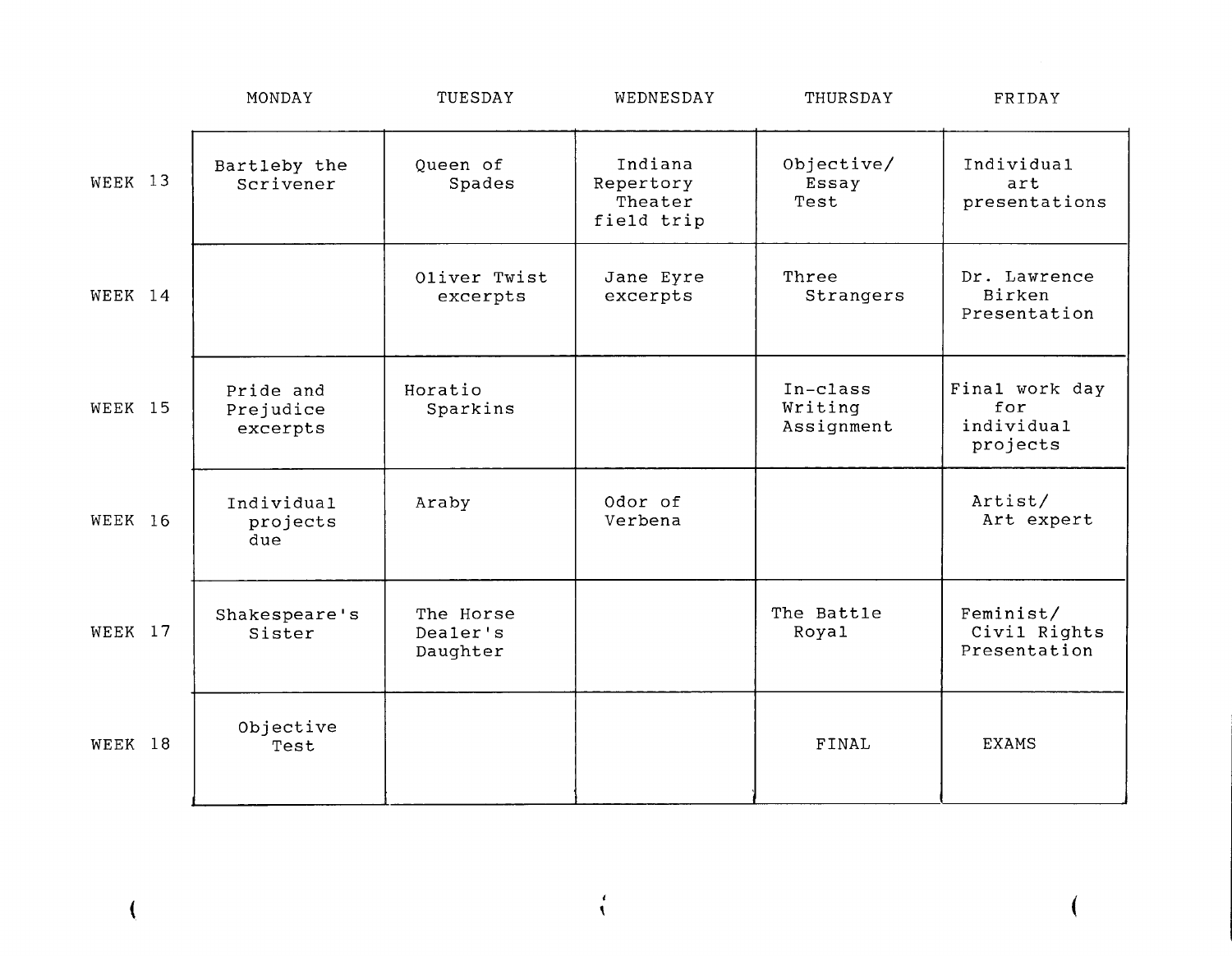overview: course objectives, requirements, expectations Reading Assignments: Genesis stories-- Wilkie and Hurt, I, 21-32. Fall of man (Gen. 2, 3) Flood (Gen. 6,7,8) Abraham & Isaac (Gen. 21:1-8 and 22:1-14) Jacob & Esau (Gen. 27:1-40) The Iliad-- Scribner's, 806 Books 1 and 22

possible Activities: ---Select a character who has the qualities of a hero or heroine. List the qualities and tell why they are heroic.

---Discuss the theme of individual choice in the Biblical tradition.

Friday:

-

÷.

Requirements and expectations for individual projects; begin searching for sufficient titles and topics.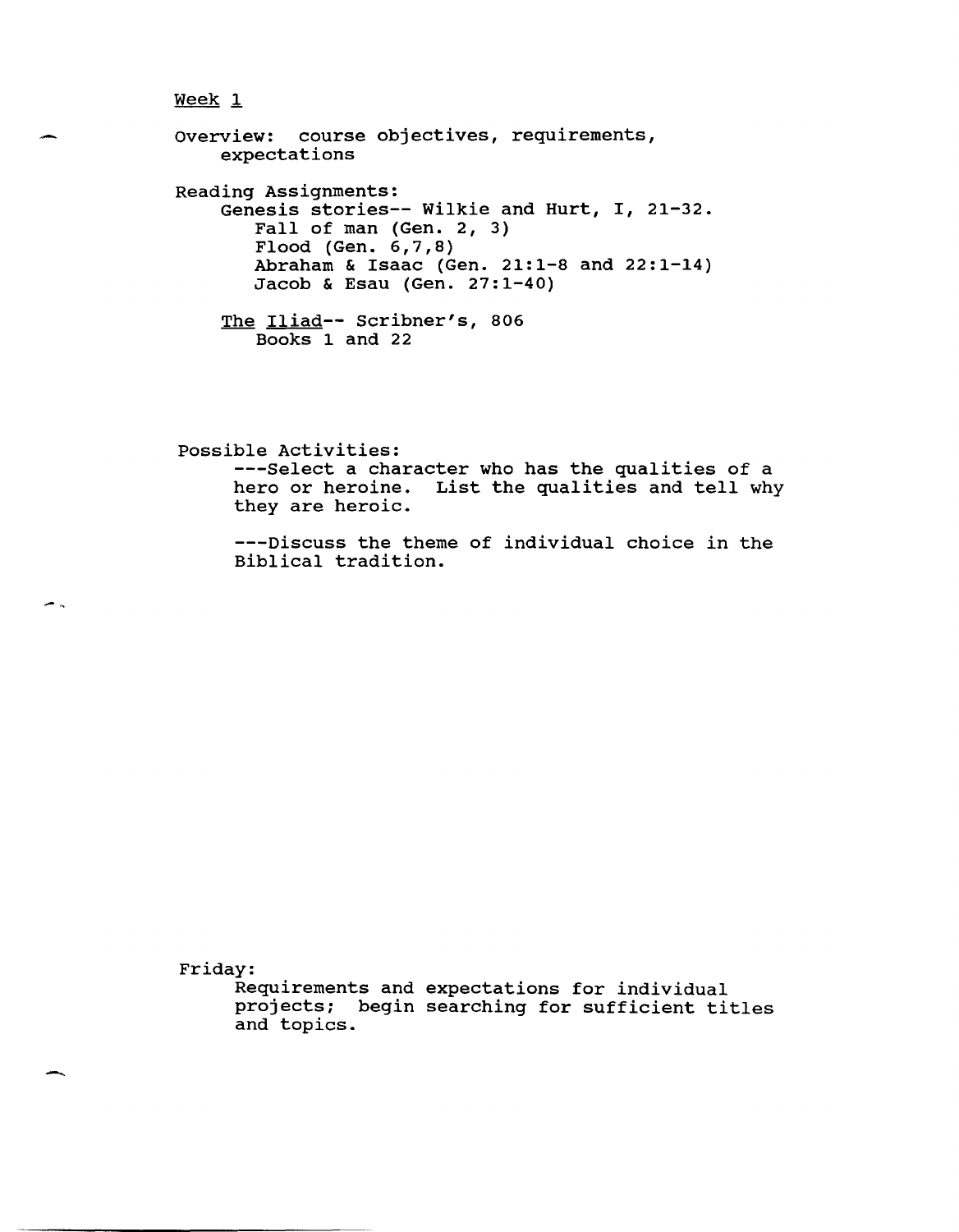Week<sub>2</sub>

 $\hat{\mathbf{r}}$ 

```
Reading Assignments:
    ng hoorg...........<br><u>The Odyssey</u>-- Wilkie and Hurt, I, 254.
         Books 1, 2, 17
```
Oedipus the King-- Wilkie and Hurt, I, 711.

possible Activities: ---Make a time line of the major events in the work; Use drawings or cut out pictures to illustrate events.

---Create an adventure for the hero making his actions and responses consistent with his character.

Friday:

Invite a bard or storyteller to class to relate students to the oral tradition and its importance in literature and history.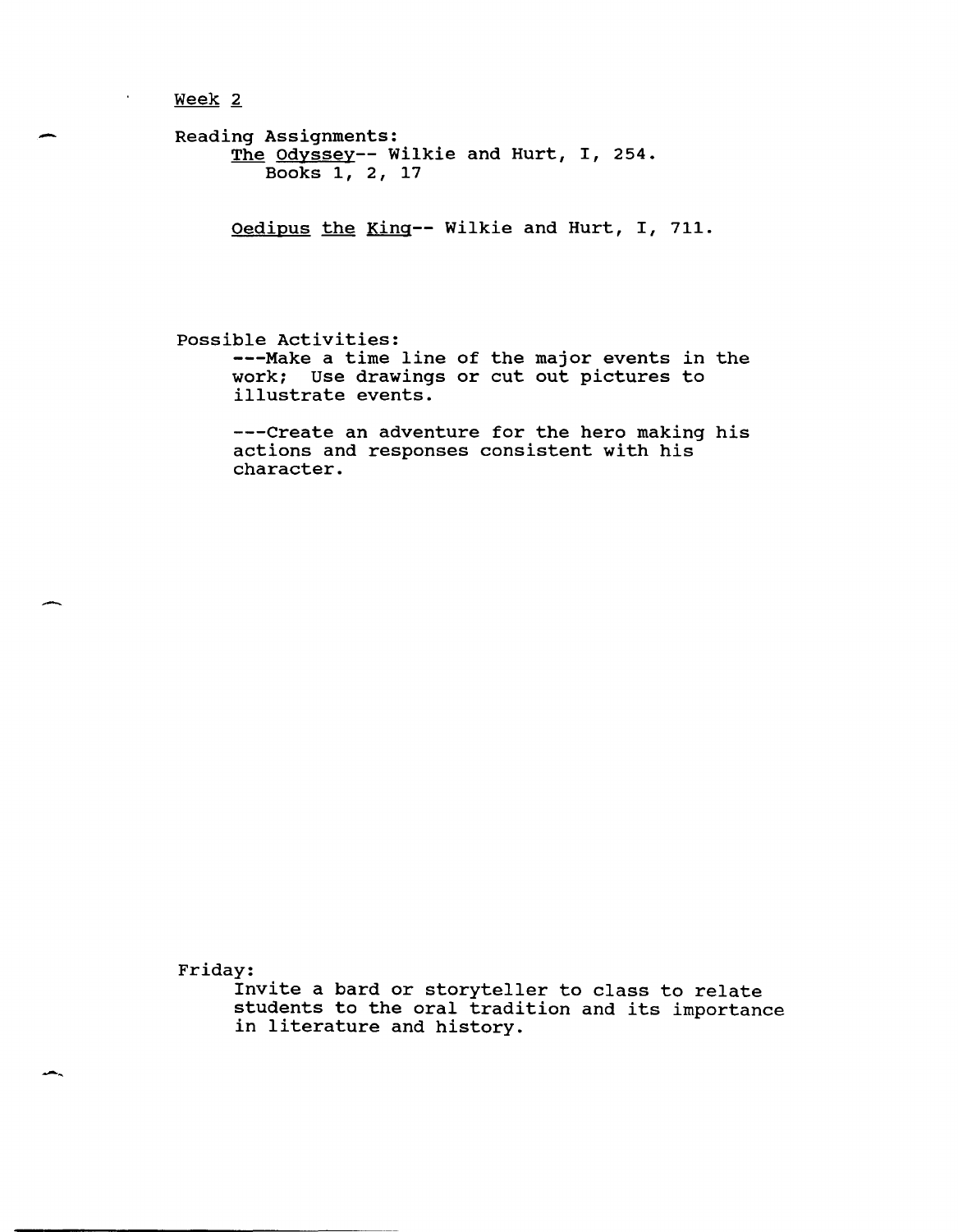- Name

# Early civilization Period Test

Fill in the blank with the best question will be worth two points, leave two blank. possible answer. Each and you are allowed to

- 1. Man was formed from \_\_\_\_\_\_\_\_\_\_\_\_\_\_.
- 2. Woman was formed from \_\_\_\_\_\_\_\_\_\_\_\_\_\_.
- 3. What did God say would happen if they ate the fruit?
- 4. How did God punish the woman?
- 5. What did God put outside the Garden of Eden to guard it?

- 6-7. Name two of Noah's three sons.
	- 8. How old was Noah during the flood?
	- 9. What kind of bird did Noah send out to see if the flood was over?
- 10. What did it bring back in its beak?
- 11. Who was Abraham's wife?
- 12. How did God test Abraham?
- 13. What did Abraham offer as a sacrifice?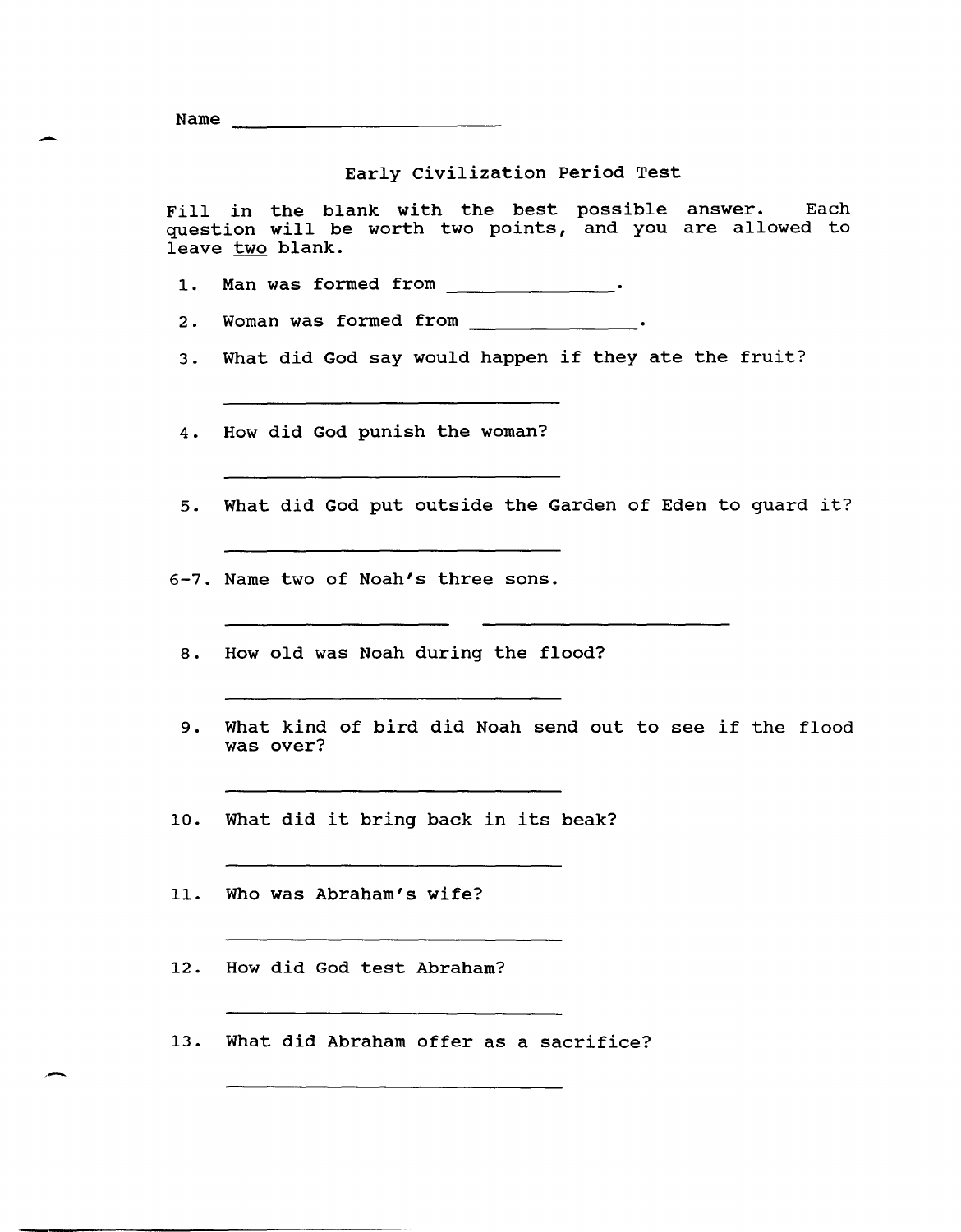14. Who was Isaac's older son?

-

,-

15. Who told the younger son to steal the blessing?

<u> La componenta de la componenta de la componenta de la componenta de la componenta de la componenta de la comp</u>

- 16-17. Name two ways the younger son was disguised as the older.
	- 18. In The Iliad who was the leader of the Trojan warriors?

- 19. In The Iliad who was the leader of the Greek warriors?
- 20. Who was Priam's son who abducted Helen?
- 21. What caused the Trojan war?
- 22. Which god protected Achilles?
- 23. Who was Odysseus' son?
- 24. Skylla was a monster inhabiting a sea cave opposite what whirlpool?

25. The river of the underworld was called what?

<u> 1980 - Johann Marie Barn, mars an t-Amerikaansk ferhandsk kommunist (</u>

26. How was Odysseus disguised when he returned home?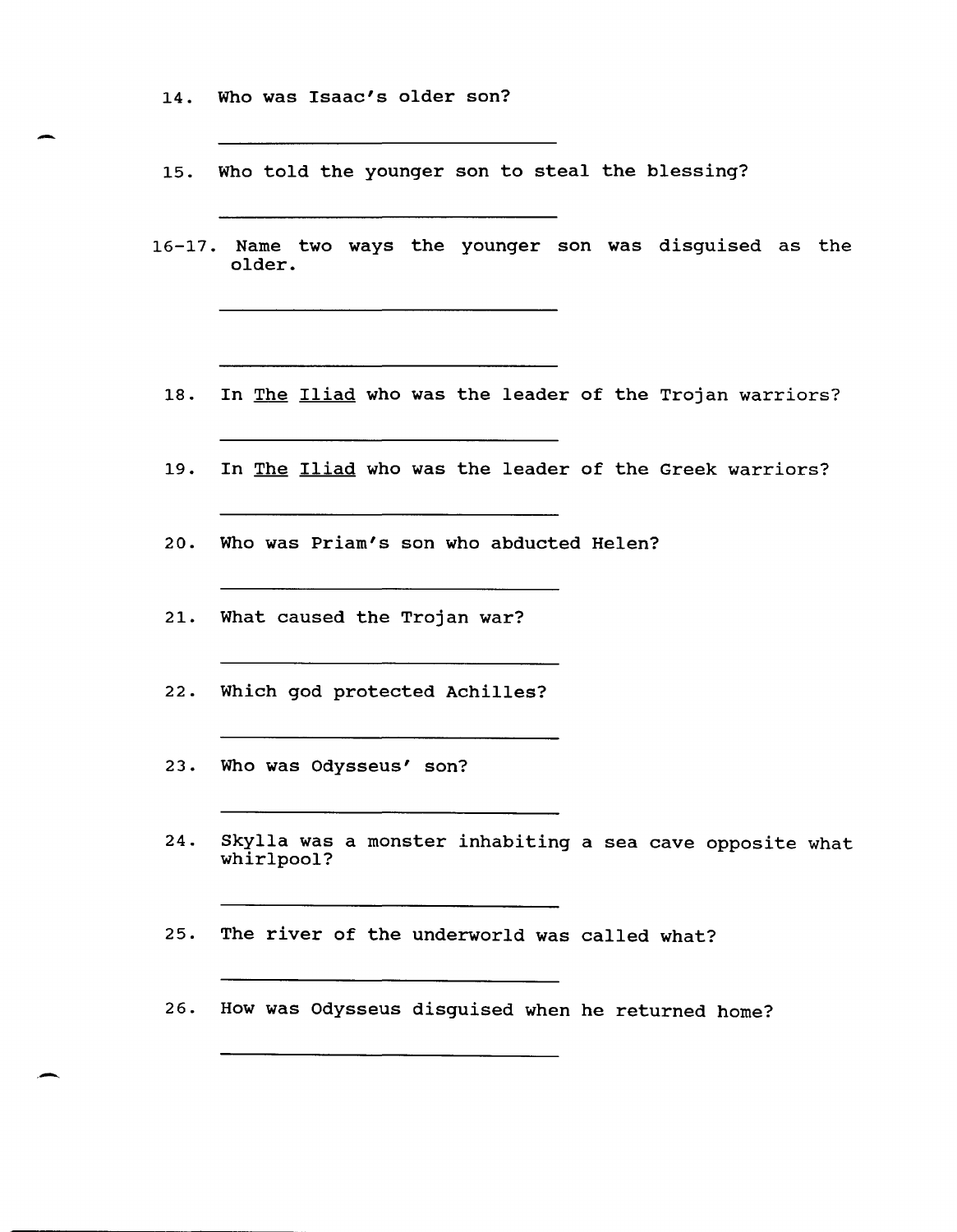27-28. What two things did the oracle predict about Oedipus?

29. How did Oedipus show his wisdom and become king?

30. Who killed Laios?

.-

-~

.-

- 31. What did Jocasta do when she found out the truth?
- 32. What injury did Oedipus inflict upon himself?

<u>. A shirt and a structure of the structure of the structure of the structure of the structure of the structure of the structure of the structure of the structure of the structure of the structure of the structure of the s</u>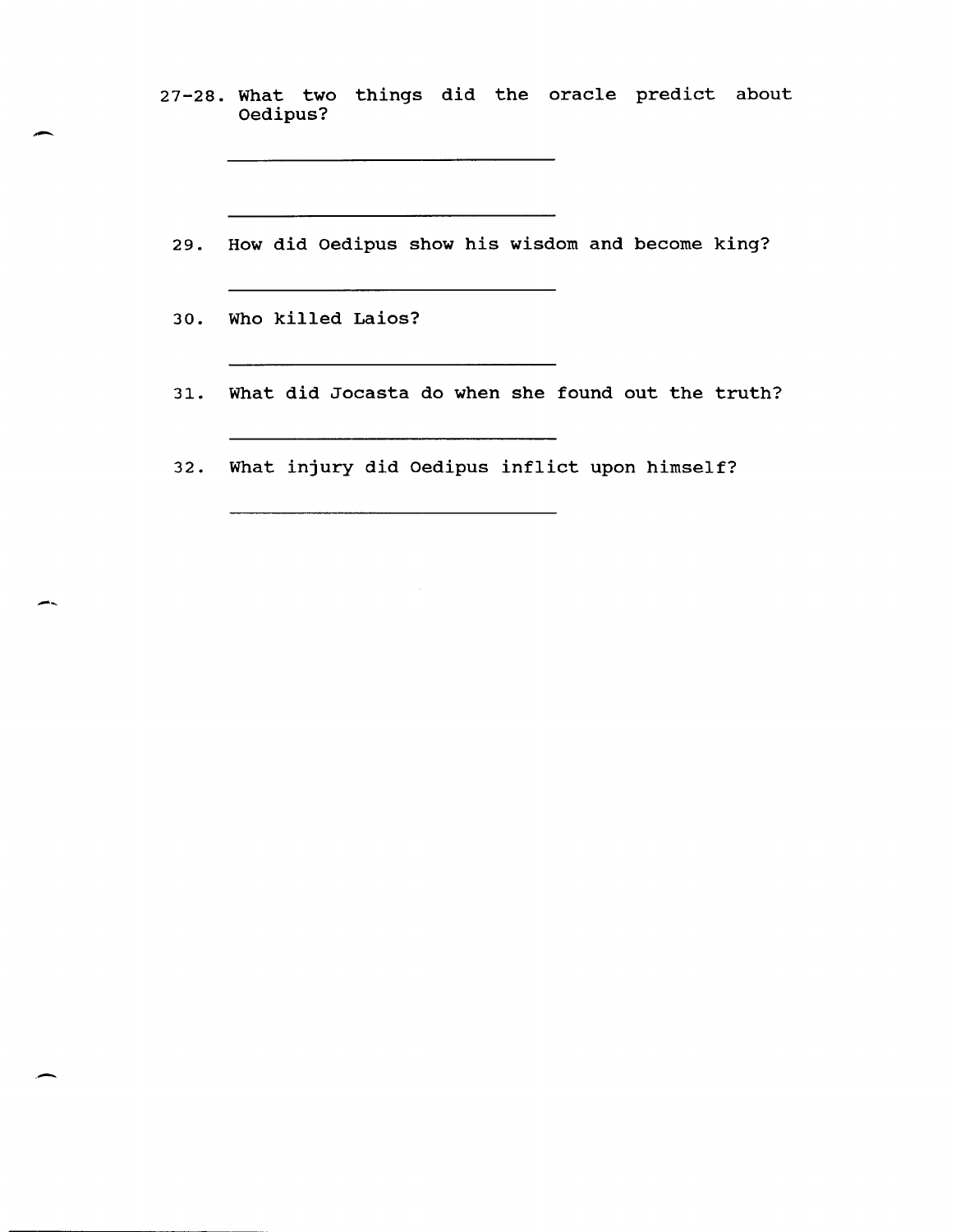.-

-

```
Reading Assignments: 
  Beowulf-- Scribner's, 8
```

```
The Inferno-- Wilkie and Hurt, I, 1349.
Cantos 1, 13, 20
```
possible Activities: ---Have students write short essays on the roles of Fate and God in the epic Beowulf

---Students can form groups and discuss characteristics of current-day heroes; then each student will write a short essay on who represents a hero or heroine to him.

---Show slides or bring in artifacts from this early period in art.

---After discussing some elements of an epic (invocation, statement of purpose, noble action, vast setting, heroic characters, universal theme) break students into groups to identify these elements in Beowulf.

Friday: Art gallery field trip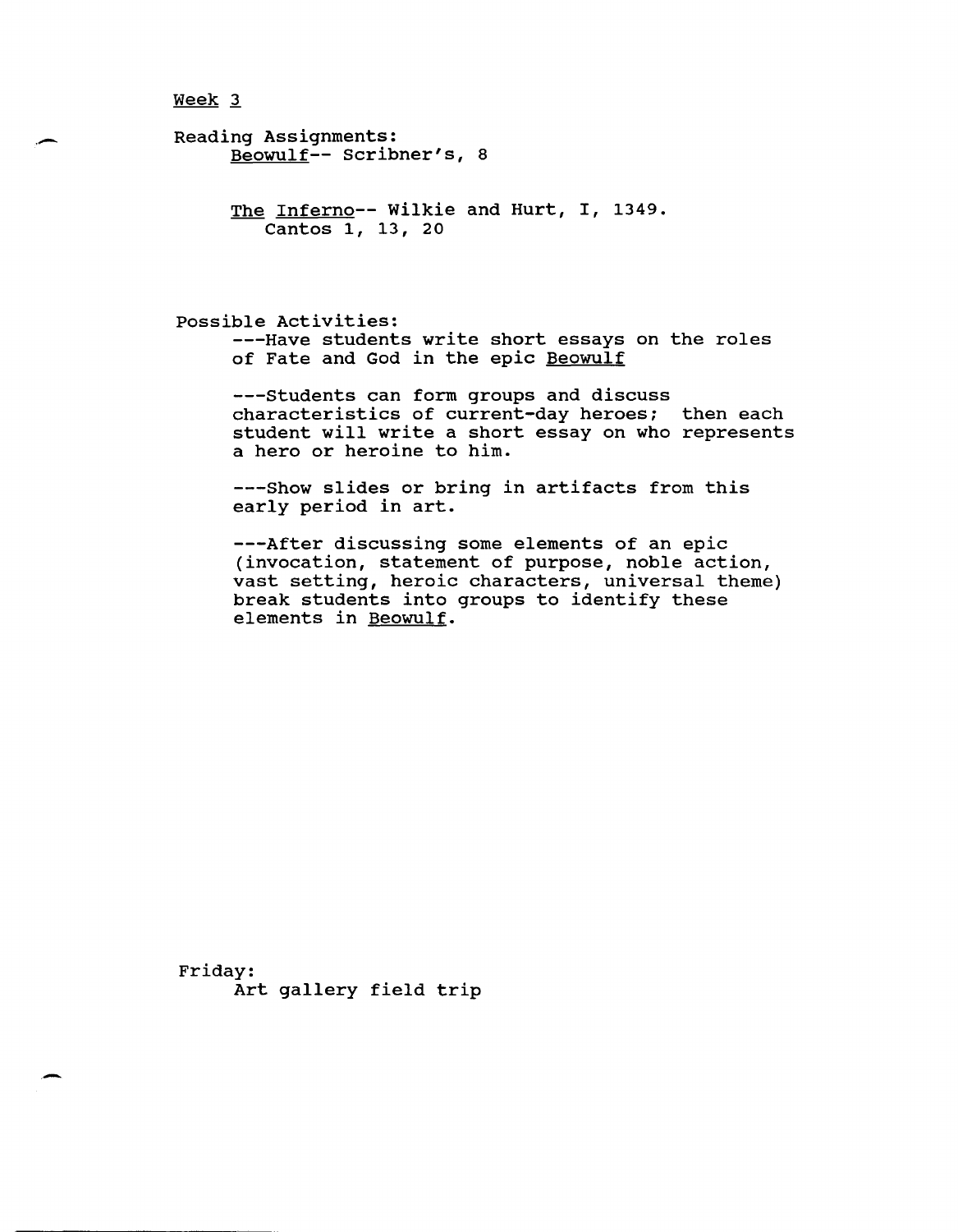# Beowulf Quiz

- Matching: Fill in the blank with the letter of the best possible answer.
- 1. a troll-like monster التاريخ المتأثر
- 2. King of the Danes  $\mathcal{L} = \mathcal{L}$
- 3. sword given to Beowulf by Unferth  $\sim$
- $\mathcal{L}^{\text{max}}$ 4. mead hall

-

 $\overline{\phantom{0}}$ 

- 5. the thane who remains loyal to Beowulf  $\overline{\phantom{a}}$
- 6. boasting  $\mathcal{L}(\mathcal{L})$
- 7. supernatural sword used to defeat the dragon  $\mathbf{r}$
- 8. Beowulf's uncle  $\frac{1}{2}$
- 9. the protagonist/hero  $\mathbb{R}^n$
- 10. a minstrel or bard
- a. **Beot** f. Hrunting b. Beowulf g. Hygelac c. Grendel h. Naegling d. Heorot i. Seop
- e. Hrothgar  $j$ . Wiglaf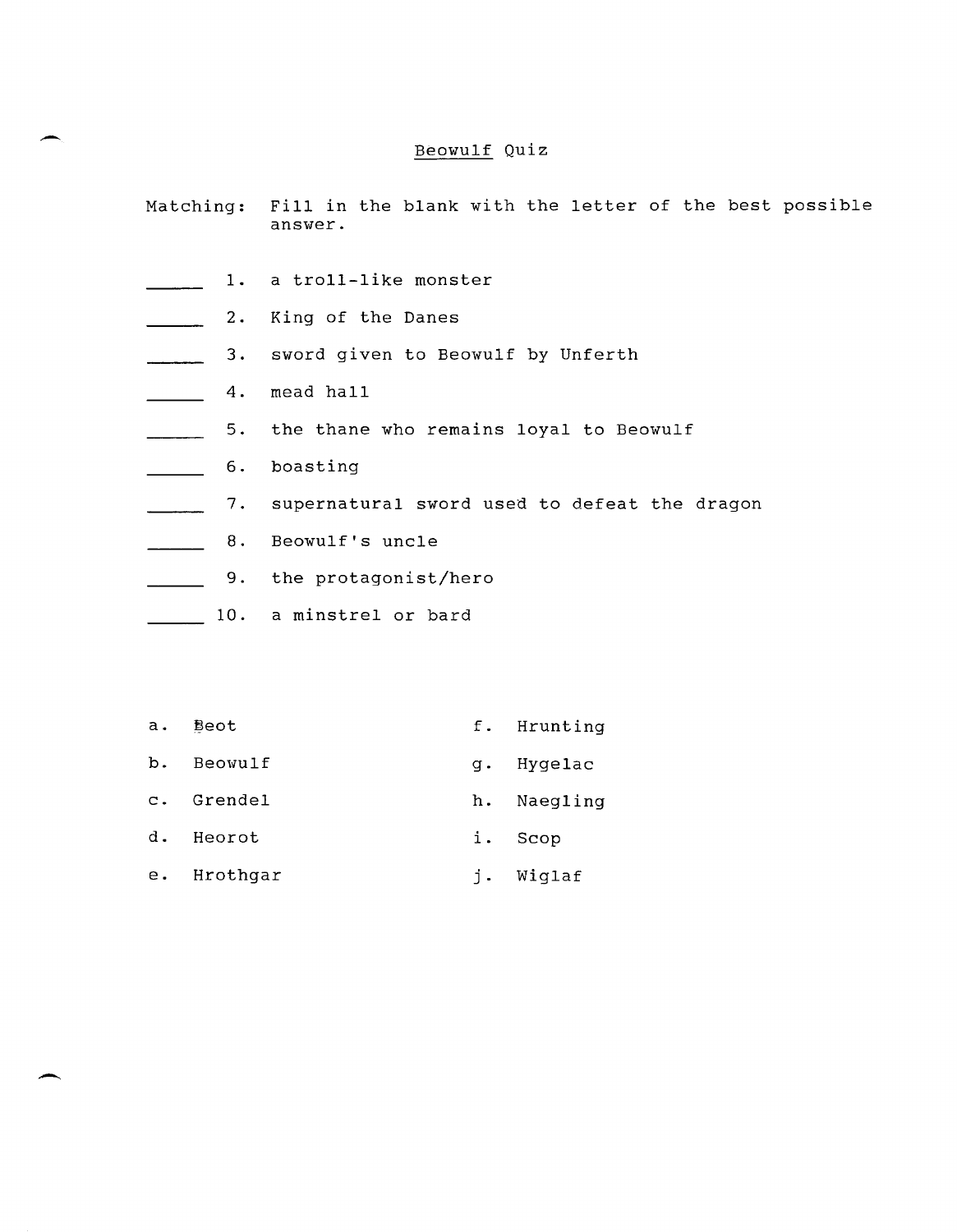# OUTLINE OF THE INFERNO\*

### Upper Hell, Incontinence

| REGION     | <b>SINNERS</b>                         | PUNISHMENTS                                                                        |
|------------|----------------------------------------|------------------------------------------------------------------------------------|
| Vestibule  | Trimmers, neutrals                     | Stung by insects, run after<br>banners                                             |
| Circle I   | Virtuous pagans, unbaptized<br>infants | Melancholy, desire without hope                                                    |
| Circle II  | The lustful                            | Blown forever by storm winds                                                       |
| Circle III | The qluttons                           | Discomfort, all senses punished                                                    |
| Circle IV  | The avaricious and the<br>prodigal     | Pushing rocks, useless labor                                                       |
| Circle V   | The angry and the sullen               | The angry thrashing about<br>helplessly; the sullen<br>submerged, emitting bubbles |

Lower Hell, Malice (Violence and Fraud)

| Circle VI          | Heretics                                                              | In burning tombs                                  |
|--------------------|-----------------------------------------------------------------------|---------------------------------------------------|
| Circle VII         | The violent                                                           |                                                   |
| Round 1            | against neighbors, fellow<br>men                                      | Submerged in hot blood                            |
| Round <sub>2</sub> | against self (suicides)                                               | Enclosed in new bodies, as<br>trees and bushes    |
| Round 3            | against God (blasphemers,<br>sodomites, usurers)                      | On burning sand in rain of<br>fire                |
| Circle VIII        | Fraud against those who have<br>no special trust                      |                                                   |
| Bolgia 1           | Panders and seducers                                                  | Whipped by devils                                 |
| Bolgia 2           | Flatterers                                                            | Covered with filth                                |
| Bolgia 3           | Simonists                                                             | Upside down in holes, feet<br>on fire             |
| Bolgia 4           | Soothsayers                                                           | Heads twisted, turned<br>backward                 |
| Bolgia 5           | Barrators                                                             | Covered with boiling pitch                        |
| Bolgia 6           | Hypocrites                                                            | Wearing leaden mantles                            |
| Bolgia 7           | Thieves                                                               | In snake pit, transformations                     |
| Bolgia 8           | Evil counselors                                                       | Concealed in flames                               |
| Bolgia 9           | Sowers of discord                                                     | Wounds, mutilations                               |
| Bilgia 10          | Falsifiers (alchemists,<br>impersonators, counter-<br>feiters, liars) | Diseases (leprosy, madness<br>dropsy, high fever) |
| Circle IX          | Fraudulent against those who<br>have special trust                    |                                                   |
| Caina              | Murderers of kindred                                                  | In ice to necks, heads bent<br>forward            |
| Antenora           | Traitors to party or country                                          | In ice to necks                                   |
| Tolomea            | Murderers of guests                                                   | In ice to necks, heads<br>bent backward           |
| Giudecca           | Traitors to lords and<br>benefactors                                  | Completely submerged in ice                       |

At the Center of the Earth (Universe)

Lucifer with Judas, Brutus, and Cassius in his three mouths, with three sets of wings sending forth a freezing blast of impotence, ignorance, and hatred.

\* Wilkie & Hurt, Literature of the Western World, Vol. **1.**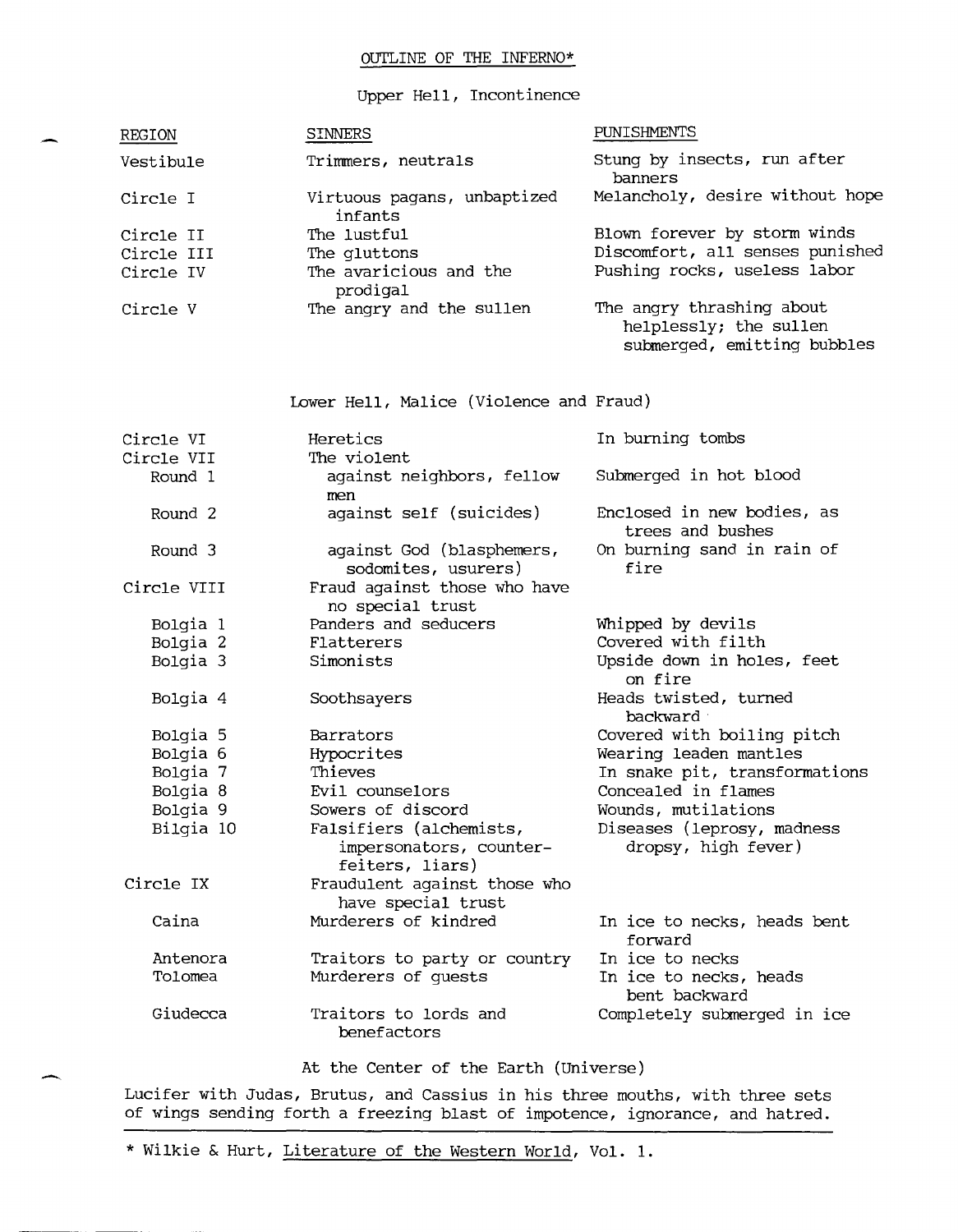Reading Assignments: ng noorgnmenco.<br><u>The Canterbury Tales</u> -- Wilkie and Hurt, I, 1563. "General Prologue"

"The Pardoner's Tale"

possible Activities:

---Writing dialogue: Choose two characters and write a short scene using dialogue to reveal their characters.

---Choose a current national issue and compose a short speech on the topic by a major character. Be sure the speech reflects the character's personality and beliefs.

---Have students prepare a Reader's Theater production of "The Pardoner's Tale" in which they write and present their own adaptations.

Friday:

Final discussion and selection of topics for individual projects.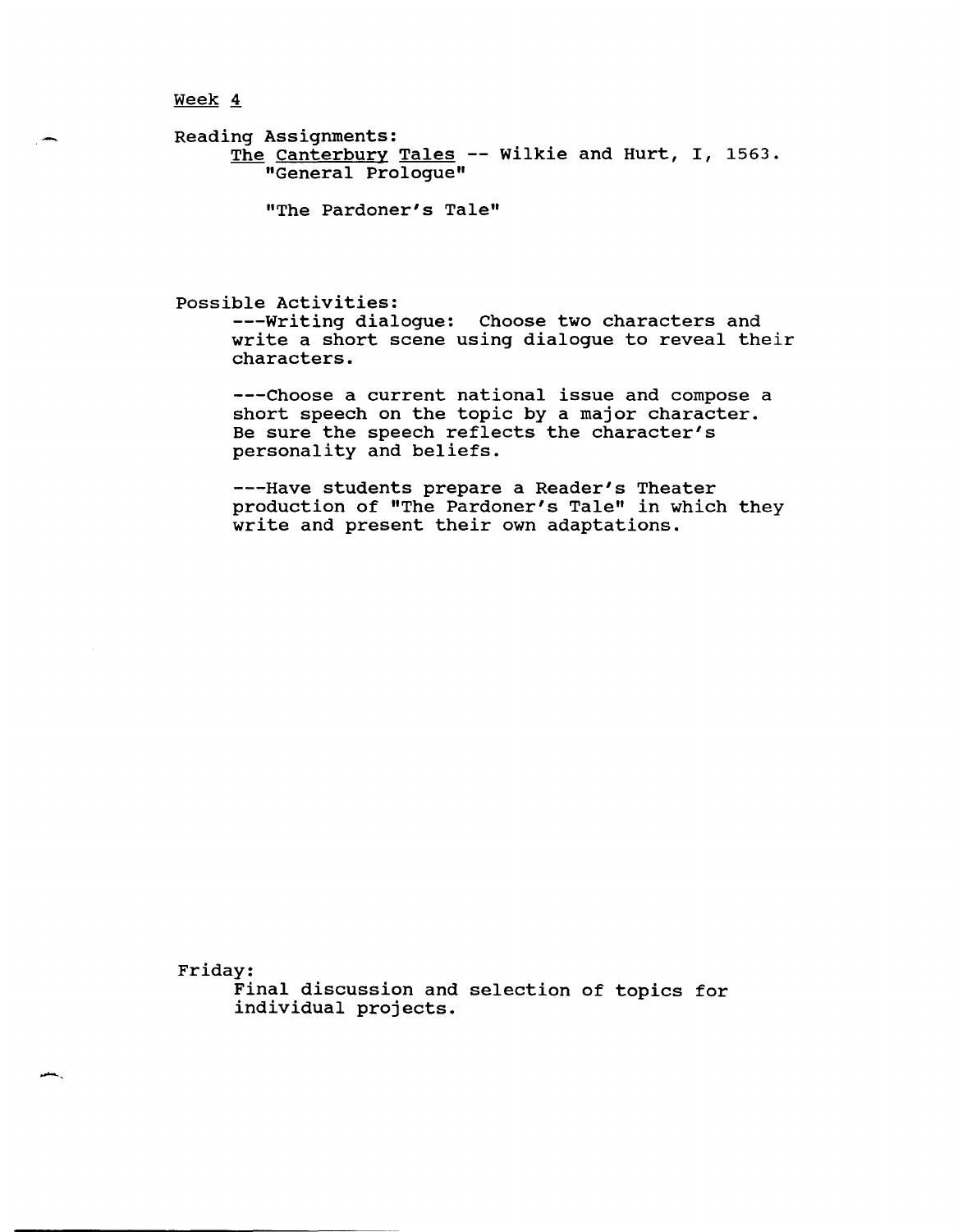### The Canterbury Tales

The Pilgrims in the General Prologue

- 1. KNIGHT (lines 43-78) He was an honorable, chivalrous man and a fine soldier. Had fought at Alexandria, in Russia, Spain, North Africa, etc. He was modest, well-spoken, a true gentleman, and had just returned from wars.
- 2. SQUIRE (lines 79-100) Son of the Knight, he was a gaily dressed lover, age 20, wellbuilt, soldierly. He would sing, ride well, write songs, dance, etc. He was courteous and dutiful.
- 3. YEOMAN (lines 101-117) Servant of the Knight, he was dressed in green, with the bow and arrows of an expert archer, doubtless a forester.
- 4-6. PRIORESS, NUN, 1-3 PRIESTS (lines 118-164) Madame Eglentyne was modest, sang well, spoke French and had very dainty table manners. She was soft-hearted about her dogs. A large, handsome woman, she was well-dressed, and wore a gold brooch. A nun and 3 priests traveled with her.
	- 7. MONK (lines 165-207) He loved horses and hunting, and cared nothing for the strict monastic rules against such sports. He was richly dressed, bald, fat, with glowing eyes.
	- 8. FRIAR (lines 208-269) He had found husbands for girls he had seduced. He gave easy penances in return for money. He could sing well, knew taverns, and was skilled at begging. He was well-dressed and had a lisp. He was called Hubert.
	- 9. MERCHANT (lines 270-284) He was fashionably dressed. He spoke always of his profits so that no one would guess he was in debt.
	- 10. CLERK (lines 285-308) He had long studied logic at Oxford, was thin, poorly dressed, and sober. He loved books, learning, and teaching. His speech was concise and edifying.
	- 11. SERGEANT OF THE LAW (lines 309-330) He was sly and learned, often served as judge. He had bought many properties. He knew law thoroughly.
	- 12. FRANKLIN (lines 331-360) He had a white beard. He loved pleasure. He served the best food and drink in his district, and took great pride in his hospitality, keeping a table always set. He had served as judge, sheriff, and member of Parliament.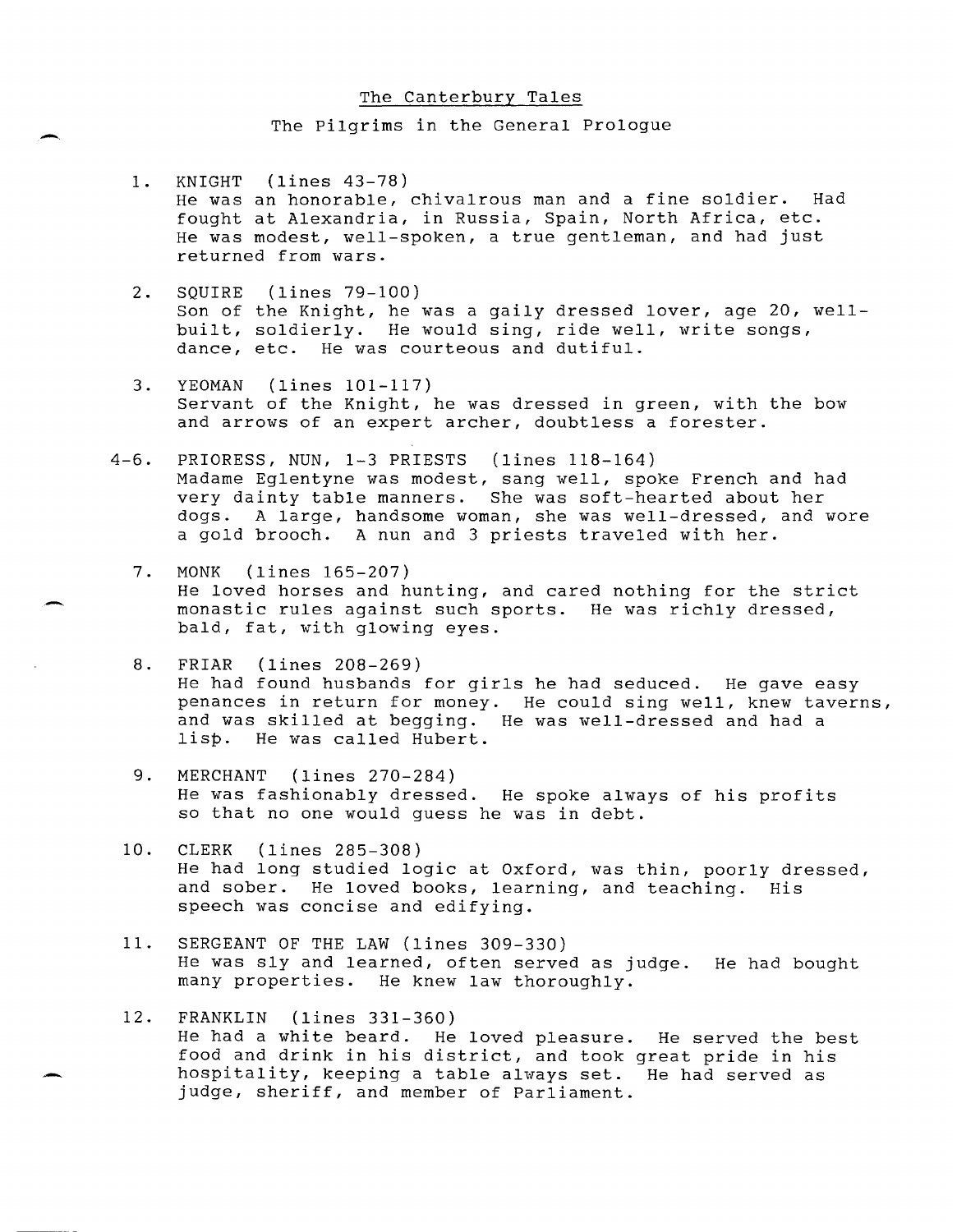- 13-17. FIVE GUILDSMEN (lines 361-378) A haberdasher, carpenter, weaver, dyer, and tapestry-maker traveled in group. They were prosperous guildsmen.
	- 18. COOK (lines 379-387) with guildsmen was the cook, who was very skillful at his trade but had an ulcer on his shin.
	- 19. SHIPMAN (lines 388-410) He was from Dartsmouth and had often stolen wine from cargoes. Ruthless in sea fights, he was also a skillful navigator of his ship, the Maudelayne.
	- 20. DOCTOR OF PHYSIC (lines 411-444) He was expert in medicine, surgery, and astrology. He knew all medical texts. He was very richly dressed. He was a mercenary.
	- 21. WIFE OF BATH (lines 445-476) She was slightly deaf, good at weaving, gaudily dressed, and aggressive. She had had five husbands and had gone on many pilgrimages. She was very sociable. She knew much about love.
	- 22. PARSON (lines 477-528) A poor priest of a small village, he was learned diligent, and patient; he helped and visited his people. He set a noble example. Unlike many, he did not neglect humble duties, but tried to live by Christ's example.
	- 23. PLOWMAN (lines 529-541) with the Parson was his brother the Plowman, an honest worker who loved God and was charitable.
	- 24. MILLER (lines 542-566) He was brawny, good at wrestling and butting with his head. He had a red beard, a wart on his nose, a large mouth. He liked to tell coarse tales. He led the pilgrimage, playing bagpipe.
	- 25. MANCIPLE (lines 567-586) He was an expert in buying food and getting bargains. Though employed by a college of learned lawyers, he managed to cheat them all.
	- 26. REEVE (lines 587-622) He was slender, choleric, close shaven. He was skilled at managing grain and livestock for his lord while slyly feathering his own nest. He came from Norfolk, had been carpenter, and rode last of the pilgrims.
	- 27. SUMMONER (lines 623-668) He had a red diseased face, loved rich food and wine, and spoke Latin when drunk. He employed informers, extorted money by blackmail, and was lecherous himself.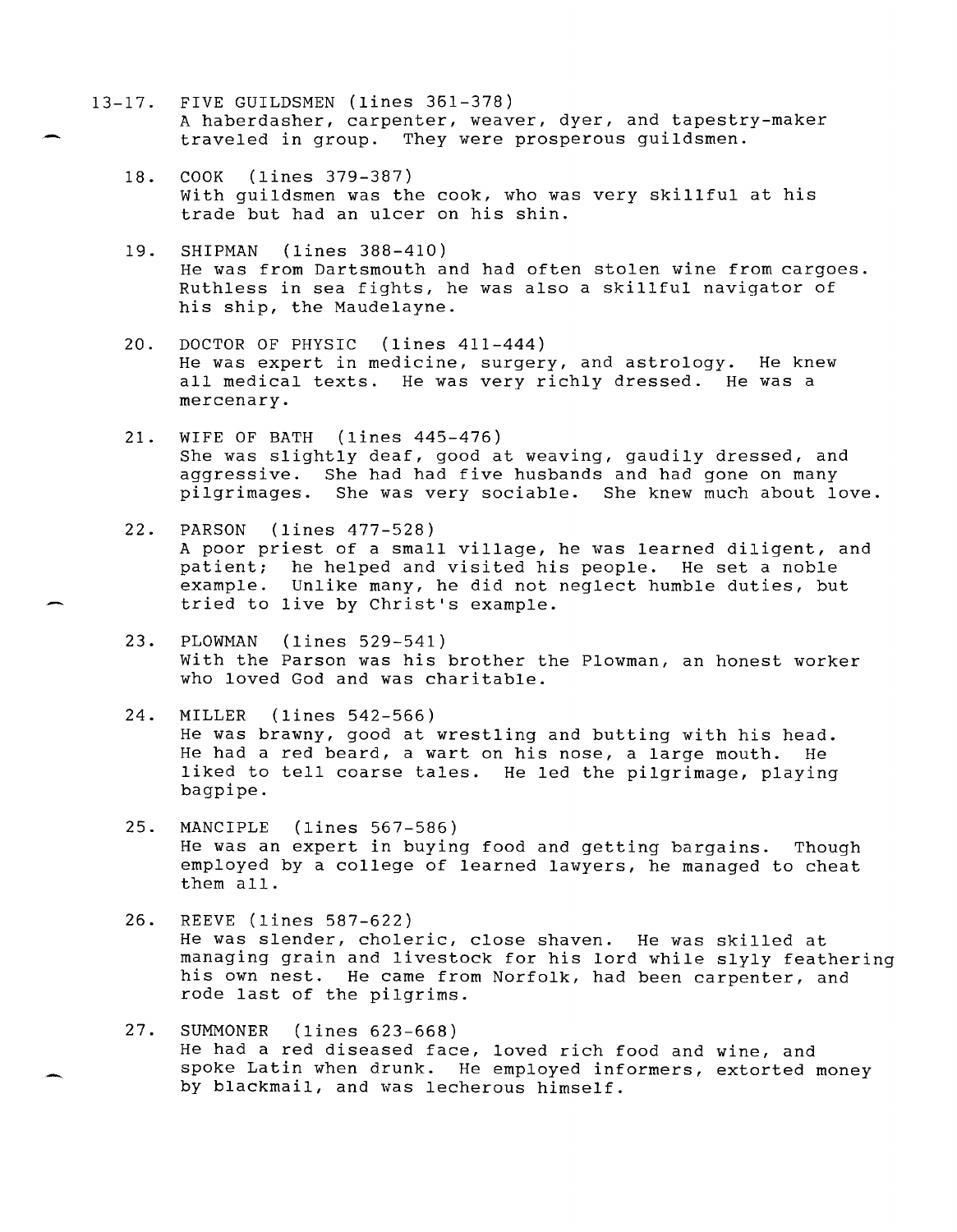28. PARDONER (lines 669-714)

Fresh from Rome, he rode with his friend the Summoner. He had thin hair, glaring eyes, a squeaky voice, and was probably a eunuch. He carried false relics and cheated folk with flattery and tricks. He was clever preacher.

29. HOST (lines 7470858)

He served the pilgrims well. He was portly, talkative, knowing, and good-natured. After supper he offered a plan to pass time on the trip if the pilgrims would agree to accept his judgment. They agreed. The host suggested that each pilgrim tell two tales going and two more on the return trip. He would accompany the group and choose the best tale, and the winner would get a free supper at the Tabard. All agreed. The next morning, outside of town, the pilgrims drew lots for the first tale. The knight won.

30. CHAUCER (lines 1-42) In April, folk loved to go on pilgrimages, especially to Canterbury. He was about to do so when he was joined by twenty-nine other pilgrims at the Tabard Inn, Southwark. He described them.

\*Honors 202 handout by Professor D. Adrian.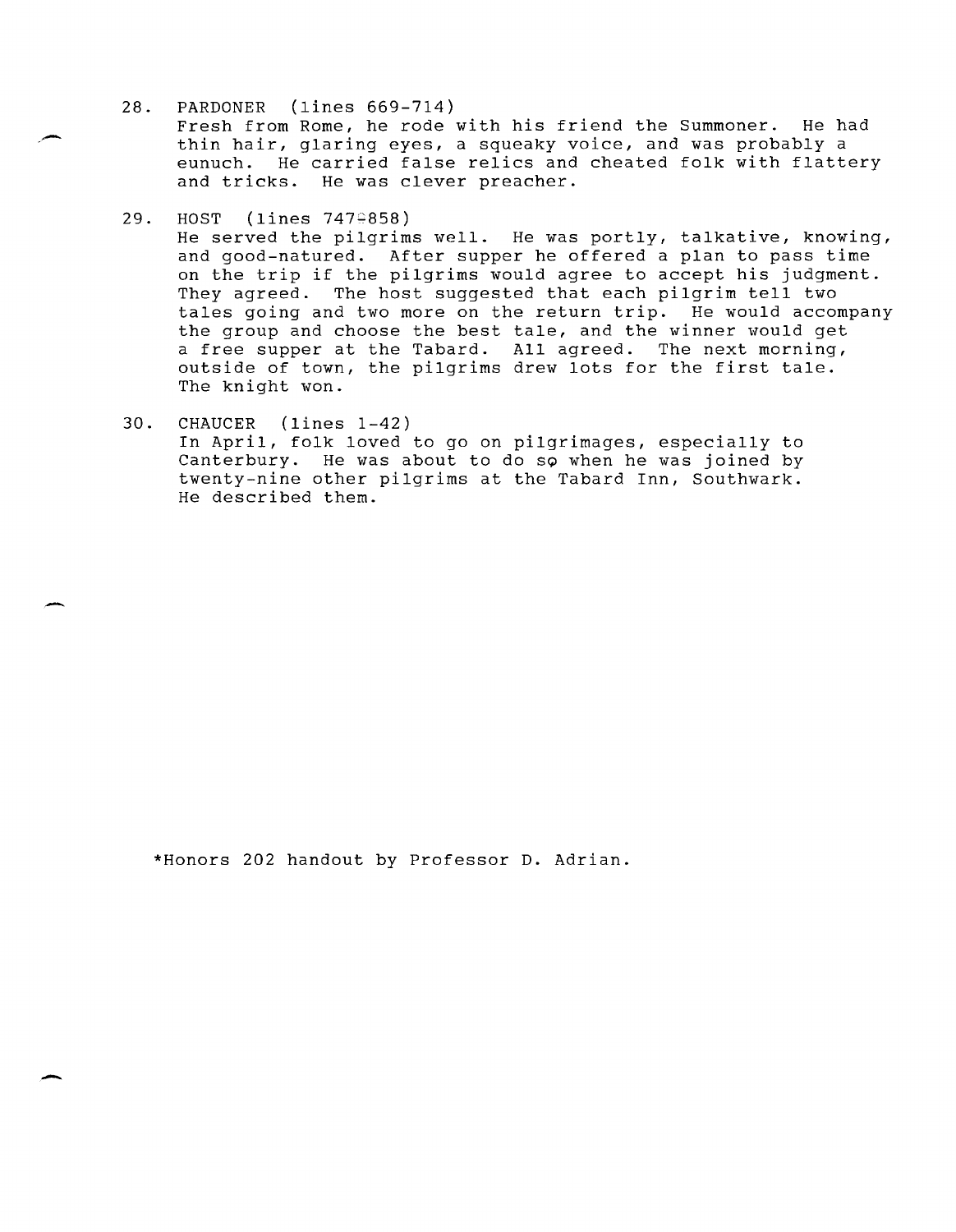# The Canterbury Tales Quiz

|  |  |                              |  |  | Matching: Fill in the blank with the letter which corresponds |
|--|--|------------------------------|--|--|---------------------------------------------------------------|
|  |  | to the best possible answer. |  |  |                                                               |

| 1.    | Soft-hearted about dogs   | a.             | the doctor       |
|-------|---------------------------|----------------|------------------|
| $2$ . | Had an ulcer on the shin  | b.             | the plowman      |
| 3.    | An expert in buying food  | $\mathbf{C}$ . | the summoner     |
| 4.    | Studied at Oxford         | d.             | the manciple     |
| 5.    | Forester dressed in green | $e$ .          | the squire       |
| 6.    | Had a white beard         | f.             | the cook         |
| 7.    | An expert in astrology    | $q$ .          | the miller       |
| 8.    | Found husbands for girls  | h.             | the prioress     |
| 9.    | Son of the knight         | i.             | the wife of Bath |
| 10.   | Spoke Latin when drunk    | i.             | the franklin     |
| 11.   | Loved horses and hunting  | k.             | the clerk        |
| 12.   | Had five husbands         | $\mathbf 1$ .  | the monk         |
| 13.   | Had a wart on the nose    | m.             | the reeve        |
| 14.   | Rode last of the Pilgrims | n.             | the yeoman       |
| 15.   | Brother of the Parson     | $\circ$ .      | the friar        |

,  $\leftarrow$  ,  $\leftarrow$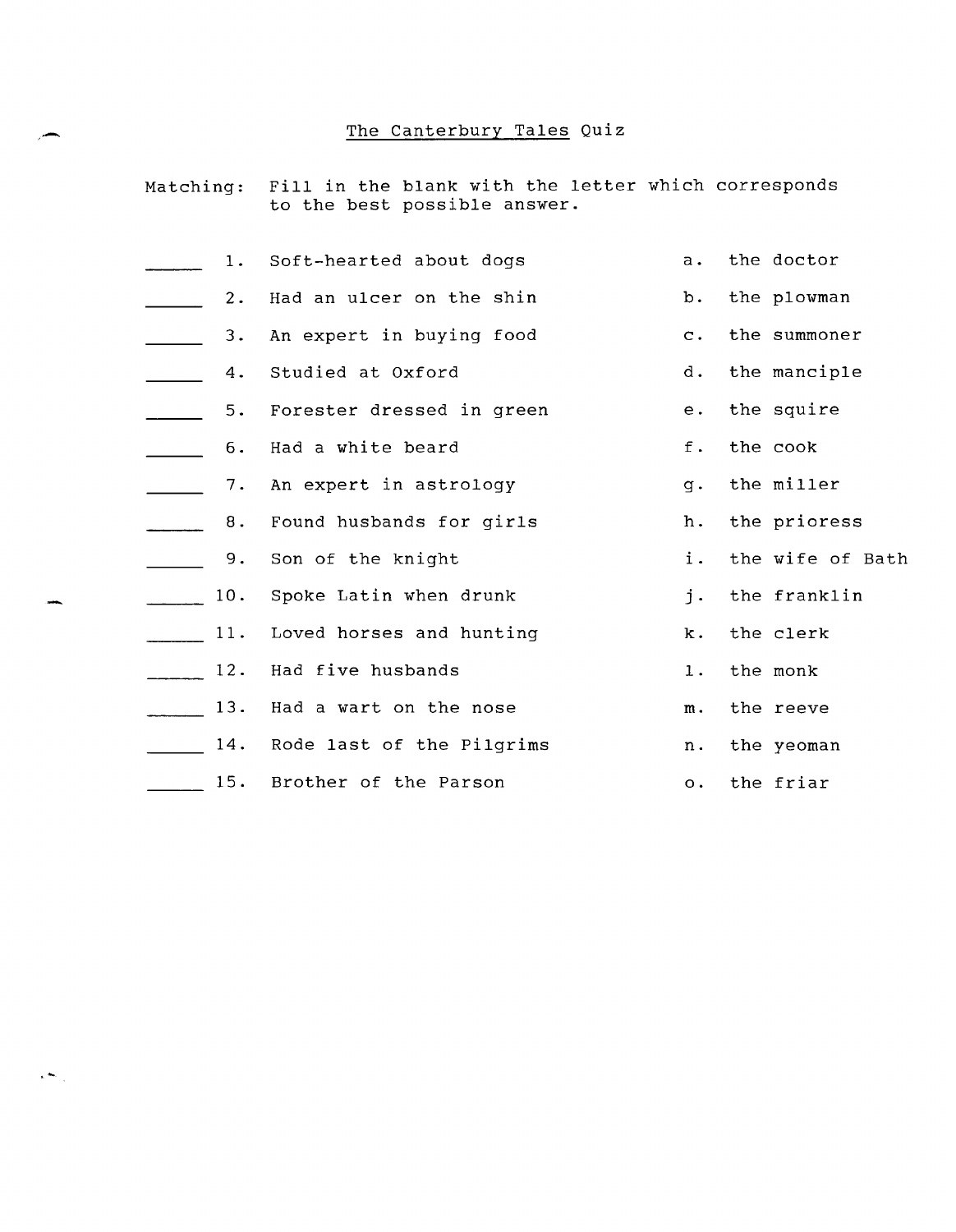#### $Week 5$ </u>

-

-

Reading Assignments: Arthur Becomes King-- McDougal, Littell, 133 Adventures of Lancelot-- McDougal, Littell, 138 "Morte d'Arthur"-- Scribner's, 99

possible Activities:

---write a comparison/contrast paper between two versions in terms of content, style, form, etc.

---consider the roles of magic and belief in dreams in Medieval literature; Have students write short journal-type essays based on their beliefs and opinions of such.

---Discuss the adaptation Camelot and how it is related to 20th Century issues and situations.

Friday:

Miss Jera Lee will give presentation on the correspondence between opera and Milton's work Samson Agonistes.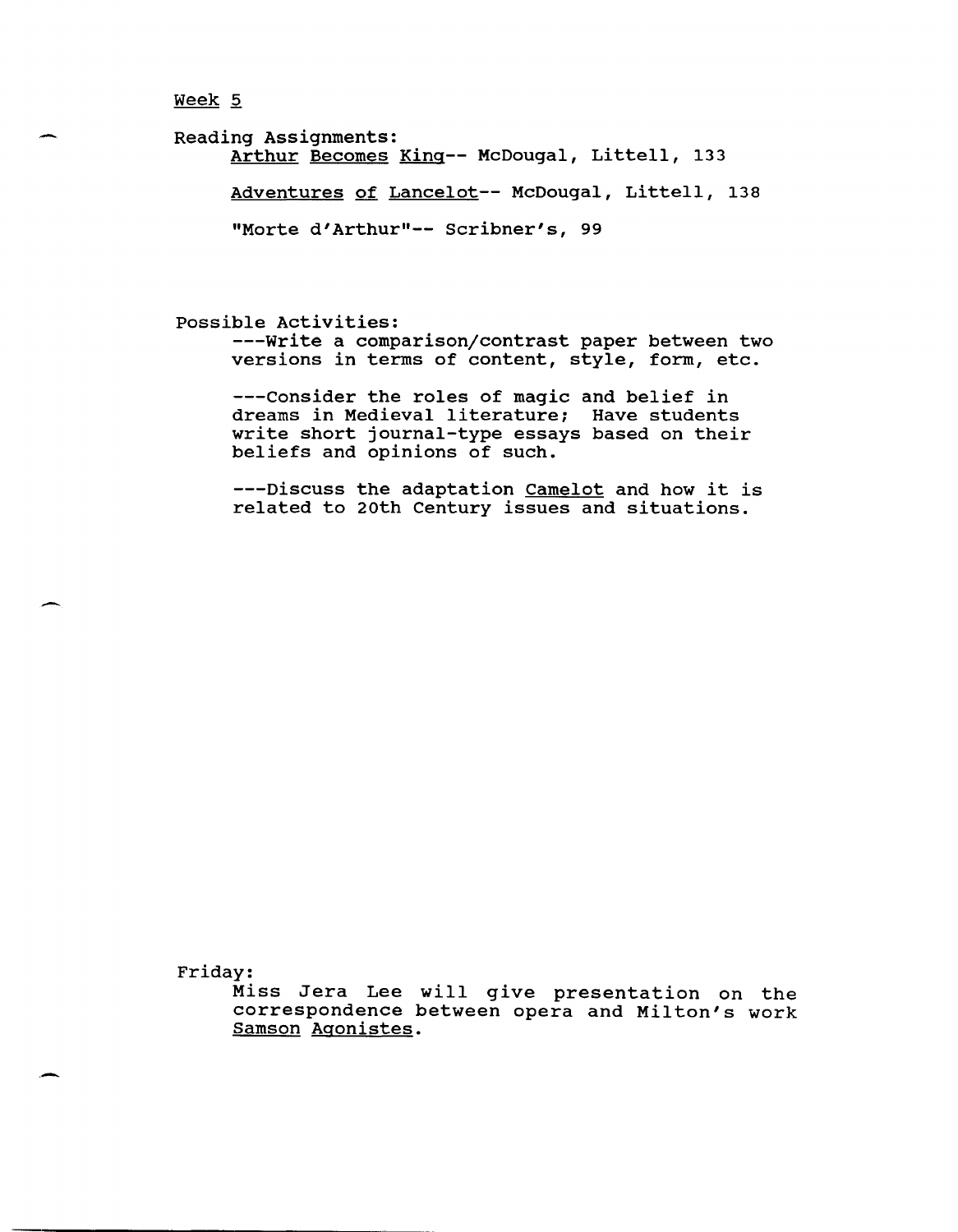Name

### ESSAY TEST ON THE MIDDLE AGES

Write a fully developed essay on one of the following questions.

- 1. Discuss the three types of irony and tell how the "The Pardoner's Tale" is ironic using specific examples from the story.
- 2. Heroism was an important ideal in'Medieval times and was seen as a means of immortality. Using details from the works, tell what qualities constitute heroism and discuss why either Beowulf or King Arthur was heroic.
- 3. In a work about a legend such as King Arthur, there are often many mythical elements. Choose a scene from one of the King Arthur stories and tell what mythical elements or qualities it has and how the those elements relate to the character or the story.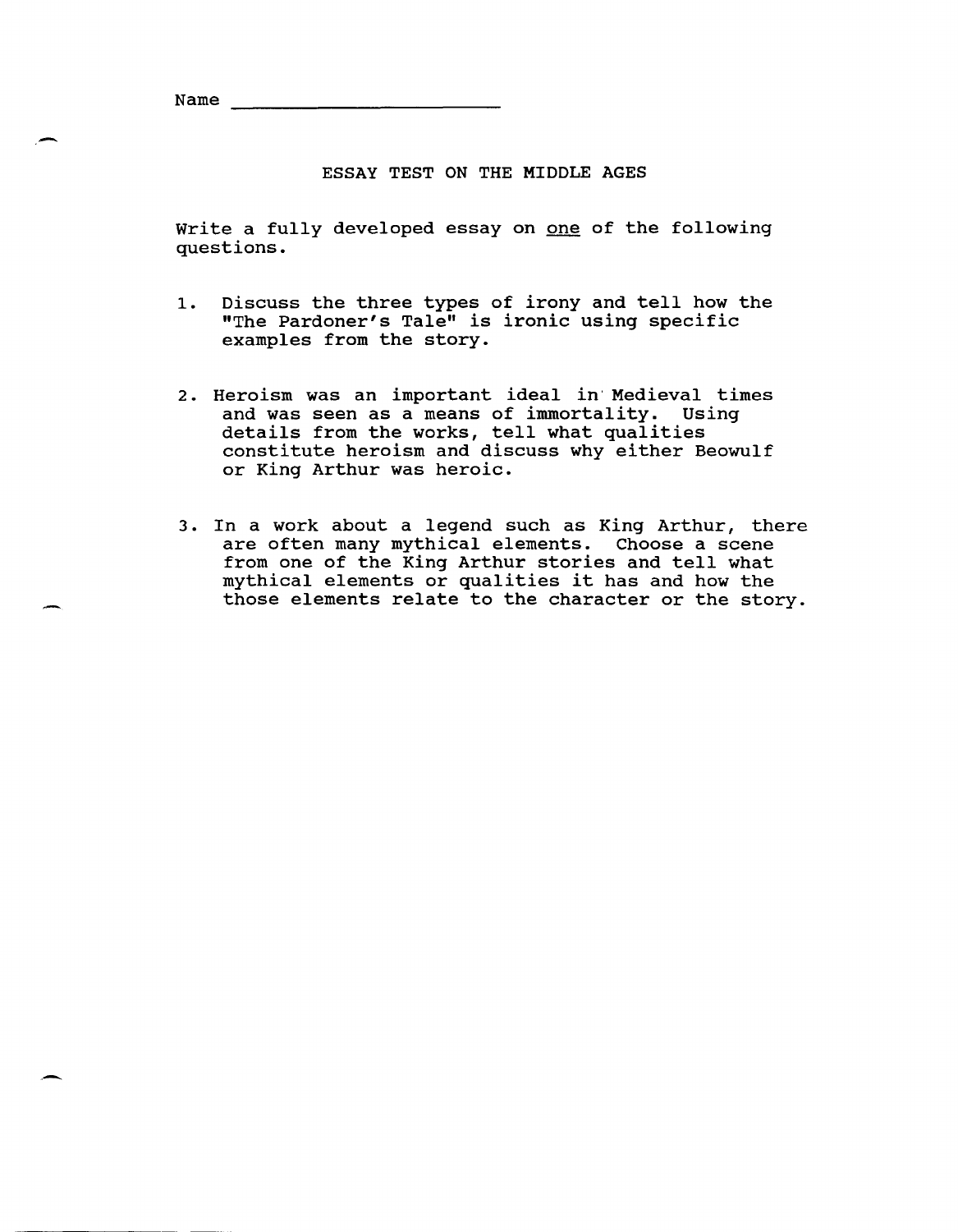Reading Assignments: Paradise Lost-- Wilkie and Hurt, II, 2182. Books 1, 9 "Meditation 17"-- Norton, I, 1107. Holy Sonnet 10 "Death Be Not Proud"-- Wilkie and Hurt, I, 2326. possible Activities: ---Discuss personification in the sonnet; have students write short passages in which an abstract is personified. ---Comparison of theme of death in Sonnet 10 and Thomas's "Do Not Go Gentle into That Good Night." ---Comparison/contrast paper between the story of the Fall in Paradise Lost and Genesis.

---Discuss and write on the idea of evil as shown in Paradise Lost and Macbeth.

---Have students respond either orally or in writing to the idea that "No man is an island entire of itself."

---Compare/contrast the elements of epic style between Beowulf and Paradise Lost.

Friday: Work day for individual projects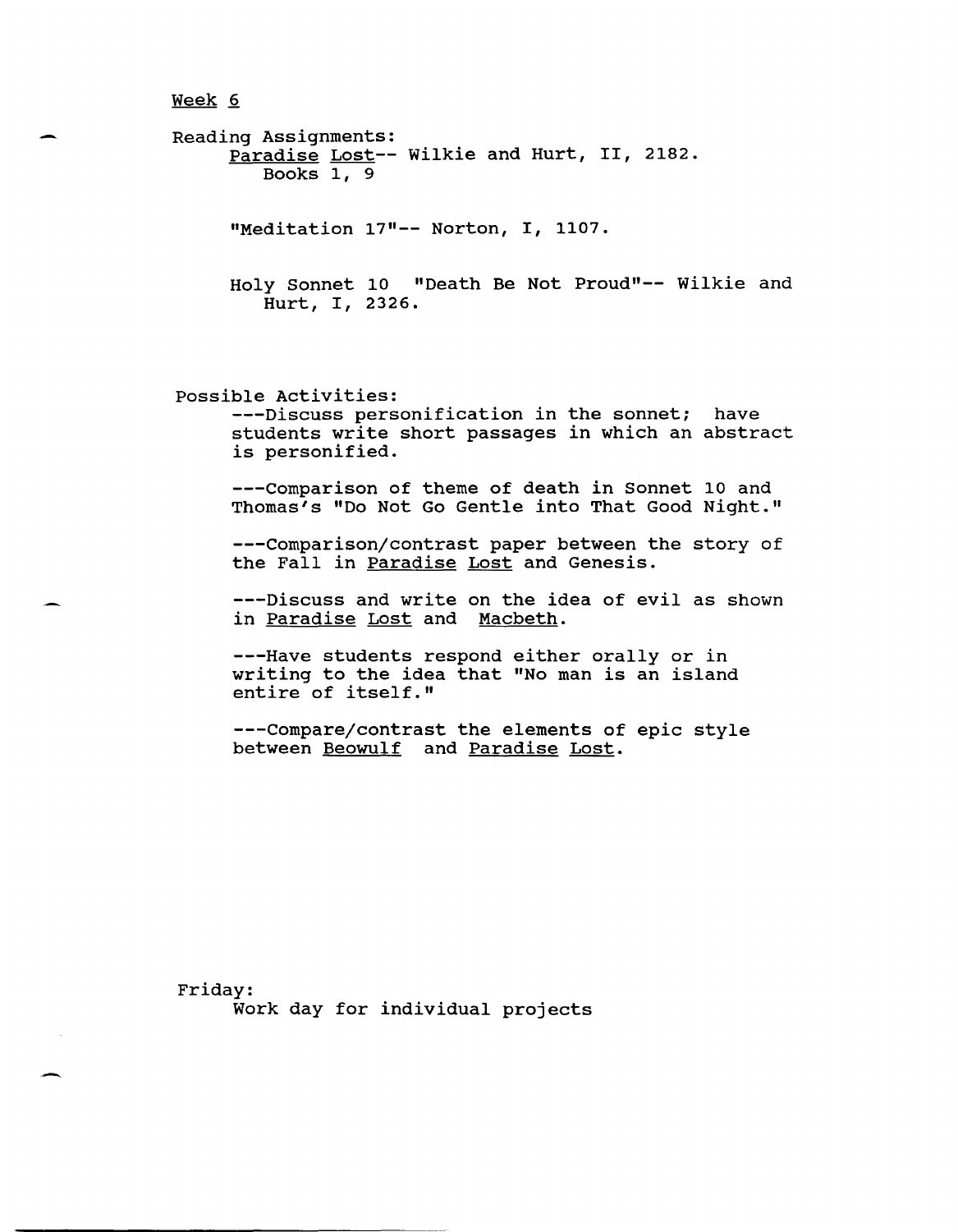--

Reading Assignments: Shakespeare's sonnets-- Wilkie and Hurt, I, 2321. 18 "Shall I Compare Thee to a Summer's Day" 73 "That Time of Year Thou Mayest in me Behold" 116 "Let Me Not to the Marriage of True Minds" 130 "My Mistress' Eyes Are Nothing Like the Sun"

Macbeth-- Scribner's, 148

possible Activities:

---Have small groups analyze one sonnet in terms of poetic devices, denotative and connotative meaning; then present 5-10 minute panel discussion/ group presentation.

---Based on one of the dramas read thus far, discuss one of the following ideas: "At the heart of every drama is the success or failure of an attitude towards life." "In every drama, we see an individual at the end of his tether."

---Discuss the difference between the two sonnet forms studied.

---Discuss the couplet as the summing up of the other twelve lines in Sonnets 18 and 73.

Friday:

. -

Invite in an actor or actress from a Shakespearian production to discuss language, performance, difficulties of the part, favorite plays/parts, etc.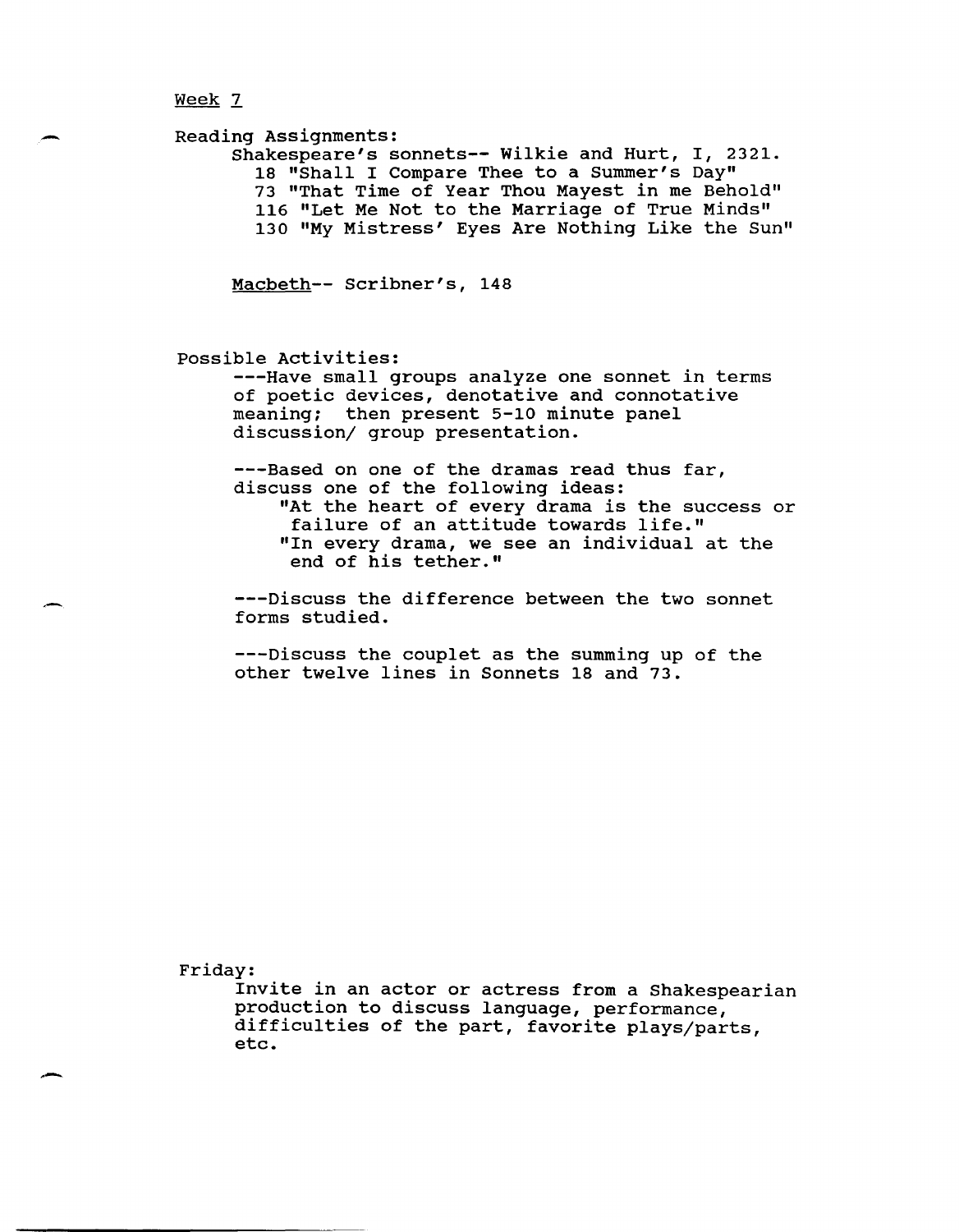-

Reading Assignments: Macbeth

possible Activities: ---Have small group dramatizations of various scenes.

---Show the film version of the play and compare the two mediums.

---write short papers dealing with characterization, imagery, the theme of choice, etc. in the play.

---Choose the character you most identify/ Sympathize with and tell why.

---Show VHS film on themes in Macbeth to instigate discussion and increase understanding.

Friday: Work day for individual projects.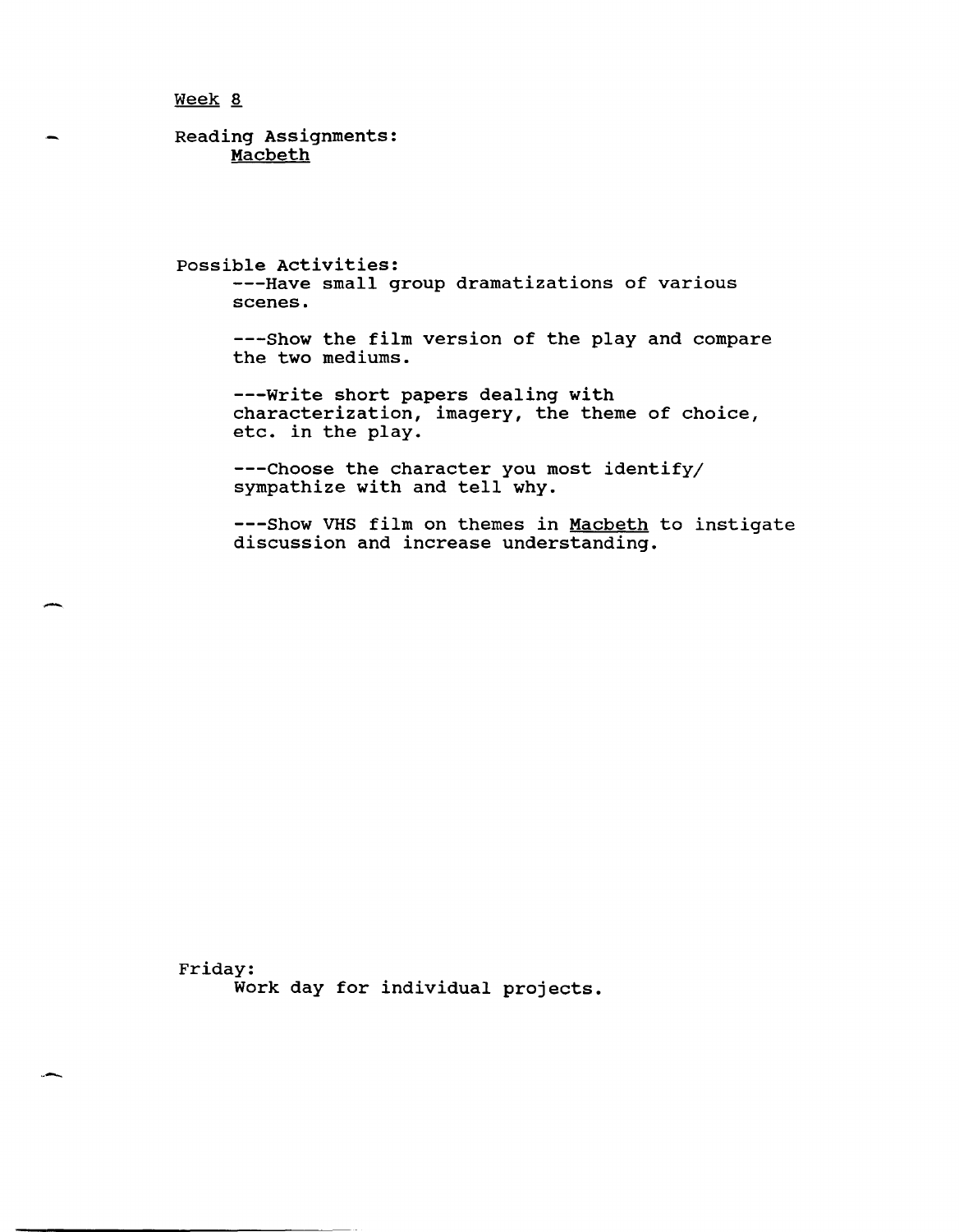# Macbeth Quiz

For each of the following quotations, identify the speaker. Each one is worth 2 points.

Fair is foul, and foul is fair.  $(1,1,10)$ 

-

-

-

Yet I do fear thy nature; It is too full 0' th' milk of human kindness. (1,5,15-16)

Will all great Neptune's ocean wash this blood Clean from my hand? (2,2,59-60)

Where we are There's daggers in men's smiles; (2,3,126-7)

Things without all remedy Should be without regard: what's done is done. (3,2,11-12)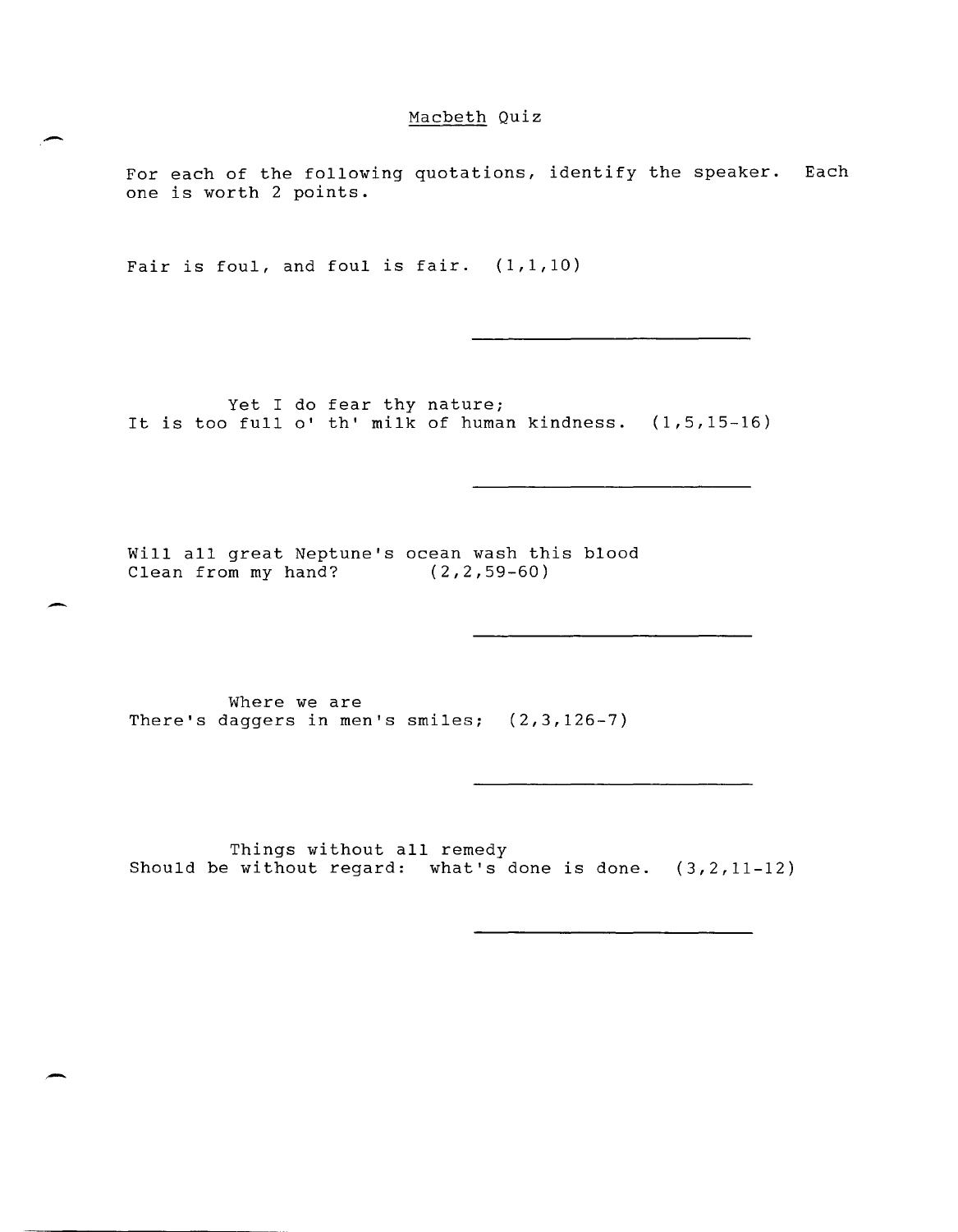### Macbeth Take Home Essay

 $\overline{\phantom{0}}$ 

. -

,-

Choose one of the following and write a fully developed 3-4 page paper.

- 1. Ambition is usually thought of as a positive characteristic for a person to have. Discuss ambition characteristic for a person to have. Discuss ambition<br>as one of Macbeth's attributes but how it also leads to his downfall. Be sure to use specific examples.
- 2. Discuss the themes of good and evil using characters from Macbeth to represent each. (Be sure to use specific details to explain why you classify the characters as you do.)
- 3. Macbeth seems to believe that chance controls his life. He hopes that he will not have to act in order to achieve his goals. Explain how his choices and actions do control the outcome of his life.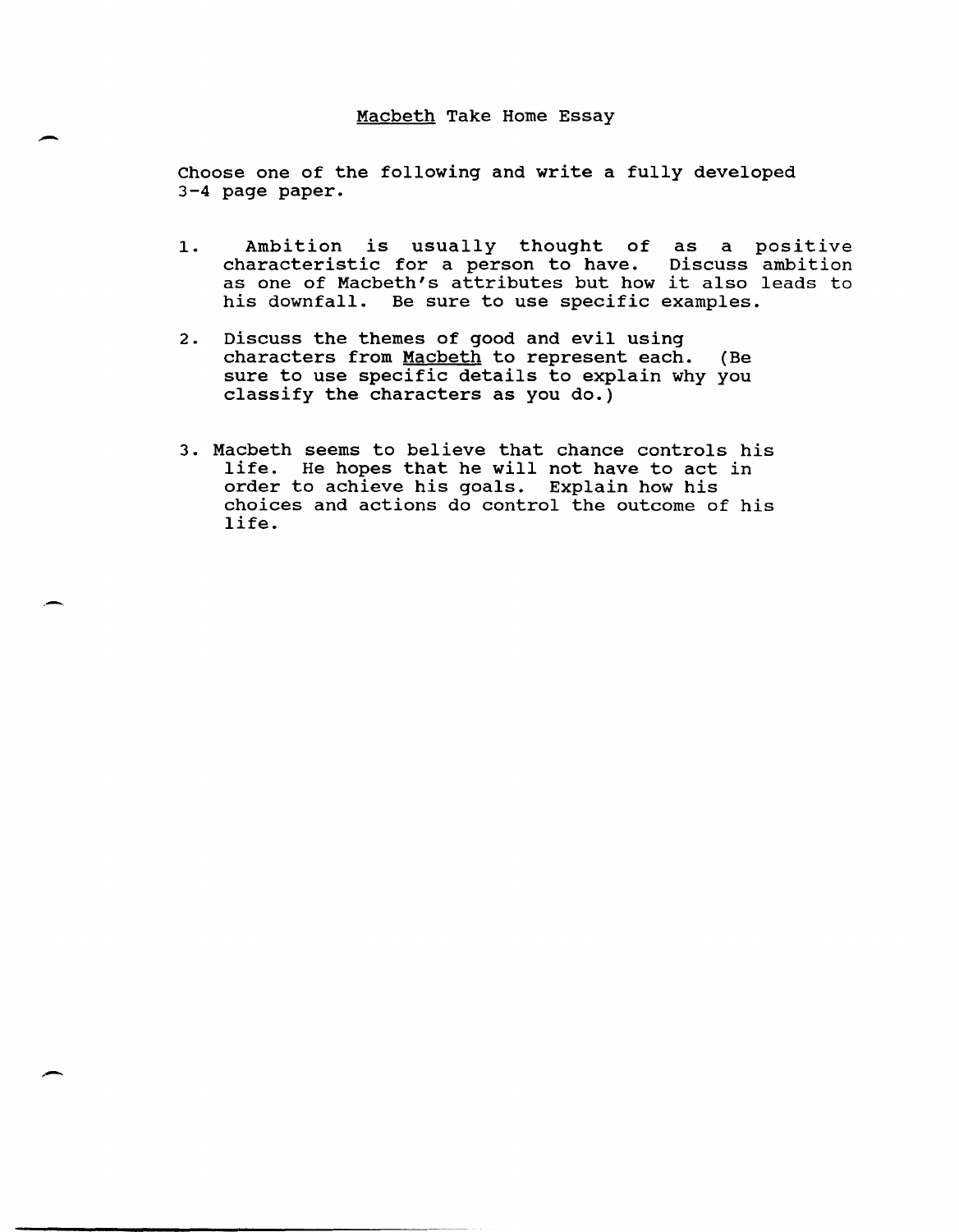Week<sub>2</sub>

Reading Assignments: A Modest Proposal-- McDougal, Littell, 379

> Gulliver's Travels-- Scribner's, 323 "A Village to Lilliput"

possible Activities: ---Have students bring in examples of satire found in newspapers, books, etc.

---Ask students to write a satirical essay about something which affects their lives.

---Prepare and present satirical speeches such as those by Andy Rooney of 60 Minutes.

---Discuss Swift's statement about war in general in "A Voyage to Lilliput."

Friday:

-

Neoclassicism in music; presentation based on book and record; discusses basic concepts, Schoenberg, Stravinsky.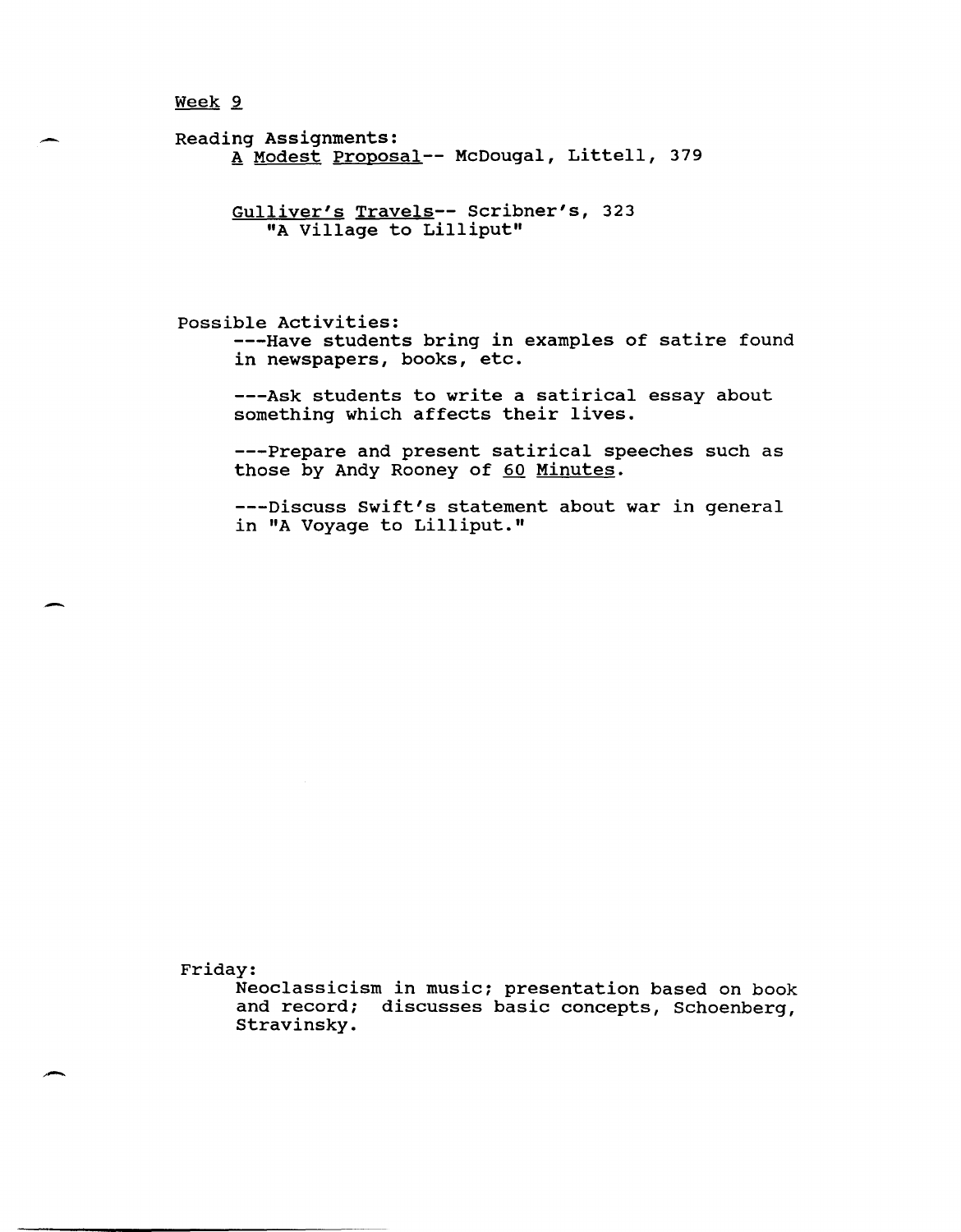Reading Assignments: The Rape of the Lock--Wilkie and Hurt, II, 312.

Tartuffe (film version only)

possible Activities:

---Play a "Who's Who" sort of game to ensure student understanding of characters' interrelationships (could include facts, descriptions, or quotations).

---Have students compare the satirical styles of<br>Swift and Pope. Which is more biting? more Swift and Pope. Which is more biting? clever? has the most telling impact?

---Discuss the purpose of the mock epic and its relationship to epic poetry.

Friday:

-

. -

Dennis J. Sporre's lecture on synthesis between opera and the baroque period.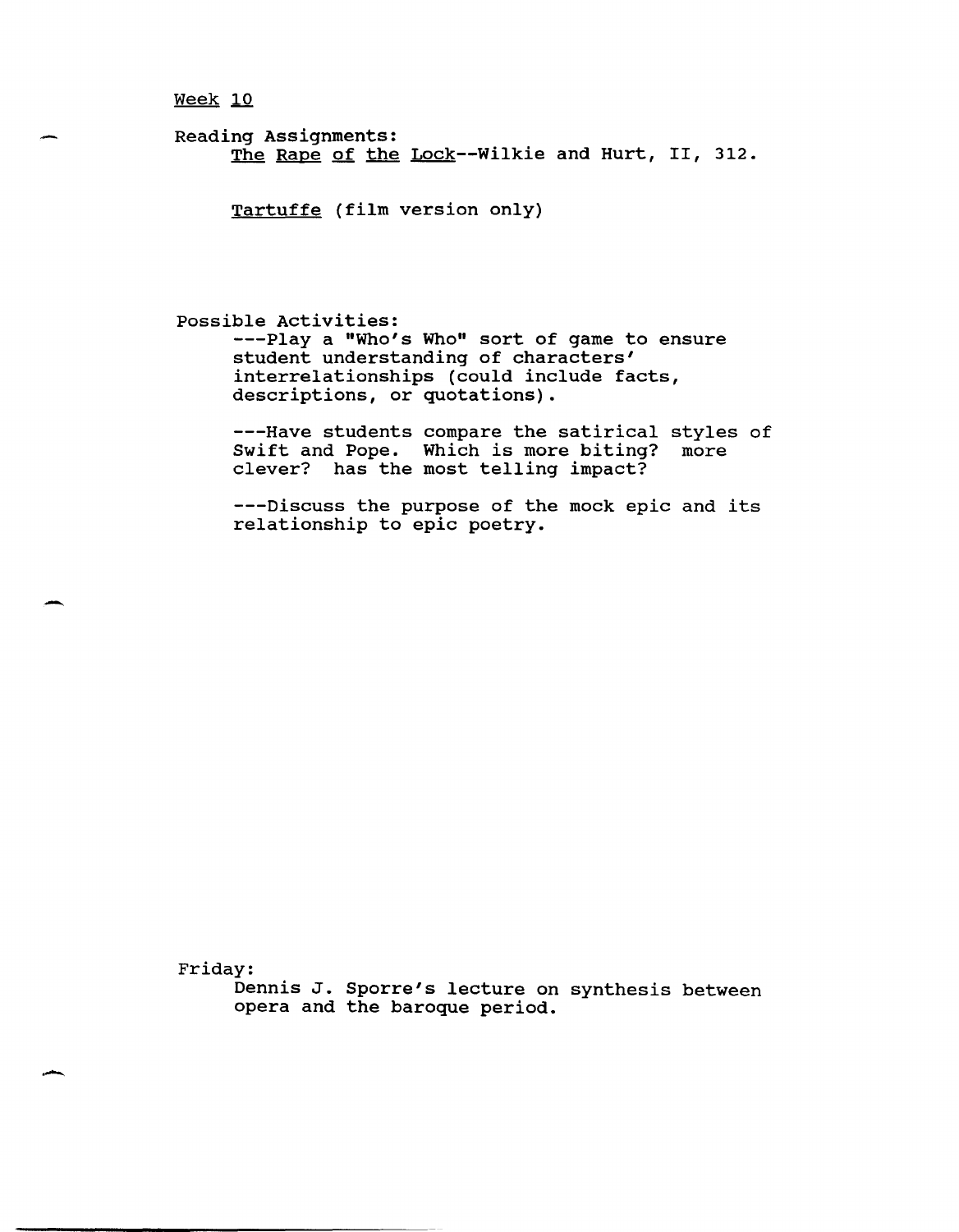Name \_\_\_\_\_\_\_\_\_\_\_\_\_\_\_\_\_\_\_\_\_\_\_\_ \_\_

Neoclassicism Test

- 1. Who is the author of A Modest Proposal?
- 2. What was the purpose of the proposal (as stated in the foreword)?
- 3. What does the author propose to do with the children?
- 4. The technique of combining criticism with wit and humor is called
- 5. How tall were the Lilliputians?
- 6-8. Name three things the Lilliputians found in Gulliver's pockets.

9. What did the Lilliputians call Gulliver?

- 10. A humorous imitation of another work is called
- 11. In The Rape of the Lock, what does the Baron decide he must have?
- 12. Who is the author of The Rape of the Lock?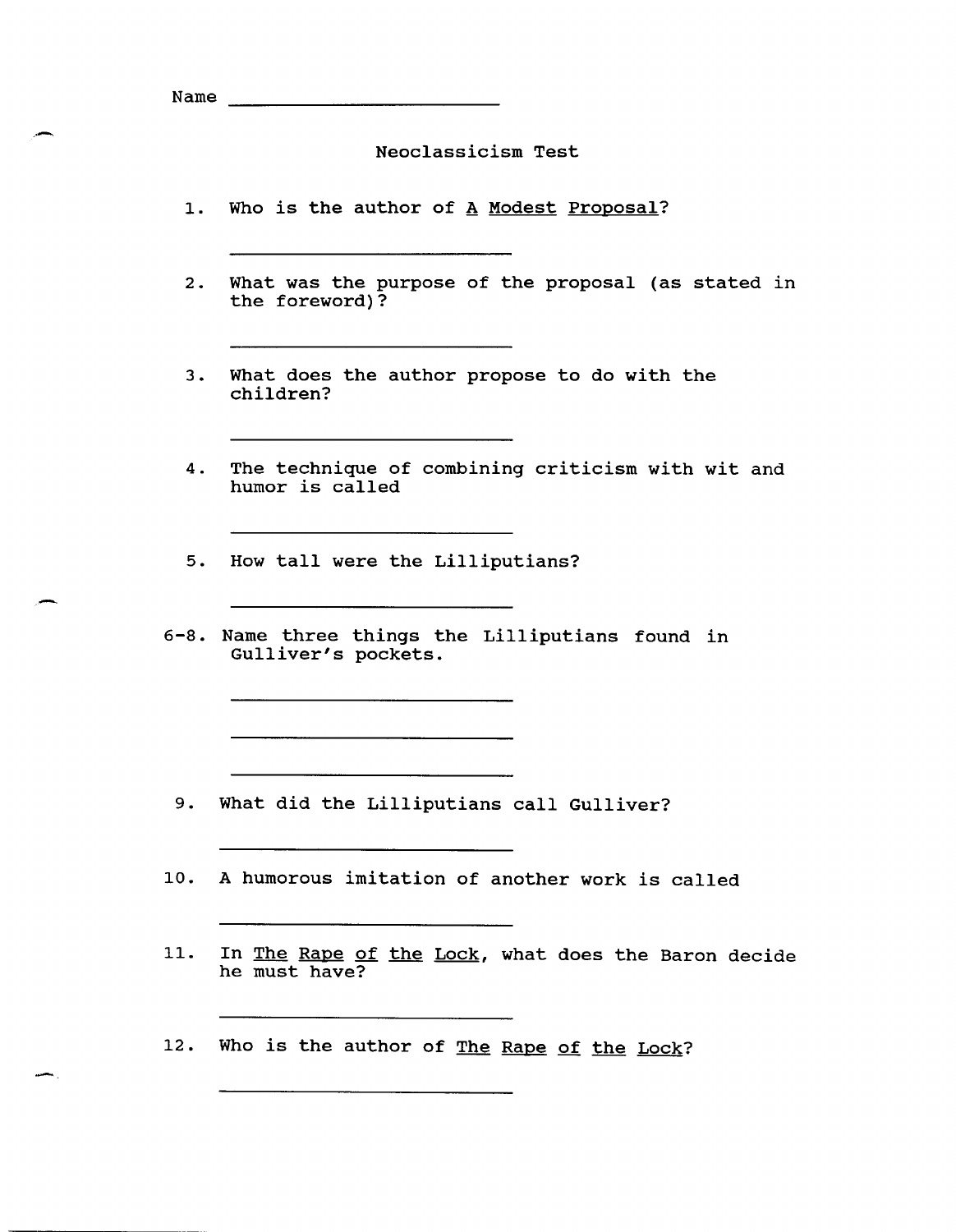13. What does Clarissa give the Baron as a weapon?

14. What does the Baron do with the lock?

.-

-

-

SHORT ANSWER: In 1-3 sentences, answer the following questions.

- 1. Name two specific examples of Swift's satire and tell why they are humorous.
- 2. What does Gulliver mean by calling his watch an oracle?
- 3. How does Swift make the King of the Lilliputians seem ridiculous?
- 4. How is Belinda immortalized?
- 5. What comment does Pope make about society and its values?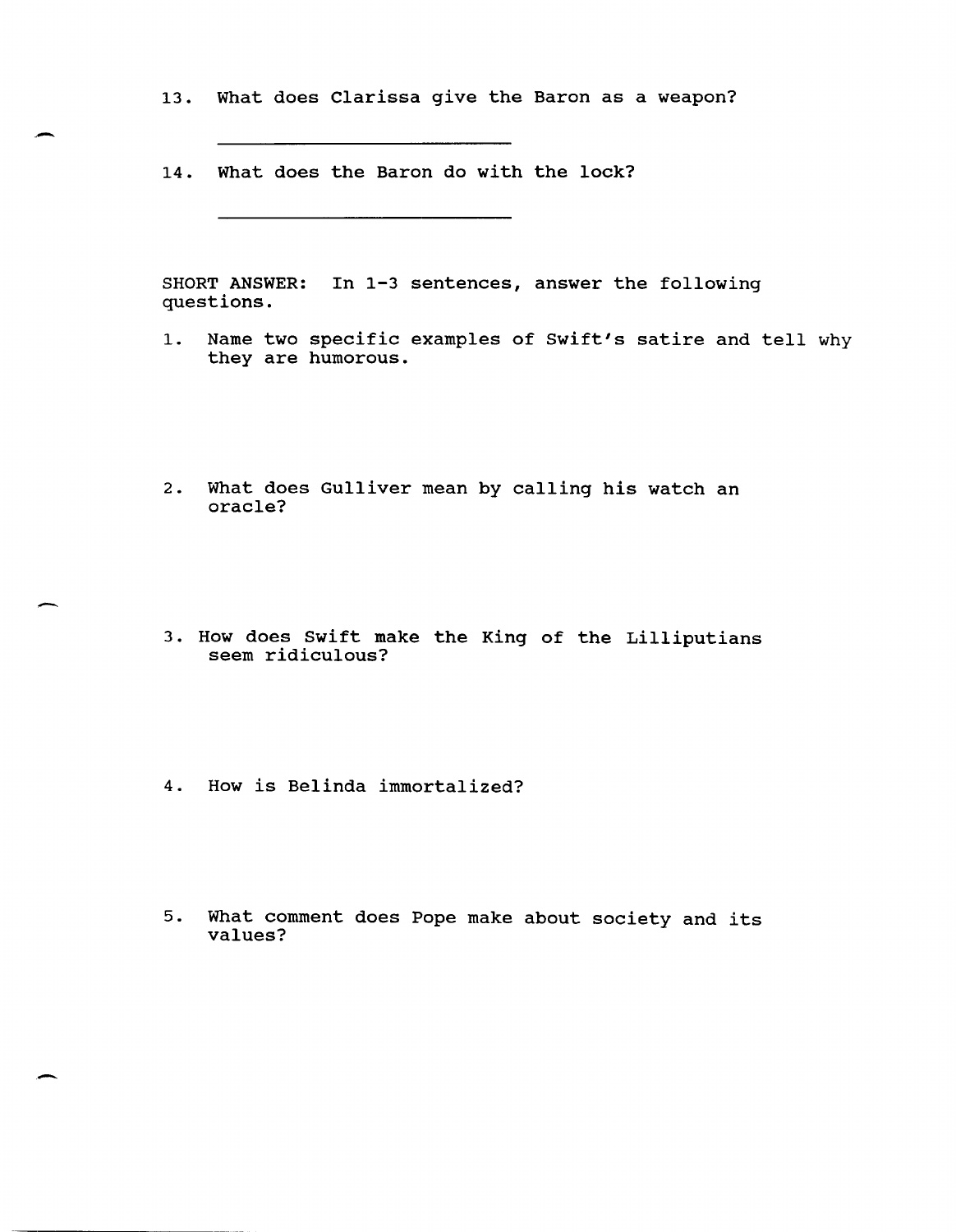ESSAY: In approximately half a page, discuss the difference between the person Tartuffe appears afficience between the person fart

. -

-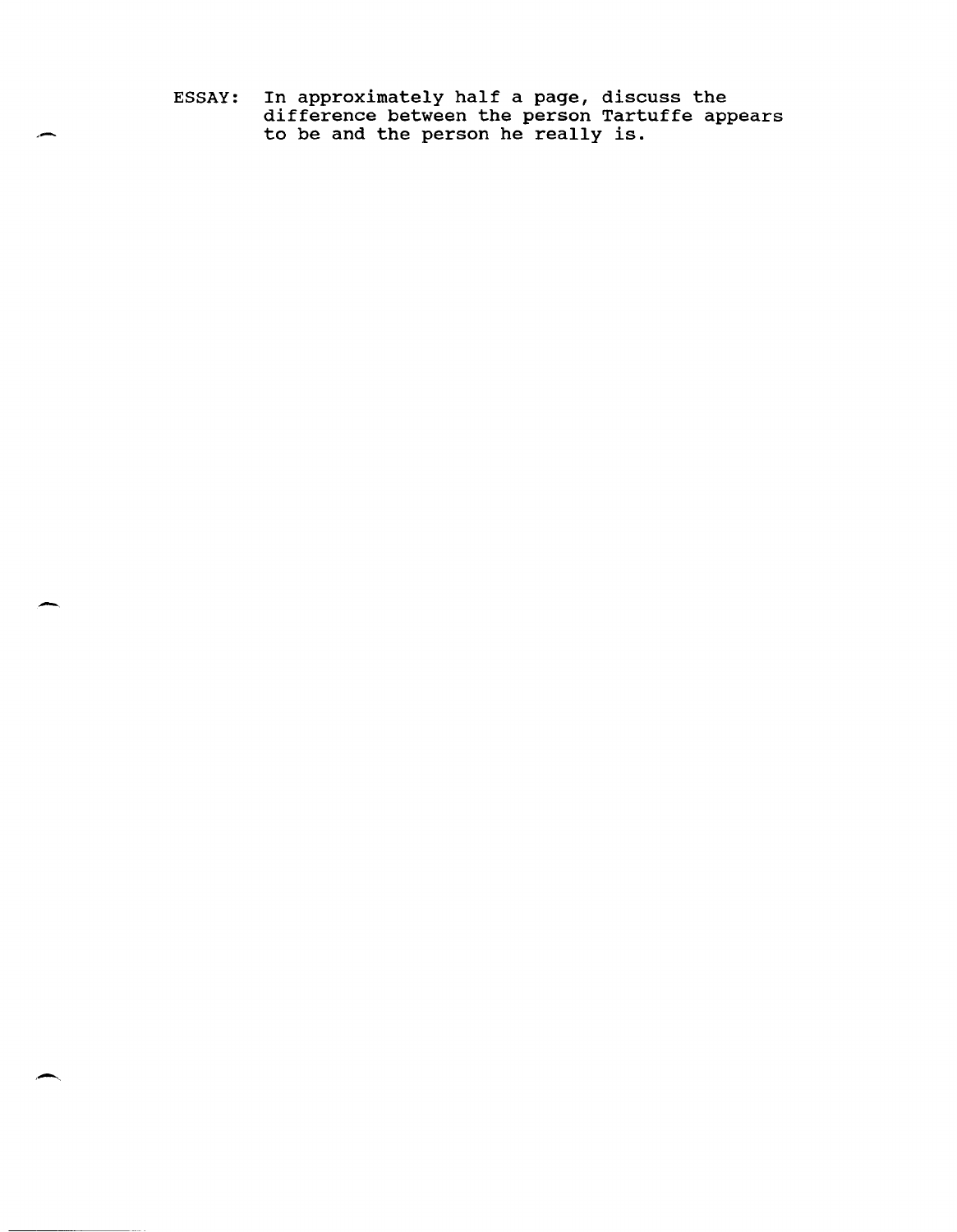Reading Assignments: Wordsworth-- Wilkie and Hurt, II, 571. "We Are Seven" "Tintern Abbey" "The Tables Turned" "The World is Too Much with Us"

> Coleridge-- Wilkie and Hurt, II, 598. "Kubla Khan"

Shelley-- Norton, II, 691. "ozymandias"

possible Activities:

---Using popular songs, discuss the similarity of structure between poetry and song. (example: Paul Simon's "I Am a Rock")

---Discuss how to read poetry by first using a bad example (monotonous, distracted, emphasis on rhyme, etc.)

---Discuss Romantic elements and have students find examples of such in current poetry, writing, advertising, etc.

---Identify symbols in "Kubla Khan" and discuss their meanings.

---Discuss the nature imagery used in Romantic poetry (especially Wordsworth); write about a personal experience when you were struck by the beauty of a place.

Friday:

--

-

Relating poetry to music: Suggested pairings Tschaikovsky's "None But the Lonely Heart" with Wilde's "Requiescat" or "Sunrise" from Peer Gynt with Dickinson's "I'll Tell You How the Sun Rose" .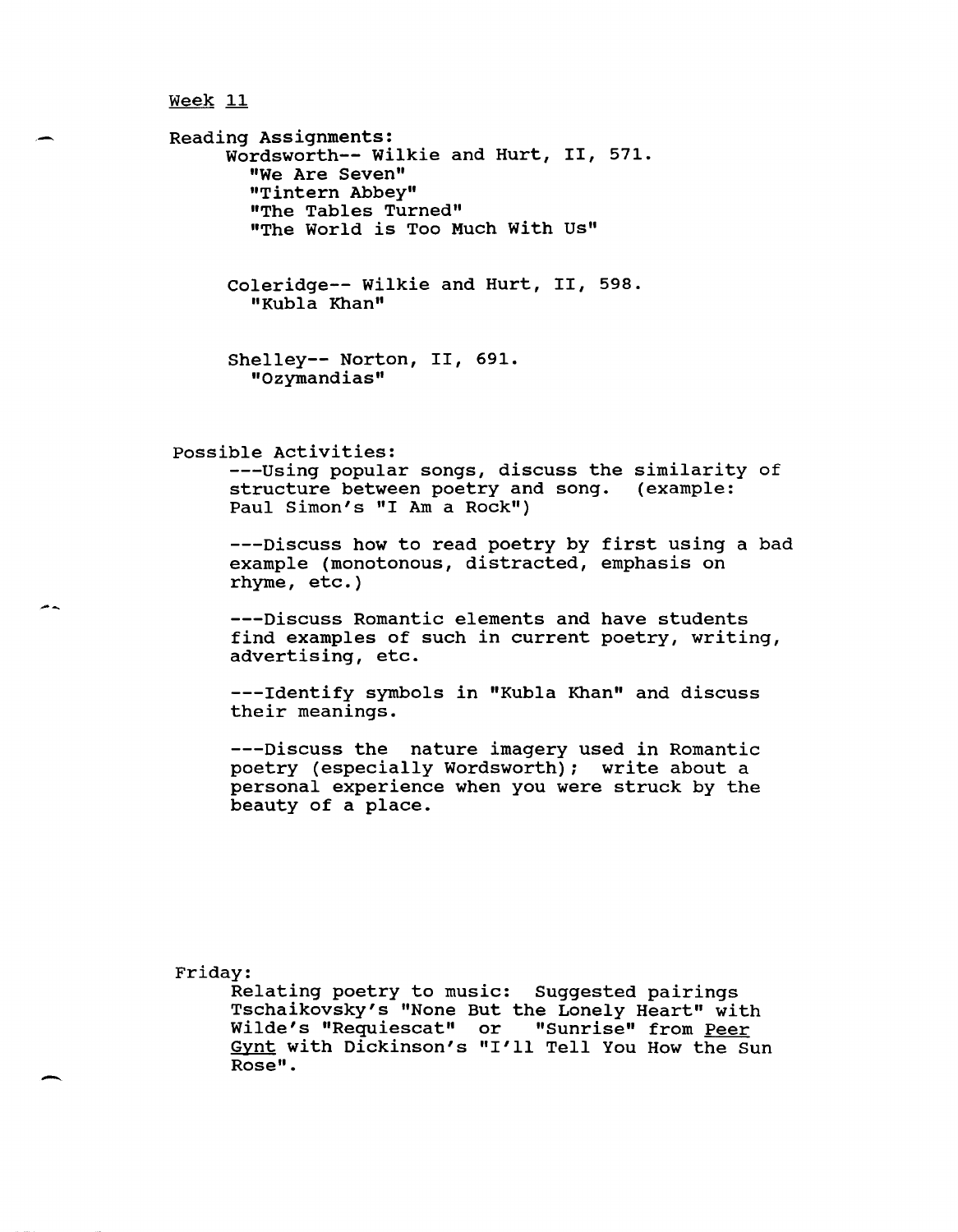Reading Assignments: Keats-- wilkie and Hurt, II, 778. "Ode to a Nightingale" "Ode on Melancholy" "Ode on a Grecian Urn" Browning-- Wilkie and Hurt, II, 922. "My Last Duchess" Tennyson-- Wilkie and Hurt, II, 876. "The Lotos-Eaters" Whitman-- Wilkie and Hurt, II, 1084. "When Lilacs Last in the Dooryard Bloom'd" Dickinson-- wilkie and Hurt, II, 1122. 67 "Success is counted sweetest" 258 "There's a certain Slant of Light" 465 "I heard a Fly buzz-- when I died" possible Activities: ---2 page comparison/contrast paper between 2 poems with common themes such as Dickinson's 67 and "To an Athlete Dying Young" ---Discuss the theme of escape in Tennyson's "The Lotos-Eaters" and relate it to other works studied. ---Have students find a painting which expresses the same mood as one of the poems. Students will name the mood and briefly describe the painting. ---Supply an artifact or picture of a typical Greek vase and have students discuss its utilitarian and artistic value. ---Discuss the symbolism in Whitman's "When Lilacs Last in the Dooryard Bloom'd."

Friday:

,-

---work day for individual projects ---cover proper paper form, MLA, citations, etc.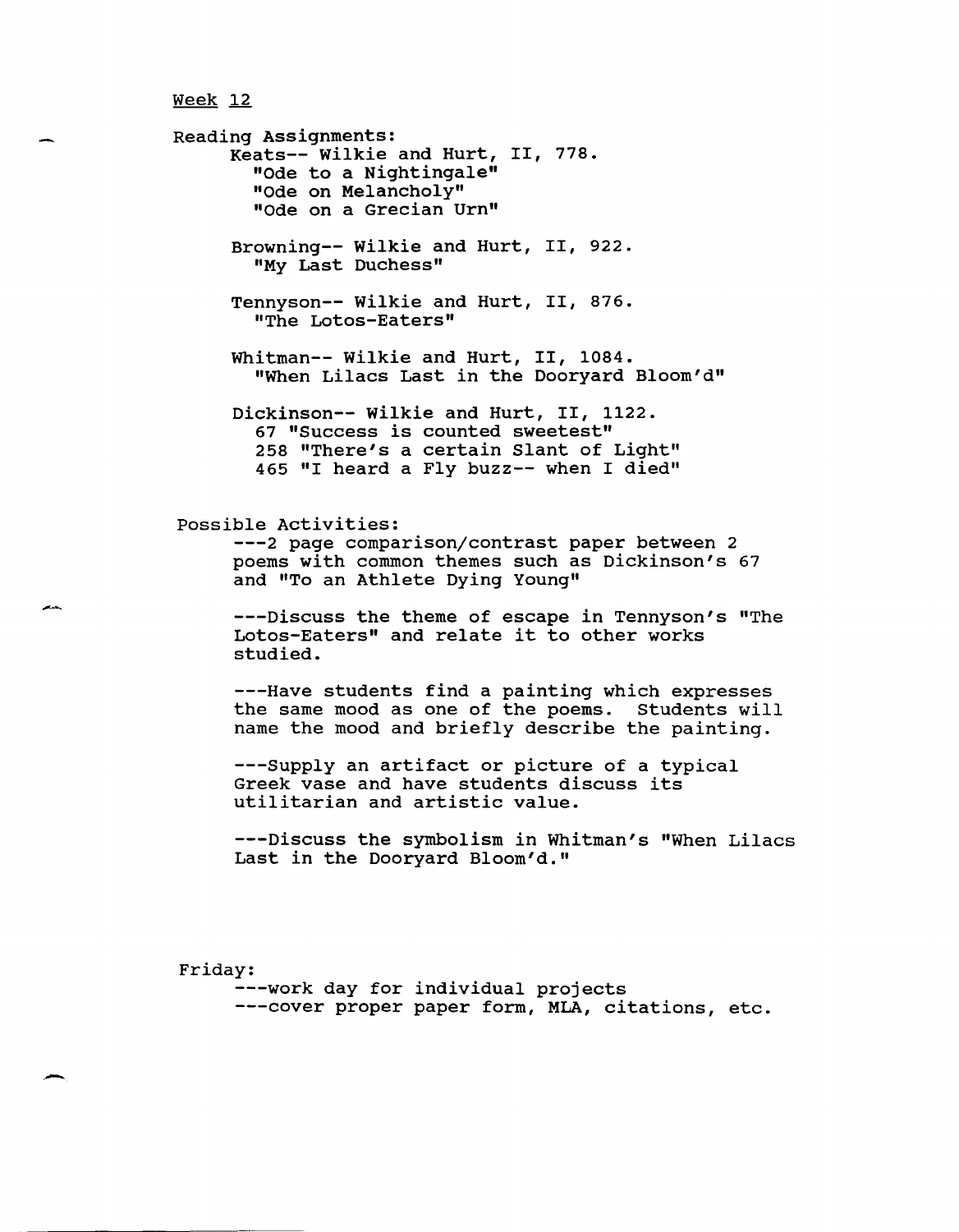# $Weak 13$ </u>

Reading Assignments: "Bartleby the Scrivener"-- Wilkie and Hurt, II.

"The Queen of Spades"-- Wilkie and Hurt, II, 849.

### possible Activities:

---have students prepare a case against a character for which they might appear in court; other students could defend witness.

---discuss the Romantic theme of individuality as represented in the stories.

---have students write a short essay on the problems of nonconformity; defiance of societal standards.

Friday:

--

Each student will bring in some form of art which represents to him or her either a Romantic theme or the theme of one of the course units and will share it with the class. Students are encouraged to share their own works of art.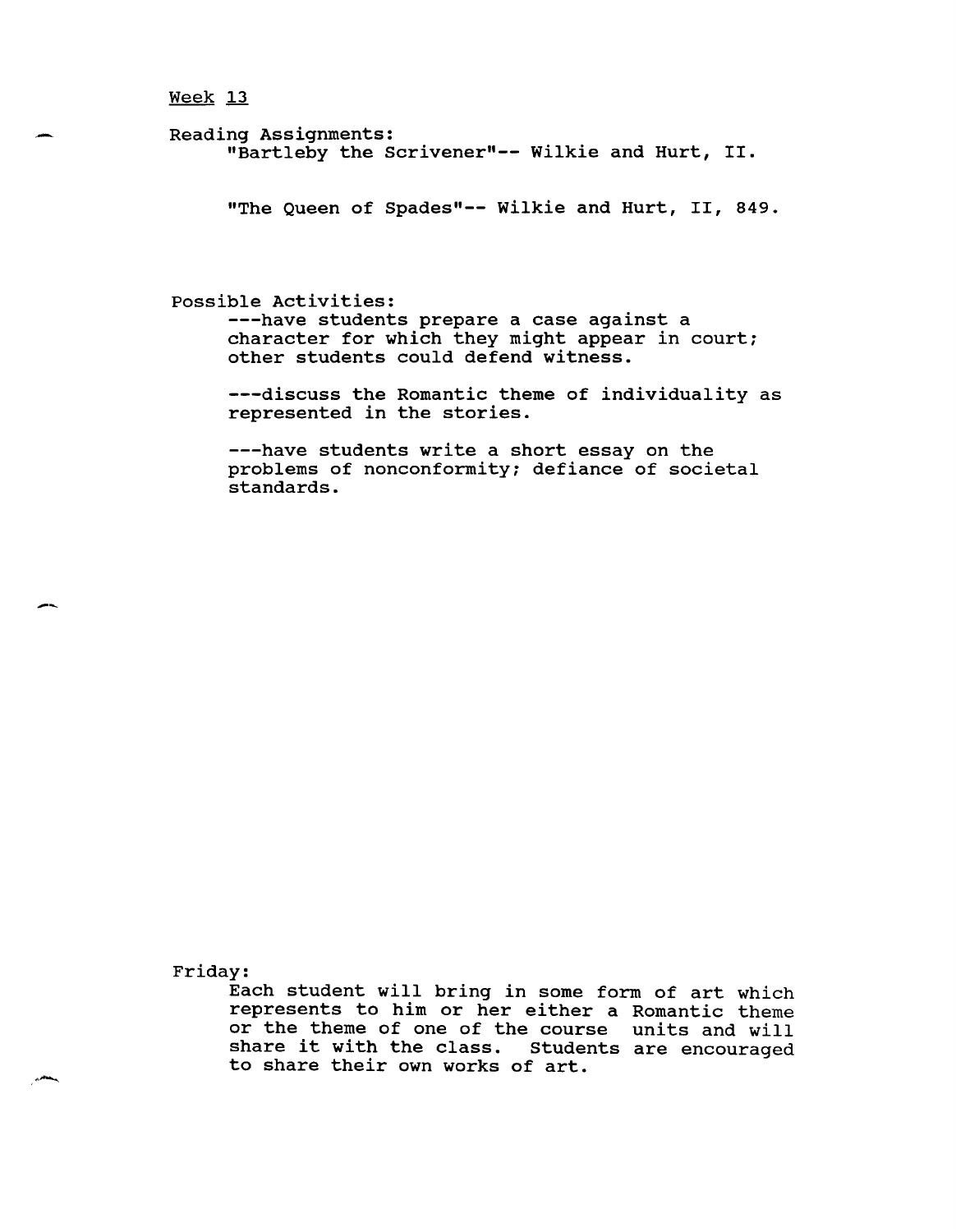#### Romanticism

A movement of the eighteenth and nineteenth centuries that marked the reaction in literature, philosophy, art, religion, and politics from the Neoclassicism and formal orthodoxy of the preceding period.

Romanticism reflects liberalism expecially in the freeing of the artist and writer from the restraints and rules of the classicists and suggesting that phase of individualism marked by the encouragement of revolutionary political<br>ideas. An interesting schematic explanation calls interesting schematic explanation romanticism the predominance of imagination over reason and formal rules (classicism) and over the sense of fact or the actual (realism).

Among the aspects of the Romantic movement in England may be listed: Sensibility; love of nature; sympathetic interest Sensibility; love of nature; sympathetic interest in the past; mysticism; individualism; and a reaction<br>against whatever characterized Neoclassicism. Among the against whatever characterized Neoclassicism. specific characteristics embraced by these general attitudes<br>are: the dropping of the conventional poetic diction in are: the dropping of the conventional poetic diction in<br>favor of fresher language and bolder figures; the fresher language and bolder figures; the idealization of rural life; unrestrained imagination, enthusiasm for the uncivilized or "natural"; interest in human rights; and sentimental melancholy.

"Romanticism" designates a literary and philosophical theory that tends to see the individual at the very center of all that tends to see the individual at the very center of all<br>life and experience, and it places the individual, therefore, at the center of art, making literature most valuable as an expression of unique feelings and particular It places a high premium on the creative function of the imagination, seeing art as a formulation of intuitive imaginative perceptions that tend to speak a nobler truth than that of fact, logic, or the here and now. The main romantic tendency is to employ the commonplace, the natural, the simple as its materials. It seeks to find the Absolute, the Ideal, by transcending the actual.

(Adapted from Holman & Harmon's  $A$  Handbook to Literature 5th  $Ed.$ )

-

-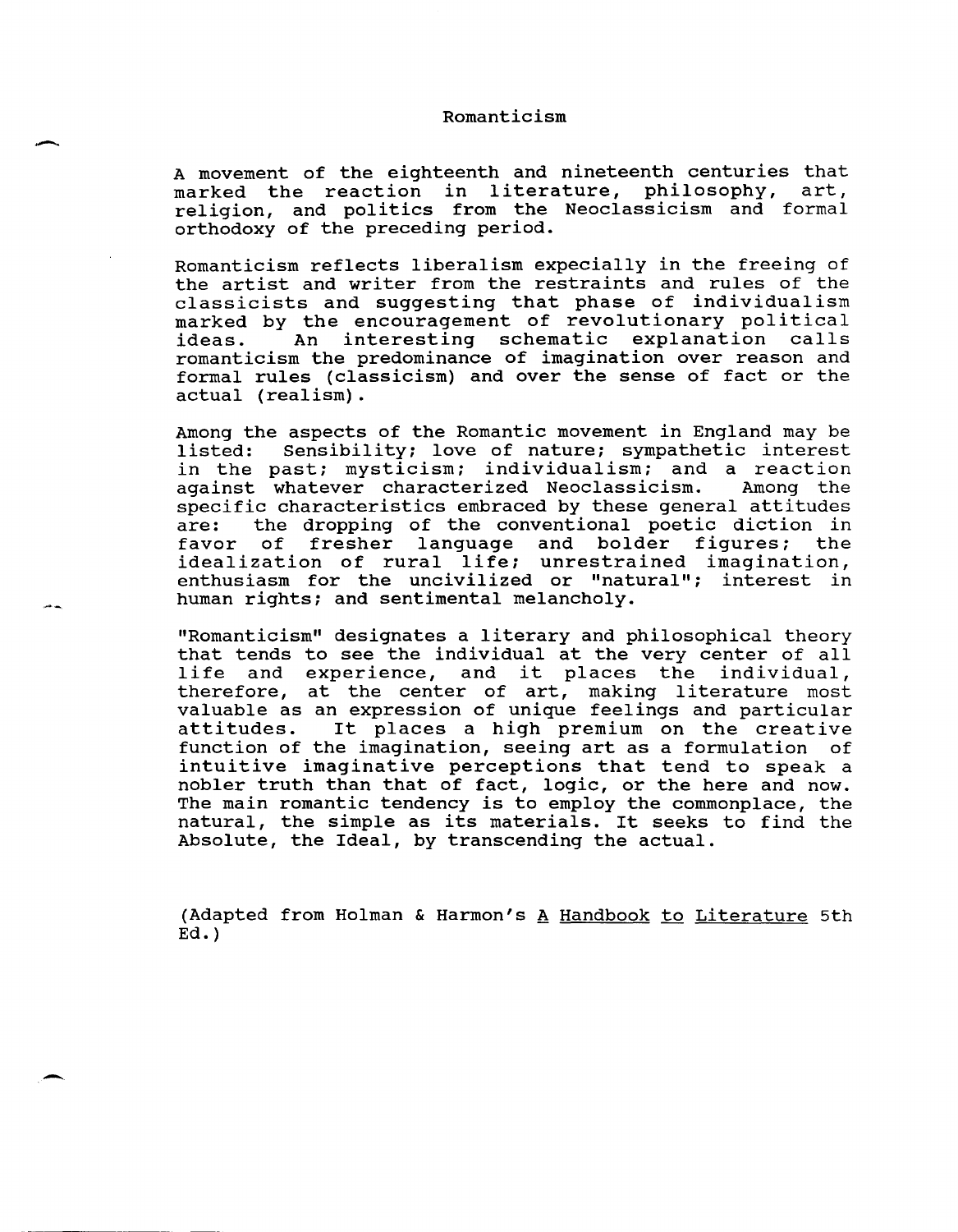| Name |  |  |
|------|--|--|
|      |  |  |

 $\overline{\phantom{0}}$ 

.-

# Romanticism Test

For each of the following quotations, identify the poem and the author. Each author is worth 2 points and each poem is worth 2 points.

1. I met a traveler from an antique land Who said: Two vast and trunkless legs of stone stand in the desert. . . .

$$
\mathbf{P} \qquad \qquad \mathbf{A} \qquad \qquad \mathbf{A} \qquad \qquad \mathbf{A} \qquad \qquad \mathbf{A} \qquad \qquad \mathbf{A} \qquad \qquad \mathbf{A} \qquad \qquad \mathbf{A} \qquad \qquad \mathbf{A} \qquad \qquad \mathbf{A} \qquad \qquad \mathbf{A} \qquad \qquad \mathbf{A} \qquad \qquad \mathbf{A} \qquad \qquad \mathbf{A} \qquad \qquad \mathbf{A} \qquad \qquad \mathbf{A} \qquad \qquad \mathbf{A} \qquad \qquad \mathbf{A} \qquad \qquad \mathbf{A} \qquad \qquad \mathbf{A} \qquad \qquad \mathbf{A} \qquad \qquad \mathbf{A} \qquad \qquad \mathbf{A} \qquad \qquad \mathbf{A} \qquad \qquad \mathbf{A} \qquad \qquad \mathbf{A} \qquad \qquad \mathbf{A} \qquad \qquad \mathbf{A} \qquad \qquad \mathbf{A} \qquad \qquad \mathbf{A} \qquad \qquad \mathbf{A} \qquad \qquad \mathbf{A} \qquad \qquad \mathbf{A} \qquad \qquad \mathbf{A} \qquad \qquad \mathbf{A} \qquad \qquad \mathbf{A} \qquad \qquad \mathbf{A} \qquad \qquad \mathbf{A} \qquad \qquad \mathbf{A} \qquad \qquad \mathbf{A} \qquad \qquad \mathbf{A} \qquad \qquad \mathbf{A} \qquad \qquad \mathbf{A} \qquad \qquad \mathbf{A} \qquad \qquad \mathbf{A} \qquad \qquad \mathbf{A} \qquad \qquad \mathbf{A} \qquad \qquad \mathbf{A} \qquad \qquad \mathbf{A} \qquad \qquad \mathbf{A} \qquad \qquad \mathbf{A} \qquad \qquad \mathbf{A} \qquad \qquad \mathbf{A} \qquad \qquad \mathbf{A} \qquad \qquad \mathbf{A} \qquad \qquad \mathbf{A} \qquad \qquad \mathbf{A} \qquad \qquad \mathbf{A} \qquad \qquad \mathbf{A} \qquad \qquad \mathbf{A} \qquad \qquad \mathbf{A} \qquad \qquad \mathbf{A} \qquad \qquad \mathbf{A} \qquad \qquad \mathbf{
$$

2. None may teach it- Any- 'Tis the seal Despair-An imperial affliction Sent us of the Air

P---------------------------- A. \_\_\_\_\_\_\_\_\_\_\_\_\_\_\_\_\_\_\_\_ \_\_\_

3. 0 Attic shape! Fair attitude! with brede Of marble men and maidens overwrought, With forest branches and the trodden weed; Thou silent form! dost tease us out of thought As doth eternity: Cold Pastoral!

P---------------------------- A~ \_\_\_\_\_\_\_\_\_\_\_\_\_\_\_\_\_\_ \_\_\_

4. But oh! that deep romantic chasm which slanted Down the green hill athwart a cedarn cover! A savage place! As holy and enchanted As e'er beneath a waning moon was haunted By woman wailing for her demon lover!

P---------------------------- A. \_\_\_\_\_\_\_\_\_\_\_\_\_\_\_\_\_\_\_\_ \_\_\_

5. 0 powerful western fallen star! o shades of night-- 0 moody, tearful night! o great star disappear'd-- 0 the black murk that hides the star!

P---------------------------- A \_\_\_\_\_\_\_\_\_\_\_\_\_\_\_\_\_\_\_\_ \_\_\_

6. How oft, in spirit, have I turned to thee, o sylvan Wye! thou wanderer through the woods, How often has my spirit turned to thee!

P---------------------------- A. \_\_\_\_\_\_\_\_\_\_\_\_\_\_\_\_\_\_\_\_ \_\_\_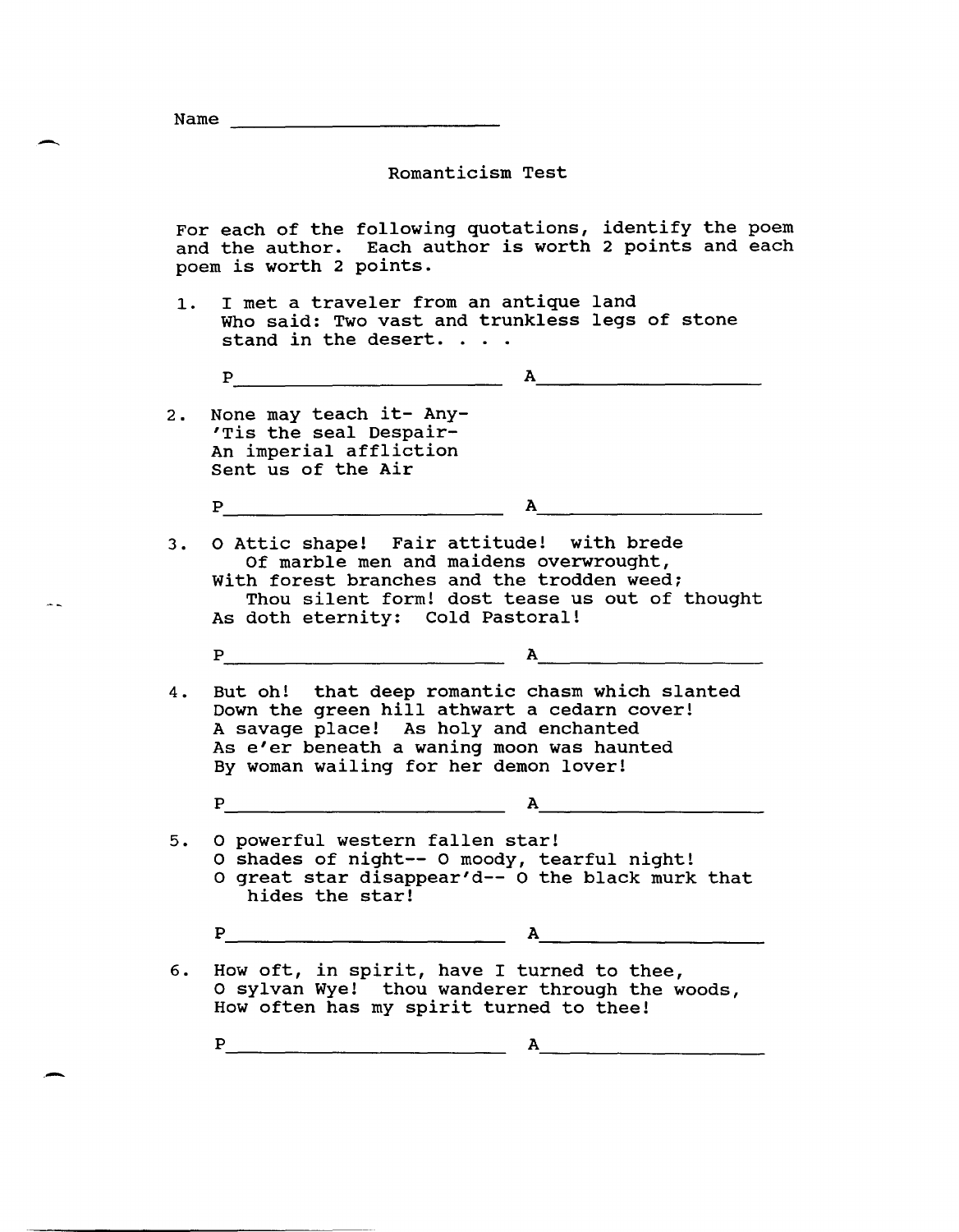ESSAY: Choose one of the following questions and write a fully developed 2-3 page essay.

-

-

.'-

- 1. In class we have discussed many characteristics and ideas which are often associated with the Romantic period. Choosing one of the works we have studied, ported. Showing one of the characteristics, how they are used in the poem, and how they develop the poem's overall theme. Use careful organization and specific details.
- 2. The power of nature is a theme which recurs throughout the poetry of the Romantic period. In an organized, detailed essay, discuss three poems in which this theme is evident and by what literary devices the author establishes the theme.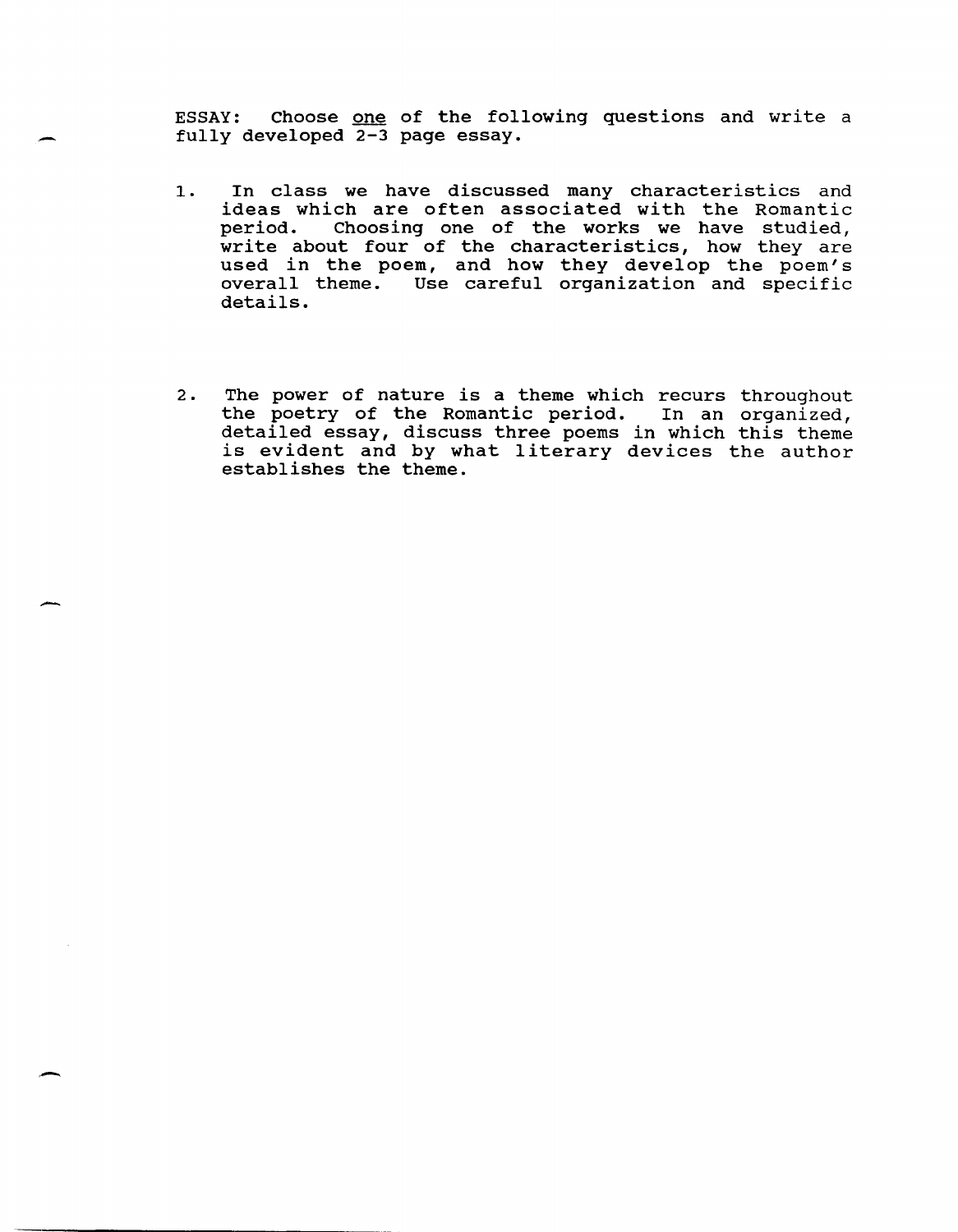Reading Assignments: Oliver Twist-- scribner's, 511. (excerpt)

> Jane Eyre-- Scribner's, 516. (excerpt)

Three Strangers-- Prentice Hall, 894. (excerpt)

possible Activities: ---have students write short informal essay on the way point of view is important to these works.

---rewrite a scene from one of the works from another point of view.

---brainstorm a list of social issues which authors currently write about for reform.

Friday:

-

-

Dr. Lawrence Birken, Ball State University History Department, will speak on the changing ideas and intellectual standards with the changes of social reform.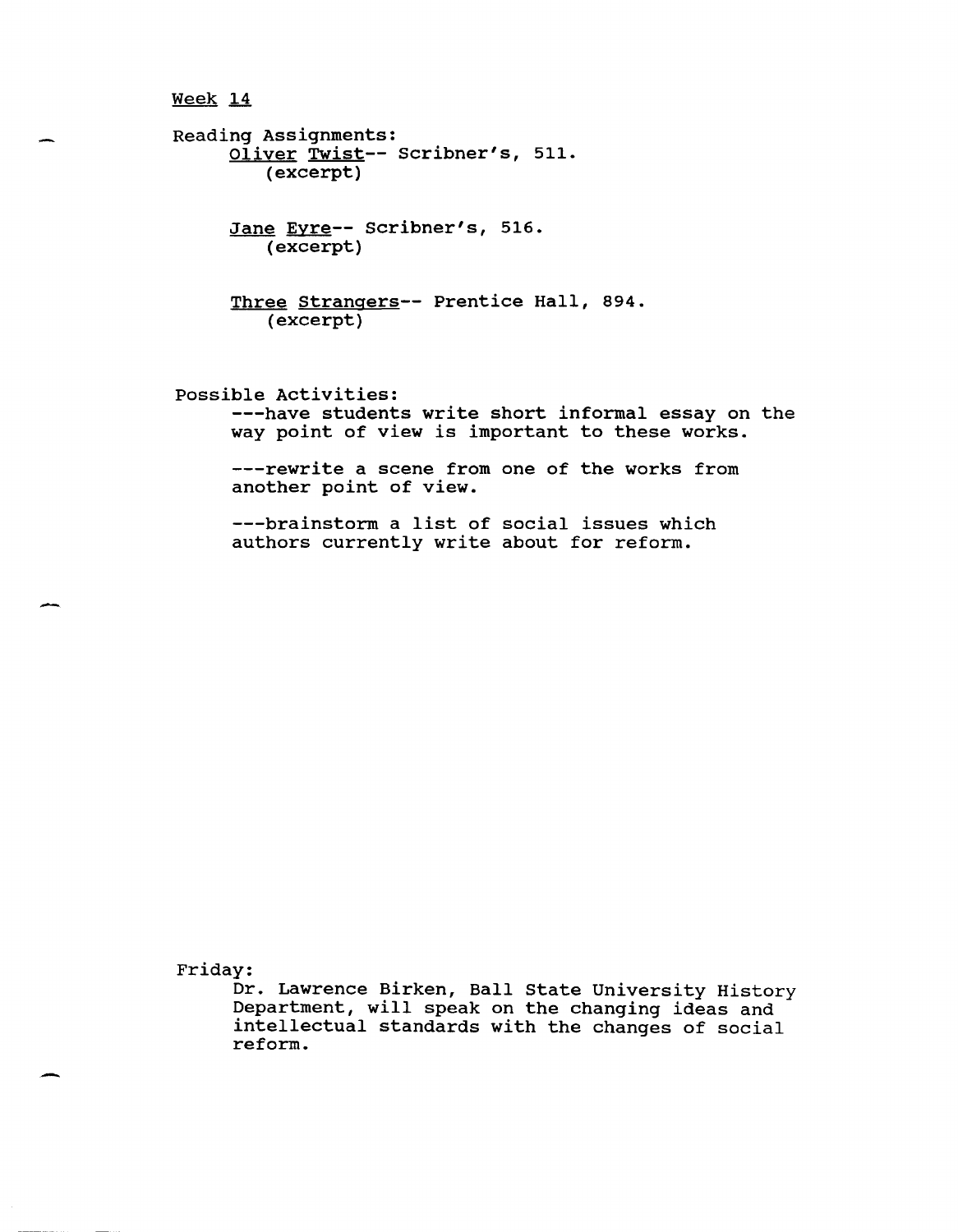.<br>مىل*ار* 

Reading Assignments: Pride and Prejudice-- Scribner's, 470 (excerpt)

> "Horatio Sparkins"-- available in The Best Short stories of Charles Dickens. New York: Scribner's, 1947. 243-256.

possible Activities:

---hold a student debate on the difference between the victorian woman's outlook on social mores and the man's outlook.

---discuss the changing roles of women during victorian period.

---have students write a short essay, form debate, or give speeches about such unit themes as:

- 1) relationship between money and happiness
- 2) definition of a "gentleman"
- 3) vocational vs. liberal education
- 4) roles appropriate for women.

Friday: final work day for individual projects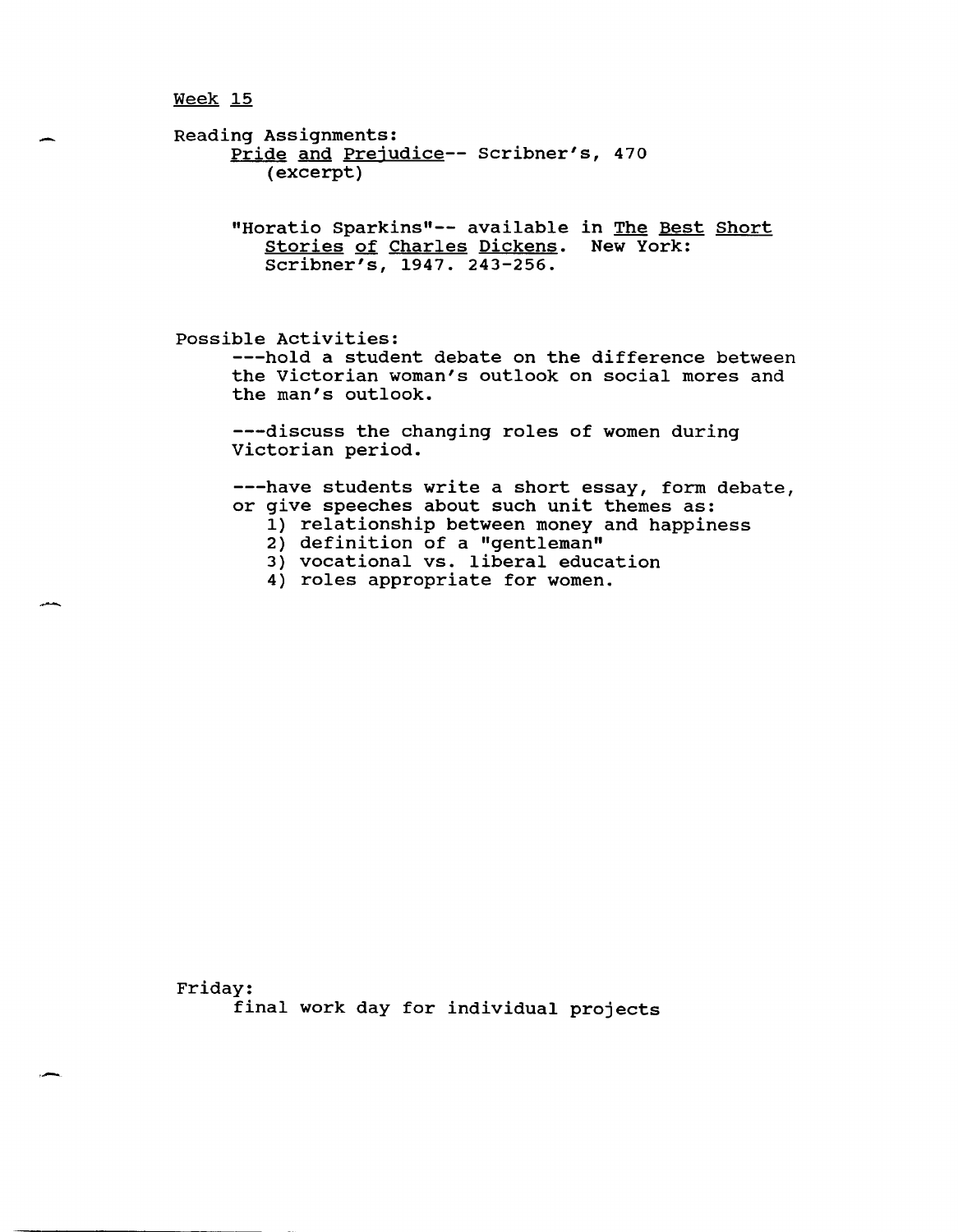# The victorian Period

.-

-

.-

Answer one of the following questions in a specific, detailed essay approximately 3 pages long.

- 1. Compare and contrast Jane Eyre with Oliver Twist in terms of their character traits, their appropriate roles, oppression, and their attempts to overcome it.
- 2. Discuss the roles of women and how they were changing during the victorian period using Jane Austen, the Brontes, and their protagonists as examples.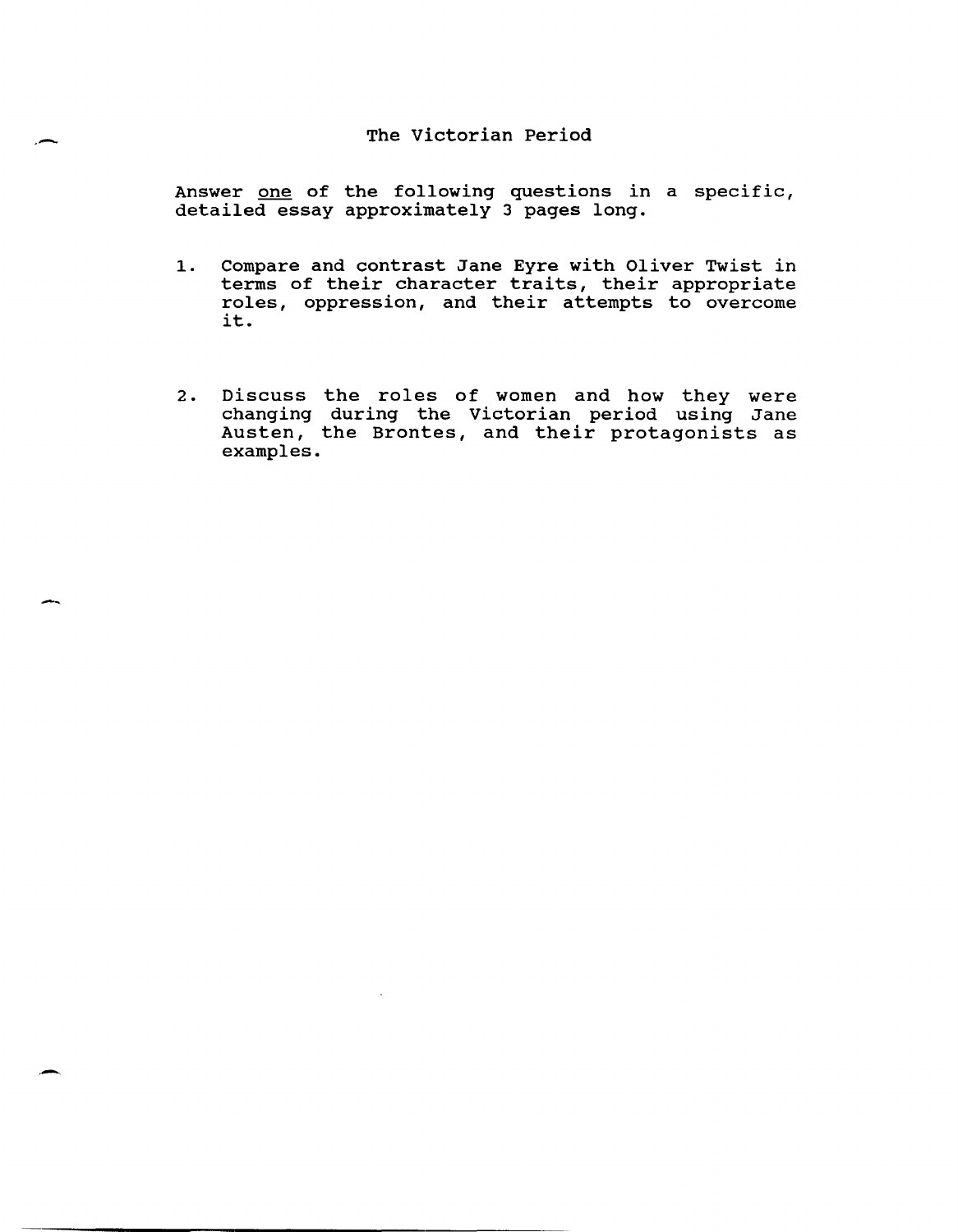Reading Assignments: "Araby"-- Scribner's, 707

> "Odor of Verbena"-- available in The Portable Faulkner. New York: Viking, 1946. 186-224.

possible Activities: ---give students a writing assignment on a character coming to terms with him/herself and his/her place in society

---discuss the boy's isolation in "Araby". How does Joyce reveal this isolation through his style and in the boy himself.

---explain Joyce's use of epiphany in the end of the story and try to locate epiphany in other works (possibly "The Horse Dealer's Daughter.")

Friday:

--

-

Have an artist or art expert discuss modern movements in art; use example themes of selfidentification and expressions of individuality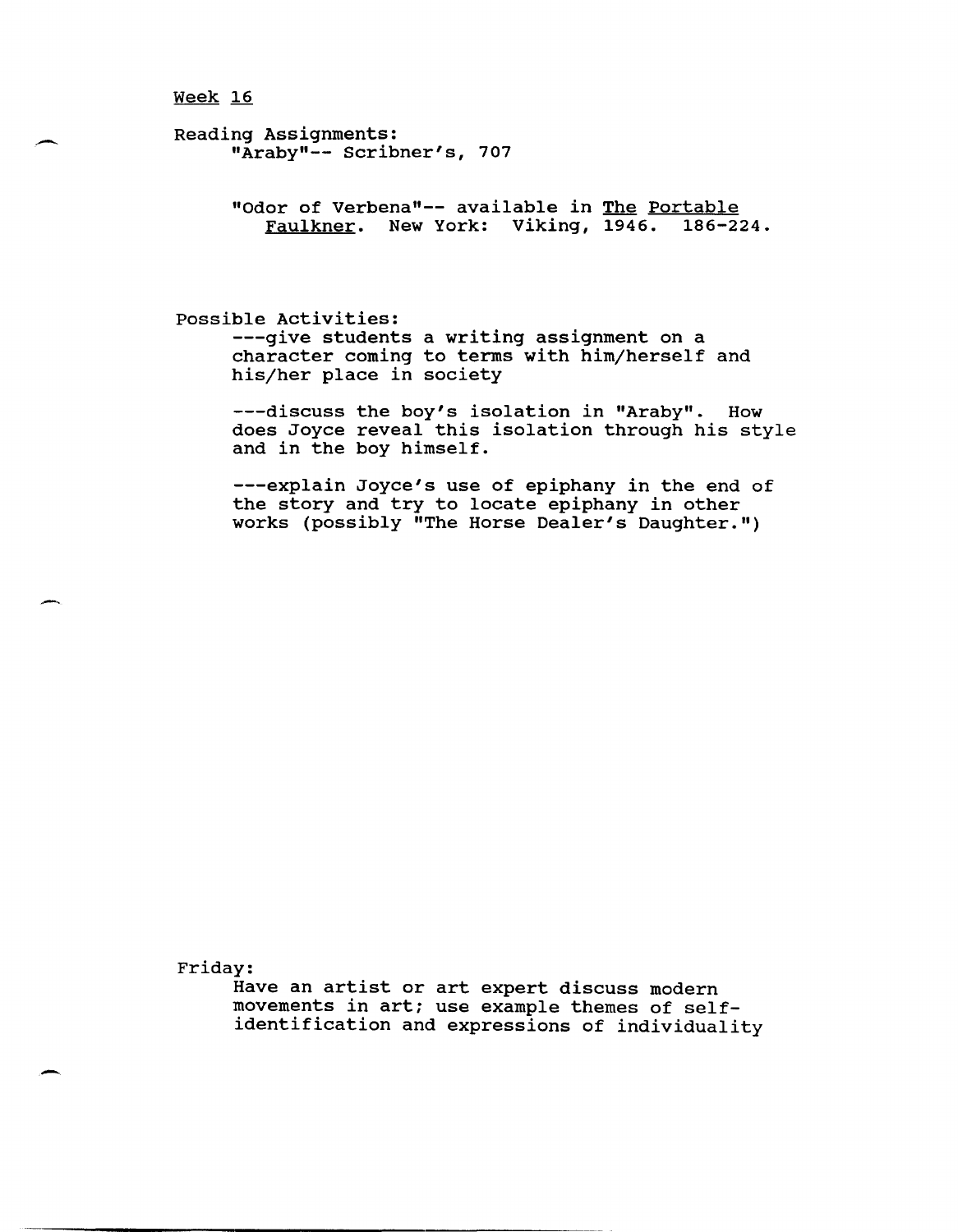Reading Assignments: "Shakespeare's Sister"-- Norton, II, 1999. "The Horse Dealer's Daughter"-- Wilkie and Hurt, II, 1853. "The Battle Royal"-- Wilkie and Hurt, II, 2080. possible Activities: ---have students create a picture collage which conveys the tone of one of the above works. ---create an analysis of forces working for or

against the protagonist (parallel ideas).

---have students write personal account of a time when they were in a degrading situation and the feelings involved.

Friday:

Invite a professional woman and a black historian to discuss the development and progress of the feminist movement and the Civil Rights movement.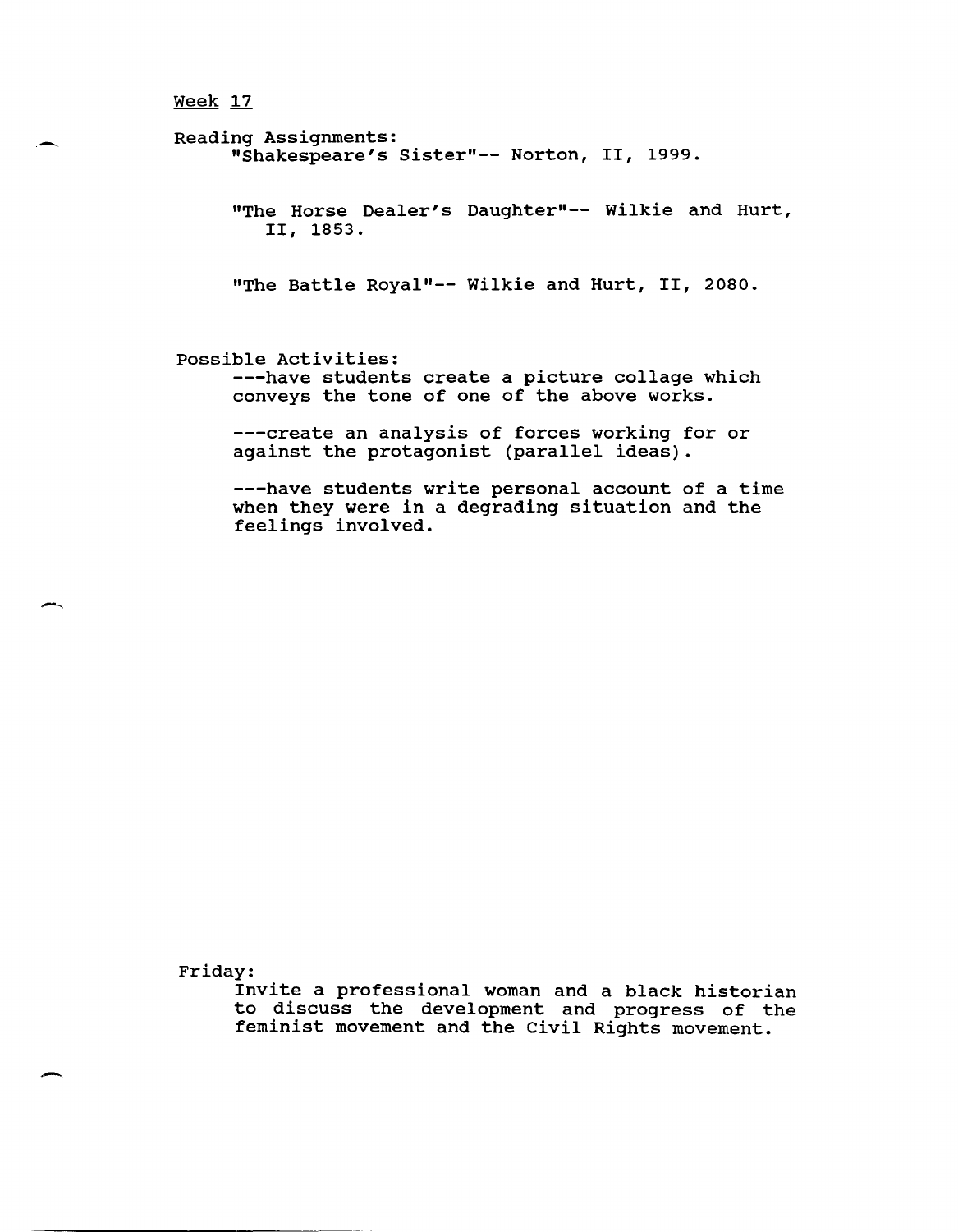Name

# 20th century Authors Test

SHORT ANSWER: In 2-3 sentences, identify for each of the following items the author, work, and the significance of the item within the work.

1. bazaar

.-

.-

- 2. buried at the crossroads
- 3. Joe, Malcolm, and Fred Henry
- 4. Ringo
- 5. the minister
- 6. gold coins
- 7. epiphany
- 8. leather briefcase
- 9. the pond
- 10. B. J. Redmond, Atty at Law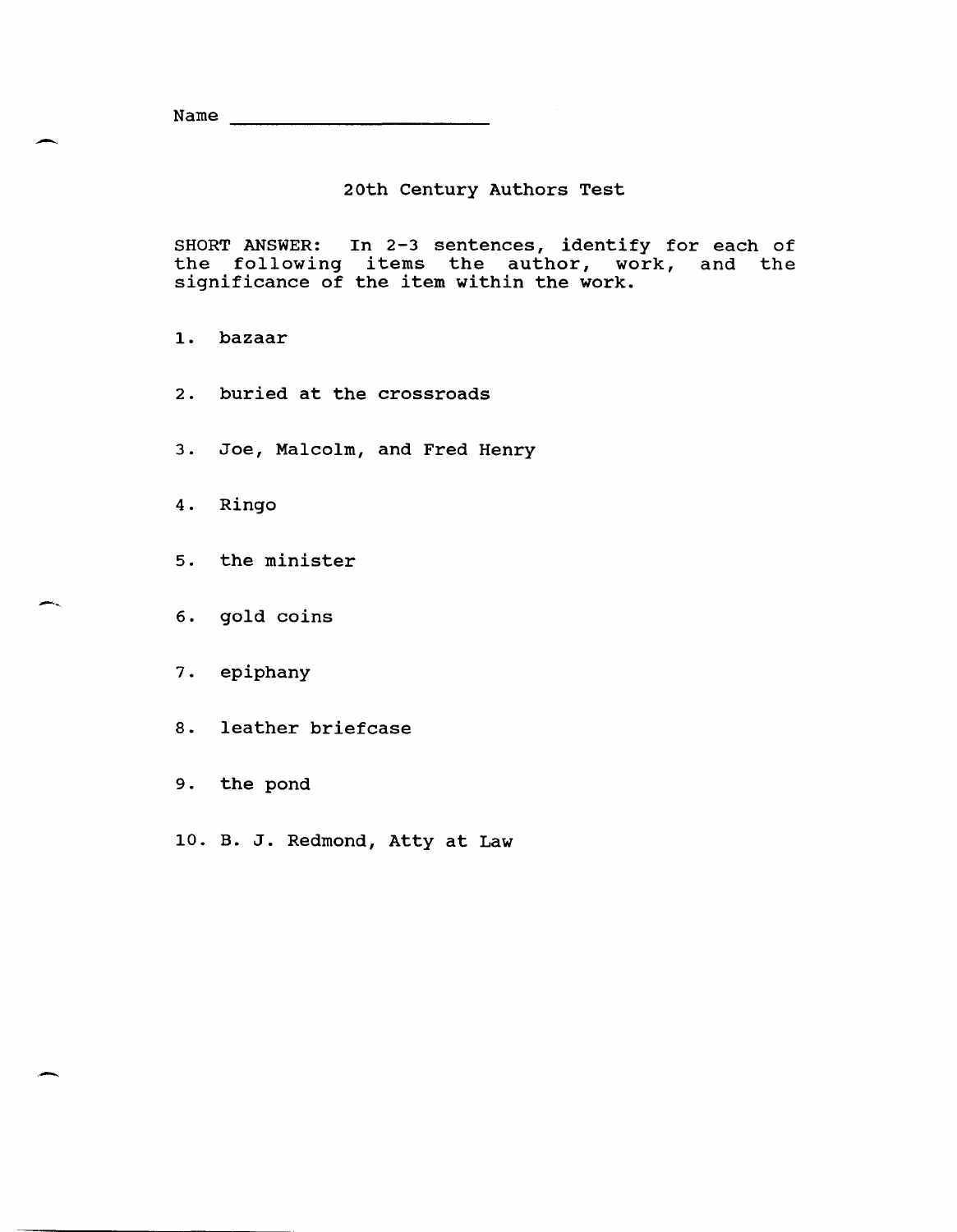Catch up

 $\overline{\phantom{0}}$ 

--

-

Follow-up

Prepare for exam